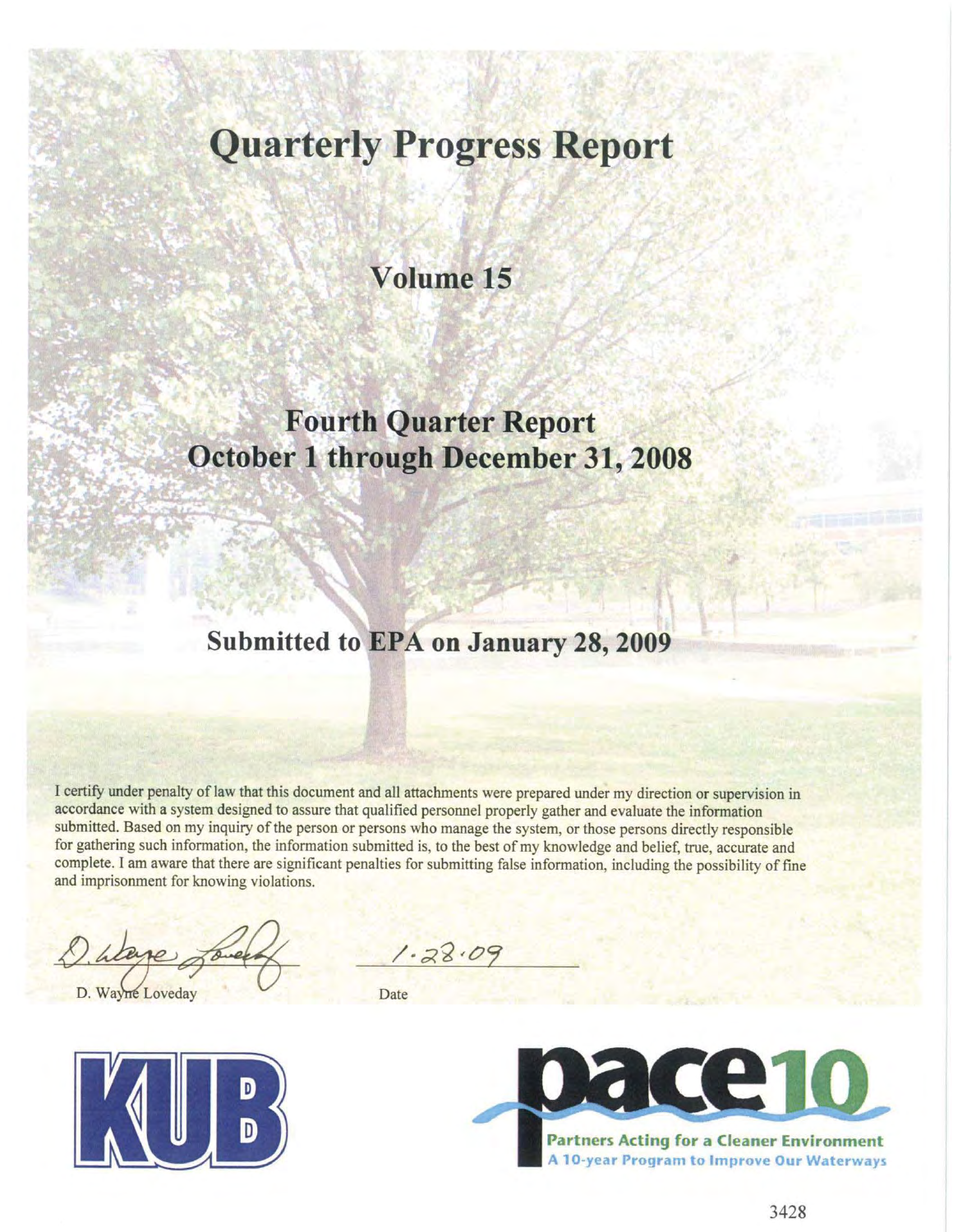# **Table of Contents**

| <b>Executive Summary</b>                                                                                 | i        |
|----------------------------------------------------------------------------------------------------------|----------|
| Section 1 Phase 1 Corrective Action Plan/Engineering Report (CAP/ER) and Phase 2 CAP/ER                  | 1        |
|                                                                                                          |          |
| Section 2 Comprehensive Performance Evaluation Program and Composite Correction Plan                     | 7        |
|                                                                                                          |          |
| <b>Section 3 Process Controls Program</b>                                                                | 8        |
|                                                                                                          |          |
| <b>Section 4 Capacity Assurance Program</b>                                                              | 9        |
|                                                                                                          |          |
| <b>Section 5 Transfers of Ownership</b>                                                                  | 10       |
|                                                                                                          |          |
| Section 6 Compliance and Non-Compliance With the Consent Decree                                          | 11       |
| 6.1 Submission of Deliverables                                                                           | 11       |
| 6.2 Violations Subject to Stipulated Penalties                                                           | 11       |
|                                                                                                          |          |
| Section 7 Sanitary Sewer Overflows (SSOs), Bypasses, Diversions, and Effluent Limit<br><b>Violations</b> | 12       |
| 7.1 SSOs                                                                                                 |          |
| 7.2 Building Backups                                                                                     | 12<br>12 |
| 7.3 Bypasses                                                                                             | 12       |
| 7.4 Diversions                                                                                           | 12       |
| 7.5 Effluent Limit Violations                                                                            | 12       |
| <b>Section 8 Water Quality Monitoring Data</b>                                                           | 14       |
| 8.1 Sampling Conducted and Results                                                                       | 14       |
| 8.2 Projected Data Collection                                                                            | 16       |
|                                                                                                          |          |
| <b>Appendices</b>                                                                                        |          |

Appendix A Capital Projects and Rehabilitation Credits Appendix B SSOs Appendix C Building Backups Appendix D Water Quality Monitoring Program Sampling Results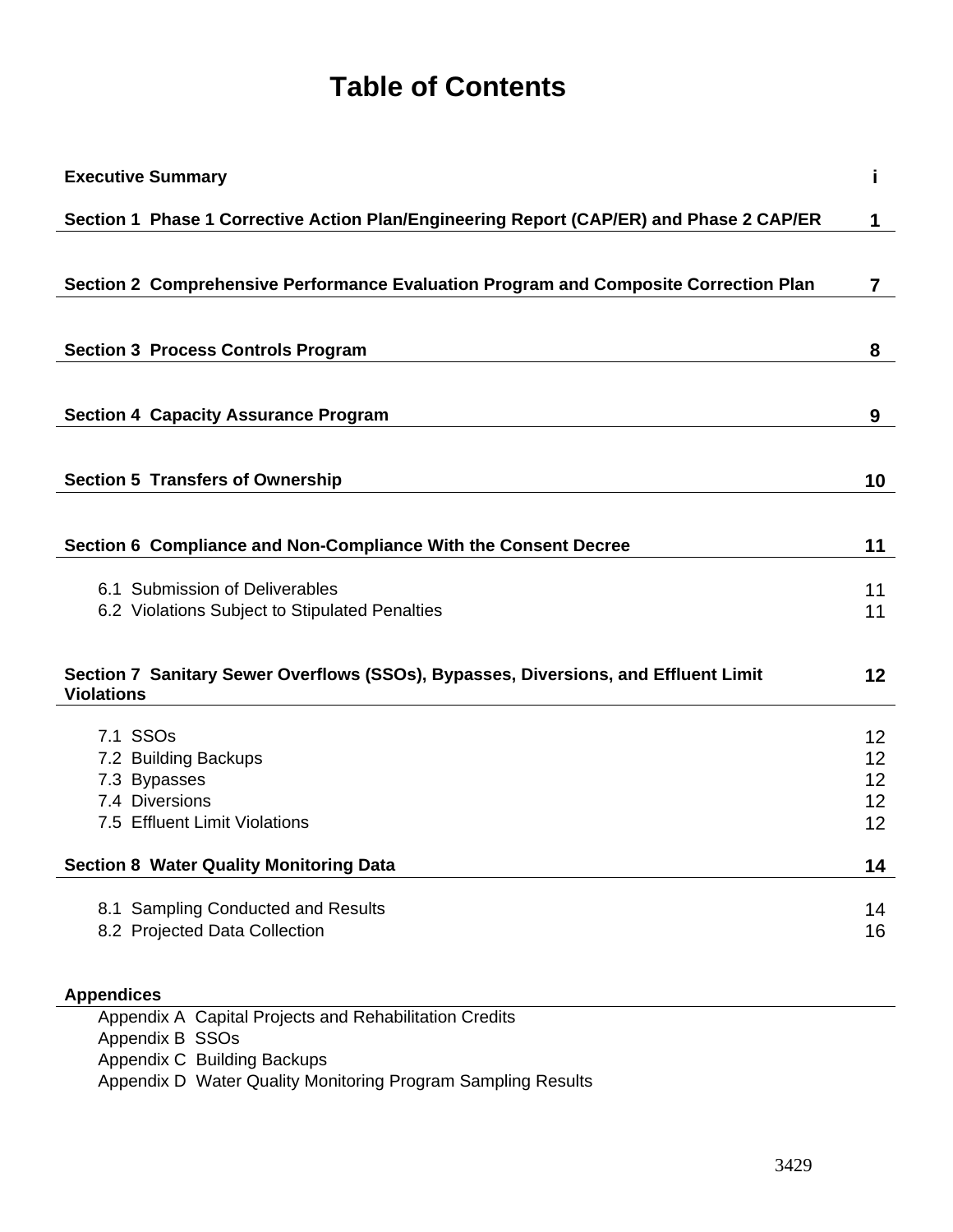# **Executive Summary**

On February 11, 2005, the Knoxville Utilities Board (KUB) entered into a Consent Decree with the United States, the State of Tennessee, the Tennessee Clean Water Network, and the City of Knoxville. The following Quarterly Progress Report is submitted to fulfill the reporting requirements described in Section XIX of the Consent Decree.

Consent Decree language, pages 82-83: *"Beginning thirty (30) Days after the first Calendar Quarter following the Date of Entry, and thirty (30) Days after each Calendar Quarter thereafter until termination of the Consent Decree, KUB shall submit to the Parties, and simultaneously place in the PDR, a Quarterly Progress Report. Quarterly Progress Reports shall not be subject to the Public Review Requirement of Section VI.A.2. However, KUB shall receive questions and comments from the public for KUB's review for a period of twenty (20) Days following placement in the PDR. Each Quarterly Progress Report shall contain:* 

- *1. A summary of compliance with and activities related to implementation of the Phase 1 CAP/ER and Phase 2 CAP/ER, including: the status of construction projects in comparison to the schedules that have been established pursuant to the Consent Decree for those projects; and schedule deadlines and milestones achieved during Calendar Quarter and expected during the next Calendar Quarter;*
- *2. A summary of compliance with and activities related to implementation of the CPE and CCP;*
- *3. A summary of implementation of and compliance with the Process Controls Program;*
- *4. A summary of the implementation of the Capacity Assurance Program for the Calendar Quarter, including the number of, and anticipated flow from, sewer connections that have been authorized, by Sewerbasin, a description of the projects that have been authorized and the number of credits earned and banked by KUB that will be expended for those projects, by Sewerbasin, and any exceptions granted for connections for essential services;*
- *5. Identification of any transfer of an ownership interest, operation, management, or other control of the Treatment Works, or any portion thereof.*
- *6. A description of the status of compliance or non-compliance with the requirements of this Decree and, if applicable, the reasons for non-compliance, including a list of all violations that are subject to stipulated penalties under Section X of this Decree.*
- *7. A spreadsheet and summary of all SSOs, Bypasses, Diversions and effluent limit violations that occurred during the previous Calendar Quarter. Information on Building Backups may be provided in separate spreadsheets and summaries from other SSOs. The spreadsheets and summaries shall identify:* 
	- *a. For all SSOs, the location, source, date, time, duration, pathway (if any), receiving water (if any), the reason for each SSO, the total SSO volume, the volume returned to the WCTS, and the volume not captured;*
	- *b. For all Bypasses and Diversions, the location, date, time, duration, volume and reason for each Bypass and Diversion; and the total Bypass and Diversion volumes;*
	- *c. For all effluent limit violations, all information required to be reported on KUB's Discharge Monitoring Reports.*
- *8. The water quality monitoring data and other information required pursuant to Section VII.D.1.(e).(v)."*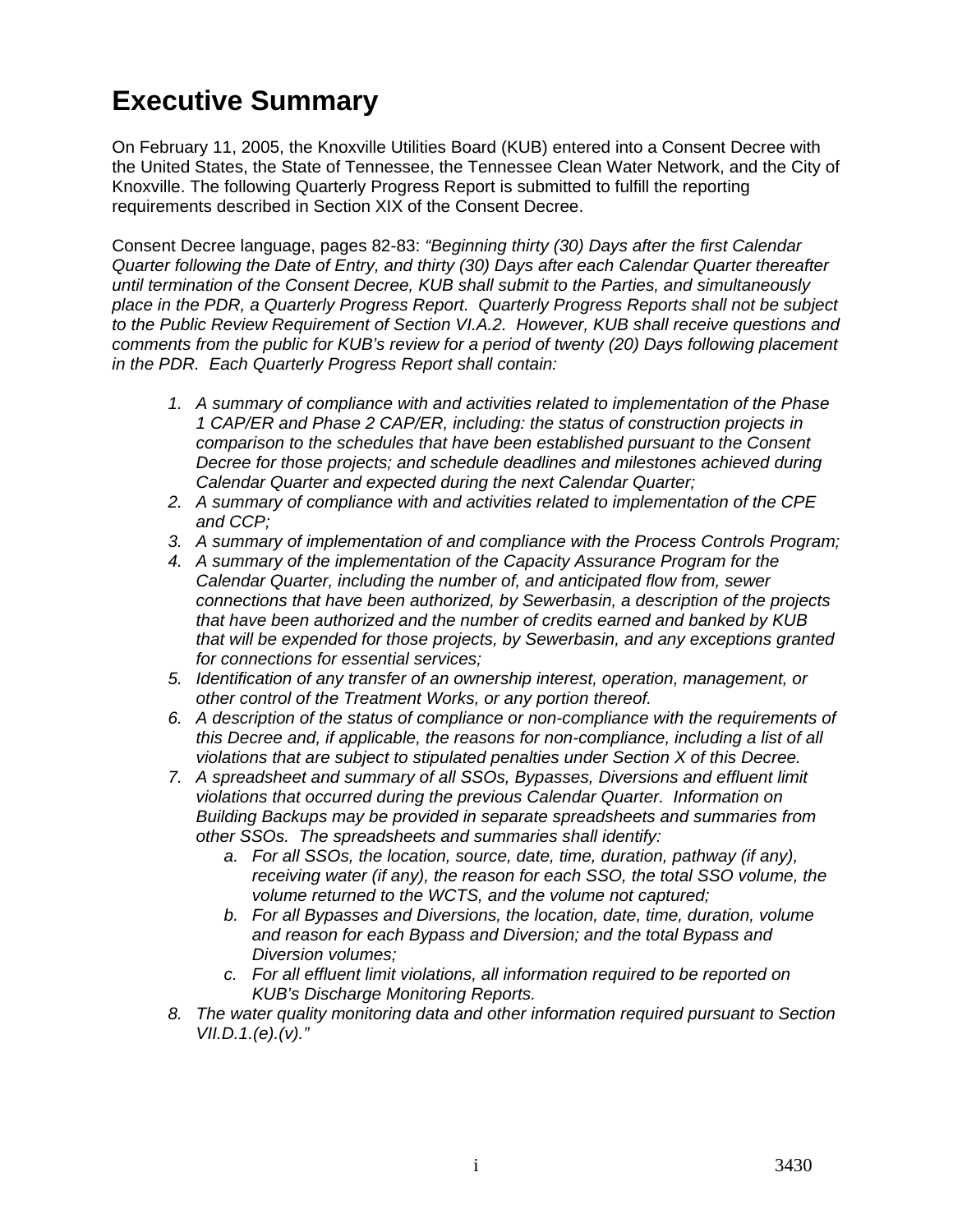KUB compiled this Quarterly Progress Report to detail the events that occurred during the fourth quarter of 2008 from October 1 through December 31. This is the fifteenth quarterly report required of KUB under this Consent Decree. The Consent Decree requirements pertaining to the Phase 2 CAP/ER will not be fulfilled in this report since it has not become due; rather, a description of the status of development for this program is given. The Consent Decree reporting requirements for this program will be met after EPA has provided approval.

#### **Report Organization**

*Section 1: Phase 1 CAP/ER and Phase 2 CAP/ER* – Summarizes the compliance with and activities related to implementation of the Phase 1 CAP/ER, including the status of construction projects in comparison to the schedules that have been established pursuant to the Consent Decree for those projects; and schedule deadlines and milestones achieved during the Calendar Quarter and expected during the next Calendar Quarter.

*Section 2: Comprehensive Performance Evaluation and Composite Correction Plan* – Summarizes the compliance with and activities related to the implementation of those deliverables.

*Section 3: Process Controls Program* – Summarizes the implementation of and compliance with the deliverable.

*Section 4: Capacity Assurance Program* – Summarizes the implementation of the Capacity Assurance Program for the Calendar Quarter, including the number of, and anticipated flow from, sewer connections that have been authorized, by sewerbasin, a description of the projects that have been authorized and the number of credits earned and banked by KUB that will be expended for those projects, by sewerbasin, and any exceptions granted for connections for essential services.

*Section 5: Transfers of Ownership* – Identifies any transfers of ownership interest, operation, management, or other control of the treatment works, or any portion thereof.

*Section 6: Compliance and Non-Compliance with the Consent Decree* – Describes the status of compliance or non-compliance with requirements of the Consent Decree.

*Section 7: SSOs, Bypasses, Diversions, and Effluent Limit Violations* – Provides a spreadsheet and summary of all SSOs, Bypasses, Diversions, and effluent limit violations.

*Section 8: Water Quality Monitoring Data* – Summarizes all sampling that was conducted, the results of the sampling, and the projected data collection for the reporting period.

#### **Status of Deliverables**

Below is a list of significant dates on which KUB submitted deliverables to EPA or received approval for deliverables. To date, KUB has submitted all deliverables in accordance with the schedule set forth in the Consent Decree.

#### October 28, 2008

Submitted to EPA – Quarterly Progress Report 3rd quarter 2008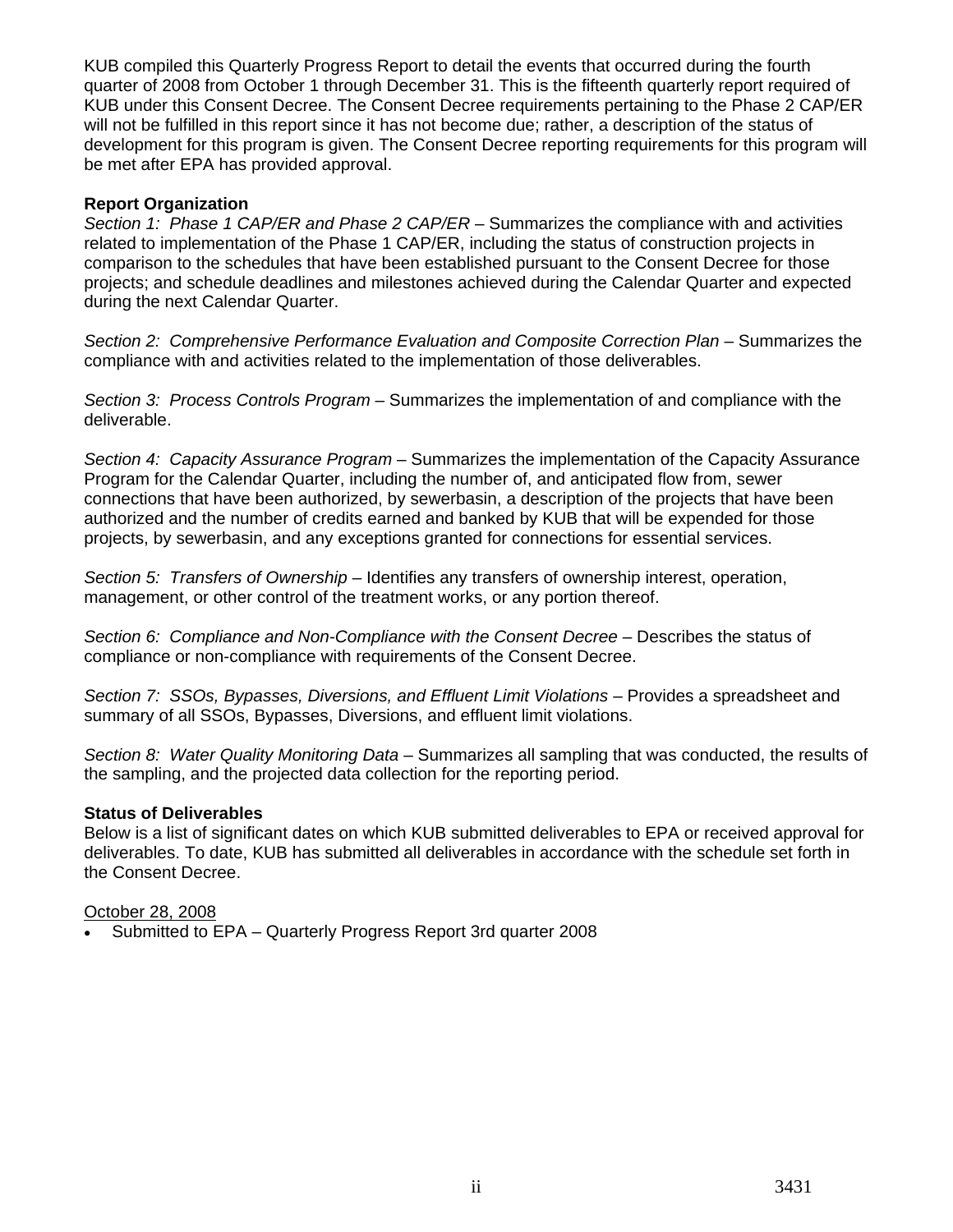# **Section 1 Phase 1 CAP/ER and Phase 2 CAP/ER**

Consent Decree language, pages 82-83: *"Each Quarterly Progress Report shall contain… A summary of compliance with and activities related to implementation of the Phase 1 CAP/ER and Phase 2 CAP/ER, including the status of construction projects in comparison to the schedules that have been established pursuant to the Consent Decree for those projects; and schedule deadlines and milestones achieved during Calendar Quarter and expected during next Calendar Quarter."*

KUB began developing a Corrective Action Plan/Engineering Report (CAP/ER) in January 2004, following the completion of the Phase I Sanitary Sewer Overflow Evaluation Report (SSOER) required by the Agreed Order with the Tennessee Department of Environment and Conservation (TDEC) and, subsequently, the Consent Decree. The objective of the Phase I CAP/ER is to identify facility improvements needed to address the conditions causing SSOs occurring in the collection system during the period of 2001-2004 with the goal of eliminating the SSO locations on the Long-Term List and to support future growth needs. KUB submitted the Phase 1 CAP/ER to EPA on October 28, 2005. Comments were received from EPA on February 23, 2006. Per EPA's letter, KUB submitted a 30-day response to EPA's comments on March 27, 2006. The Revised Phase 1 CAP/ER was submitted to EPA on May 22, 2006, and subsequently approved by EPA on June 30, 2006. All work necessary to meet the objectives of the Phase 1 CAP/ER will be completed by June 30, 2013. The Phase 2 CAP/ER will be submitted to EPA by September 11, 2009.

#### **Requested Project Extensions and Changes**

| <b>Project and Reason</b>                                 | <b>Original</b><br><b>Completion</b><br><b>Date</b> | <b>Revised</b><br><b>Completion</b><br>Date |
|-----------------------------------------------------------|-----------------------------------------------------|---------------------------------------------|
| No extensions were requested during this reporting period |                                                     |                                             |

#### **EPA Approved Project Extensions and Changes**

All previously approved project extensions and changes are listed below.

- o **1-1 Upper First Creek Collector Project (Mini-basin 1A1, 2A2, and 3D1)** End date extended from FY 06/07 to FY 07/08. Due to the expanded scope, an additional extension was requested in the Phase I CAP/ER Annual Report 2008. End date was extended from FY 07/08 to FY 08/09 and is on schedule.
- o **1-20 Vine Middle School Rehabilitation Project** End date extended from FY 06/07 to FY 07/08 and was completed as scheduled.
- o **2-4 Dutch Valley Collector Rehabilitation (Sewershed 10B1)** End date was extended to September 2007 and was completed as scheduled.
- o **2-5 Rickard and Wilson Collector Rehabilitation (Sewershed 10C1)** End date was extended to September 2007 and was completed as scheduled.
- o **S-1 Ginnbrook Pump Station Rehabilitation** End date was extended from FY 06/07 to FY 08/09 and was completed as scheduled.
- o **S-5 South Knoxville/Knob Creek Storage Facility** Project was removed from CAP/ER and replaced with the project below.
- o **Revised S-5 Neubert Springs Collector and West Ford Valley Trunk Rehabilitation** End date scheduled as FY 08/09 was completed as scheduled.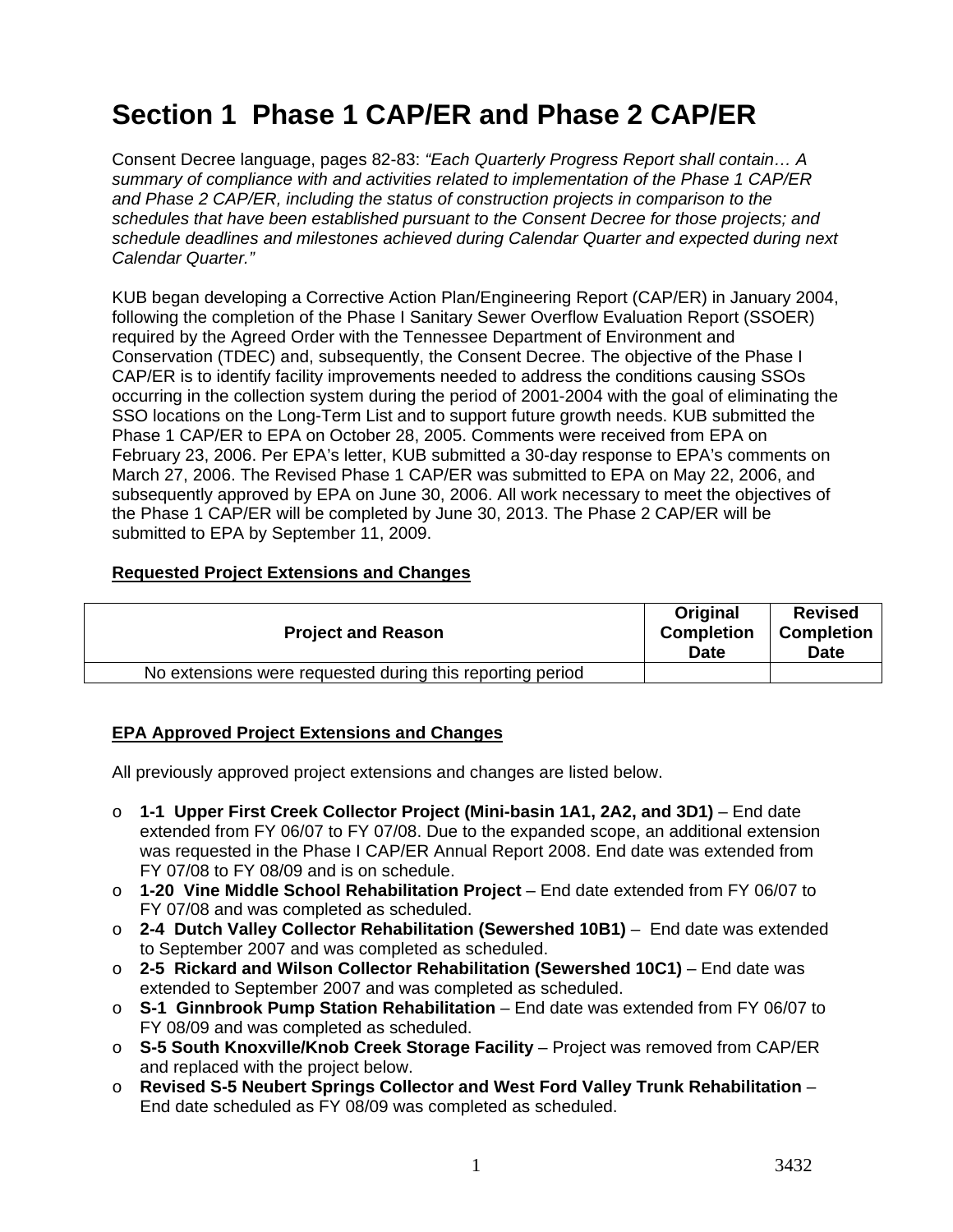- o **2-1 Lower Second Creek Replacement/Rehabilitation at I40/I275 Junction** End date was extended from FY 08/09 to FY 09/10 and is on schedule.
- o **2-2 Lower Second Creek Replacement/Rehabilitation at Woodland** End date was extended from FY 07/08 to FY 08/09 and is on schedule.

#### **Current Capital Improvement Plan for FY 04/05 - FY 08/09**

The following is a list of facility improvement projects included in the Capital Improvement Plan for fiscal years 04/05 to 08/09. These projects were in various stages during the reporting period, including preliminary engineering, design, construction, and completion. Many of these projects are "find and fix" rehabilitation projects. Find work is defined as the inspection (i.e. flow monitoring, CCTV, manhole inspections, smoke testing, etc.) and design phase of the project. Fix is defined as the construction phase that may include manhole rehabilitation/replacement, main line rehabilitation/replacement, and lower lateral rehabilitation/replacement. Other projects are trunkline capacity improvements or wet-weather storage. Each of these projects is considered part of the overall Phase 1 CAP/ER.

## **Ongoing Projects**

#### **First Creek**

**1. 1-1 Upper First Creek Collector Project (Mini-basin 1A1, 2A2, and 3D1)** – Find and fix work to identify and address cause of overflow in the vicinity of 4811 Beverly Road, 4144 Oakland Drive, and 5511 Dogwood Road. Project scope was expanded to include comprehensive assessment of the entire sub-basin (approximately 105,000 ft). An extension for this project was approved in August 2006. Due to the expanded scope, an additional extension was requested in the Phase I CAP/ER Annual Report 2008. Design is complete. Project has been bid and awarded. The expected completion date is June 2009.

#### **Second Creek**

- **1. Lower Second Creek Replacement/Rehabilitation at I40/I275 Junction** Perform sewer system assessment and design rehabilitation and replacement of various trunk and collector lines located in sub-basin 23 near the intersection of interstates 40 and 275. Sewer assessment and design is underway. Project scope will be redefined in lieu of storage placement upstream of the Second Creek trunk sewer running from Dameron south to I40. Original scope was to upsize this portion of trunkline; however, peak shaving at the Bernard Avenue storage tank will offset the need for additional trunkline capacity. Construction of other rehabilitation is scheduled to begin immediately in FY 08/09. Schedule may be adjusted for new project definition. Evaluation of project scope is underway. Construction of CCP storage at Bernard Avenue is underway.
- **2. Lower Second Creek Replacement/Rehabilitation at Woodland** Perform sewer system assessment and design rehabilitation and replacement of various trunk and collector lines located in sub-basin 23 near Woodland Avenue. Sewer assessment is underway. Design is nearing completion. Construction will begin in January 2009.

#### **Third Creek**

**1. 3-6 I40 and Middlebrook Pike Trunk Sewer Replacement –** Preliminary engineering is underway.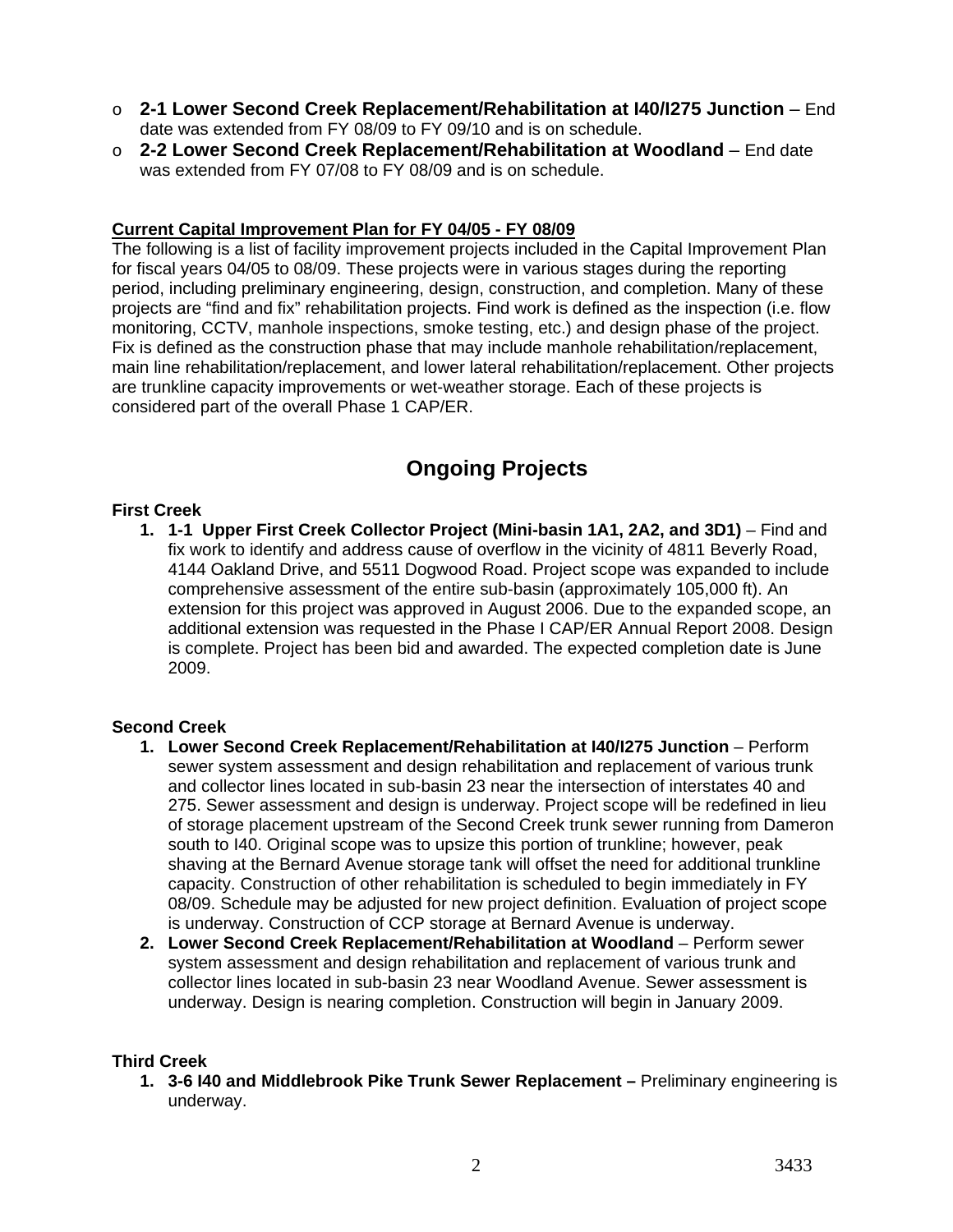- **2. 3-7 Neyland Drive Trunk Replacement** Project is in preliminary engineering as part of the CCP storage being evaluated at the Kuwahee WWTP.
- **3. 3-8 Third Creek Bike Trail Trunk Replacement** Project is in preliminary engineering as part of the CCP storage being evaluated at the Kuwahee WWTP.

#### **Fourth Creek**

- **1. 4-1 Chukar Road Rehabilitation** Design is underway. Construction will commence in 1<sup>st</sup> quarter 2009.
- **2. 4-2 Gleason Road Rehabilitation** Design is underway. Construction will commence in 1<sup>st</sup> quarter 2009.
- **3. 4-3 Middlebrook Pike Rehabilitation** Design is underway. Construction will commence in 1<sup>st</sup> quarter 2009.
- **4. 4-4 Northshore Drive Trunk Sewer Replacement** Replace approximately 3600 ft of existing trunk sewer with 36 inch. Construction should commence in the  $2^{nd}$  quarter 2009. A schedule extension will be requested in the 2009 Annual CAP/ER Report to complete the Phase II portion of work. Design is underway.
- **5. 4-6 Shadyland Drive Rehabilitation** Design is underway. Construction will commence in 1<sup>st</sup> quarter 2009.

#### **South Knox**

**1. Blount Avenue Trunkline (Goose Creek)** – Project will examine major trunkline along Blount Avenue in South Knoxville. It will include field survey, line cleaning, and CCTV inspection. Design report has been prepared and presents recommendation on needed improvements. Phase I construction is complete. Phase II construction has been initiated and will be completed in January 2009. Design of the Goose Creek siphon upgrade is underway and is expected to be complete by January 2009. Construction manager has been selected and permit process has been initiated. Work will commence once all permits are secured and TDOT clears KUB to work on Neyland Drive.

#### **Williams Creek**

**1. Williams Creek Sub-basin 19 Rehabilitation** – The project is to perform rehabilitation in sub-basin 19A2 to reduce R-value to 2%. Investigative work has been performed on the approximately 105,000 ft in the entire sub-basin 19 area. Rehabilitation projects in 19A1 and 19B1 are substantially complete. Rehabilitation in 19A2/A3 is underway and is projected to be complete in November 2008. The original CAP/ER completion date for the 19A2 project was in FY 10/11. This project was shifted to higher priority due to the large number of private lateral problems and CSSAP rating. Project also coincides with water quality monitoring program work in Williams Creek. All rehabilitation projects in sub-basin 19 are substantially complete.

## **Completed Projects**

#### **First Creek**

- **1. Fountain Road** Upsized 3700 ft of gravity sewer using open cut and pipe bursting methods. Replaced manholes and services.
- **2. Fair Drive Phase II** Rehabilitated 3691 ft and replaced 2458 ft of existing 8-12 inch gravity sewer along Fair Drive.
- **3. Greenfield Lane** Replaced approximately 3300 ft of existing sewer with 8-inch and 12 inch PVC and ductile iron pipe.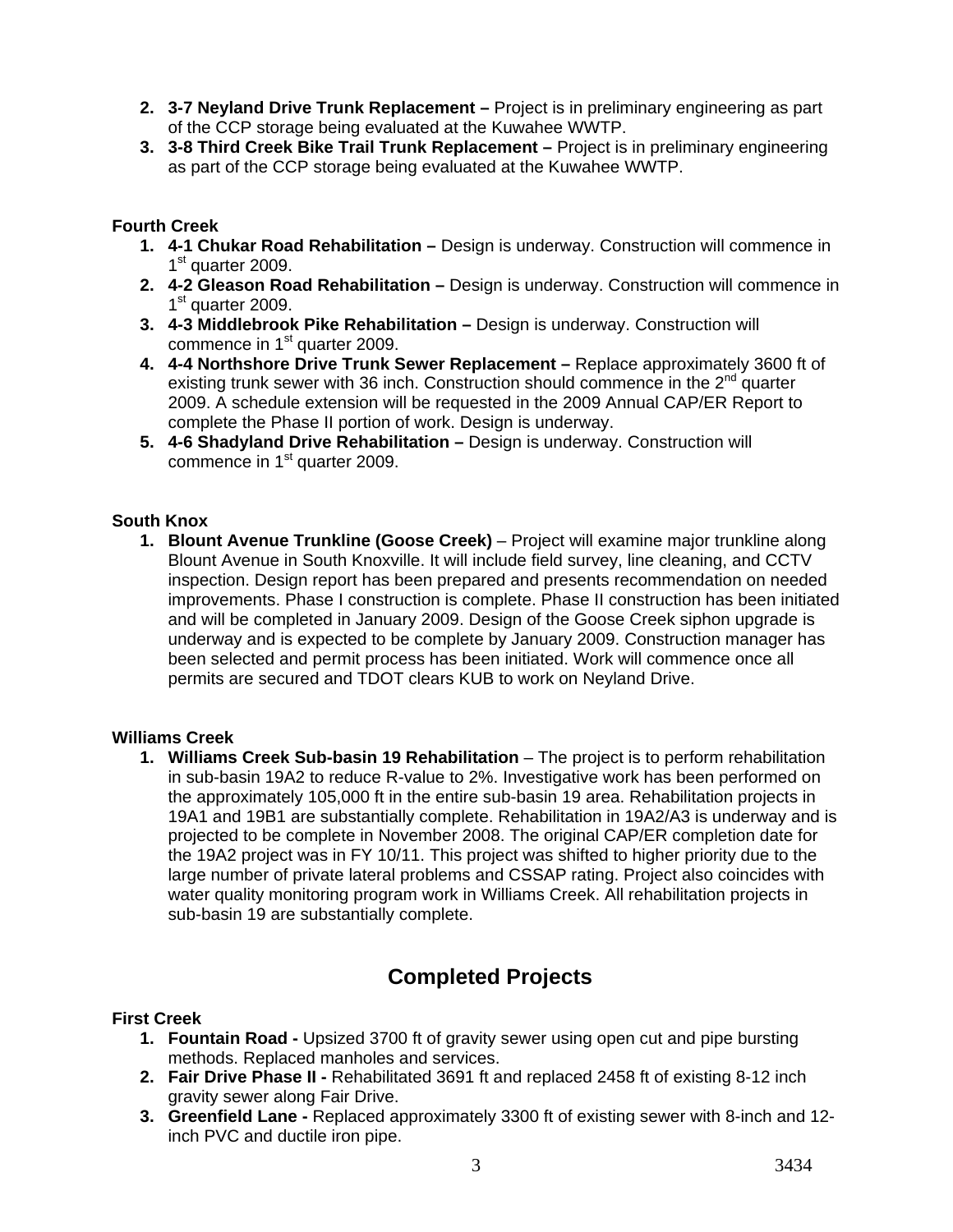- **4. Whites Creek Phase III** Replaced 300 ft of 12-inch, 300 ft of 16-inch, 2700 ft of 24 inch, and 5000 ft of 36-inch sewer.
- **5. First Creek Sub-basins 3 and 4 Rehabilitation** Rehabilitated 26,500 ft of line and replaced 10,500 ft. Project included CCTV, smoke testing, and manhole inspections.
- **6. Lower First Creek Storage** Designed and built 5 million gallon (MG) wet-weather storage tank to control sewer overflows near North Hoitt Avenue during rain events.
- **7. Upper First Creek Storage** Designed and built 9 MG wet-weather storage tank to control sewer overflows near Old Broadway during rain events.
- **8. Fountain City Trunkline Replacement**  Replaced and upgraded approximately 6000 ft of trunk sewer connecting lines in upper Fountain City to Upper First Creek storage tank. The project addressed SSOs along Broadway, Cedar Lane, and Fountain Road.
- **9. Sub-Basin 8B2** Characterized the condition of 24,900 ft of pipe to determine rehabilitation needs.
- **10. 1-20 Vine Middle School Rehabilitation Project** Completed find and fix work to identify cause of overflow in the vicinity of 214 Bertrand Street.
- **11. First Creek 8A1 -** Rehabilitated approximately 21,067 ft, and replaced approximately 10,273 ft of sewer.

#### **Second Creek**

- **1. Second Creek Pilleaux PS Collector** Rehabilitated 19,600 ft of collection system piping in mini-basin 05A4. Project included inspection (CCTV, smoke test, manhole inspections), design, and rehabilitation of lines requiring repair.
- **2. Second Creek Sub-basin 15 Rehabilitation** Rehabilitated approximately 23,500 ft of pipe in mini-basin 15D2. Project included inspection (CCTV, smoke test, manhole inspections), design, and rehabilitation of lines requiring repair.
- **3. Second Creek 23E1 -** Inspected a total of 28,067 ft of pipe for find and design rehabilitation needs for Mini-basin 23E1. Project included inspection (CCTV, smoke test, manhole inspections), design, and rehabilitation of lines requiring repair.
- **4. Dutch Valley Collector Rehab (Mini-basin 10B1)** Assessed and rehabilitated, where needed, approximately 16,400 ft of collector pipe. This project was combined with the Rickard and Wilson Collector Rehab project below.
- **5. Rickard and Wilson Collector Rehab (Mini-basin 10C1)** Assessed and rehabilitated, where needed, approximately 19,000 ft of collector pipe. Project was combined with Mini-basin 10B1.

#### **Third Creek**

- **1. Mynderse, Western, and Canna** Replaced approximately 1700 ft of 8-inch sewer and pipe-burst approximately 3400 ft of 8-inch up to 10-inch and 12-inch pipe to address wetweather capacity restrictions resulting in overflows near Pleasant Ridge Road.
- **2. Third Creek 28B1\*** Investigated rehabilitation needs for collectors in mini-basin 28B1 (approximately 7900 ft of pipe). Project included inspection (CCTV, smoke test, manhole inspections), design, and rehabilitation of lines requiring repair. Plans are being developed for a future rehabilitation project. No construction is planned in the short-term. \*The project named Third Creek 28B1 replaces Third Creek 28C1 that appeared in the Quarterly Progress Report for the Second Quarter 2005. After additional studies, it was determined that flows from 28B1 more likely contributed to overflows along Sutherland Avenue and North Bellemeade, as listed in the SSOER.
- **3. Third Creek Storage** Designed and constructed 4.5 MG wet-weather storage tank to control sewer overflows near Western Avenue and Third Creek Road during rain events.
- **4. Upper McKamey Trunk Sewer Replacement**  Project replaced approximately 1600 ft of 12-inch and 15-inch trunk sewer. This project further enhanced improvements already made in Third Creek to address overflows along McKamey Road.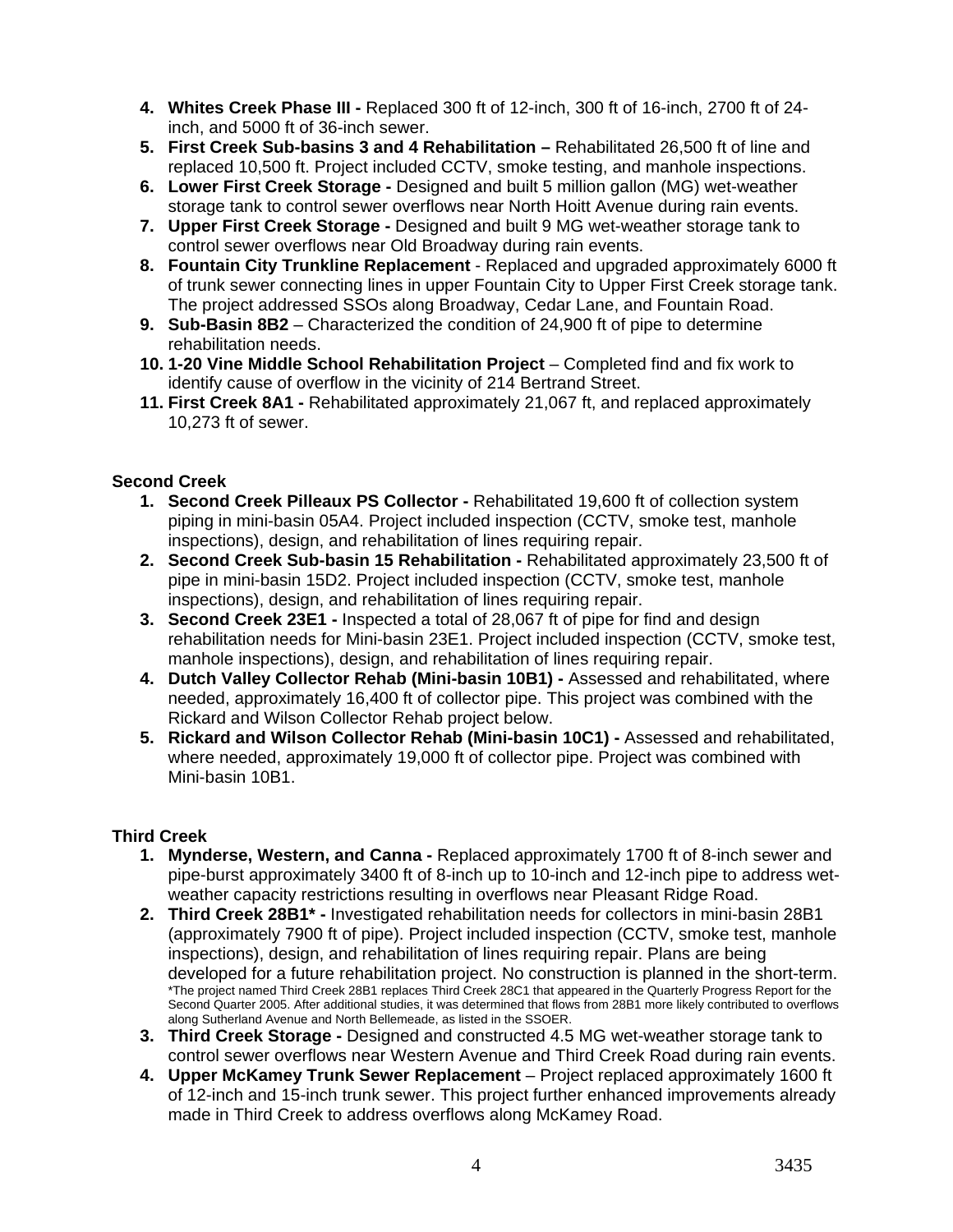- **5. Third Creek Basin 11** Assessed and rehabilitated approximately 129,657 ft in subbasin 11. Project included inspection (CCTV, smoke test, manhole inspections), design, and rehabilitation of lines requiring repair.
- **6. Third Creek Road Trunk Sewer Replacement**  Project included approximately 3100 ft of 24-inch and 30-inch trunkline. The project replaced and upgraded the trunkline from Western Avenue along Third Creek to the Third Creek storage facility. It addressed overflows occurring at 5600 Western Avenue. Project was extended approximately 2000 ft to reach the new location of the Third Creek Storage Facility at the KUB Hoskins Center.
- **7. Third Creek Basin 9 Phase I** Assessed and rehabilitated collector sewer in 9A1, 9A2, 9A4, and 9D1 (CAP/ER Scope).
- **8. Third Creek Basin 9 Phase II** Designed rehabilitation methods for collectors in Subbasin 9 (approximately 177,900 ft). Project included inspection (CCTV, smoke test, manhole inspections), design, and rehabilitation of lines requiring repair.

#### **Fourth Creek**

- **1. Pinebrook Drive Sewer Replacement** Replaced 330 ft of 8-inch gravity sewer partially exposed by erosion of the bank of the adjacent drainage channel.
- **2. Walker Springs Rehabilitation (Mini-Basin 32A4)** Performed find, and design work in Mini-basin 32A4 in the Walker Springs area. Inspection included 43,000 ft of smoke testing, 43,000 ft of CCTV, and 228 manhole inspections. Plans will be developed for future rehabilitation work.
- **3. Walker Springs Storage** Designed and constructed 3.25 MG wet-weather storage tank to control sewer overflows near Walker Springs Pump Station during rain events.
- **4. Papermill Drive Phases I, II, and III** Designed and constructed replacement of approximately 4000 ft of 15-inch, 18-inch, and 2100 ft of 36-inch sewer in the Papermill Drive area to increase conveyance capacity and reduce sewer overflows.

### **South Knox**

- **1. Maryville Pike** Designed and replaced 800–1,200 ft of 24-inch sewer located in Witherspoon Superfund site. Design rerouted sewer around site.
- **2. South Haven Phase I and Phase II** Relocated, rehabilitated, and upsized approximately 4700 ft of existing collector sewers to increase conveyance capacity and reduce inflow and infiltration (I/I).
- **3. Island Home Rehabilitation** Rehabilitated 9400 ft and replaced 1200 ft of collector sewers to reduce I/I.
- **4. East Ford Valley Rehabilitation** Rehabilitated approximately 16,000 ft of sewers in Mini-basin 41A4. Project included inspection (CCTV, smoke test, manhole inspections), design, and rehabilitation of lines requiring repair.
- **5. Stone Road Rehabilitation** Rehabilitated approximately 13,500 ft of sewers in Minibasin 41B1. Project included inspection (CCTV, smoke test, manhole inspections), design, and rehabilitation of lines requiring repair.
- **6. South Haven Rehabilitation Phase III** Rehabilitated approximately 21,700 ft of sewers in Mini-basin 40F1. Project included inspection (CCTV, smoke test, manhole inspections), design, and rehabilitation of lines requiring repair.
- **7. Ginnbrook Pump Station** Evaluated pump station and force main to ensure adequate capacity. Also included improvements to wet-well, pump system, and valve vault. The force main was re-routed.
- **8. Neubert Springs Collector and West Ford Valley Trunk Rehabilitation** Rehabilitated 10000 ft of 15- to 18-inch trunk sewer along West Ford Valley Road. Completed find work in sub-basins 41C1, 41C2, and 41A2. Completed trunkline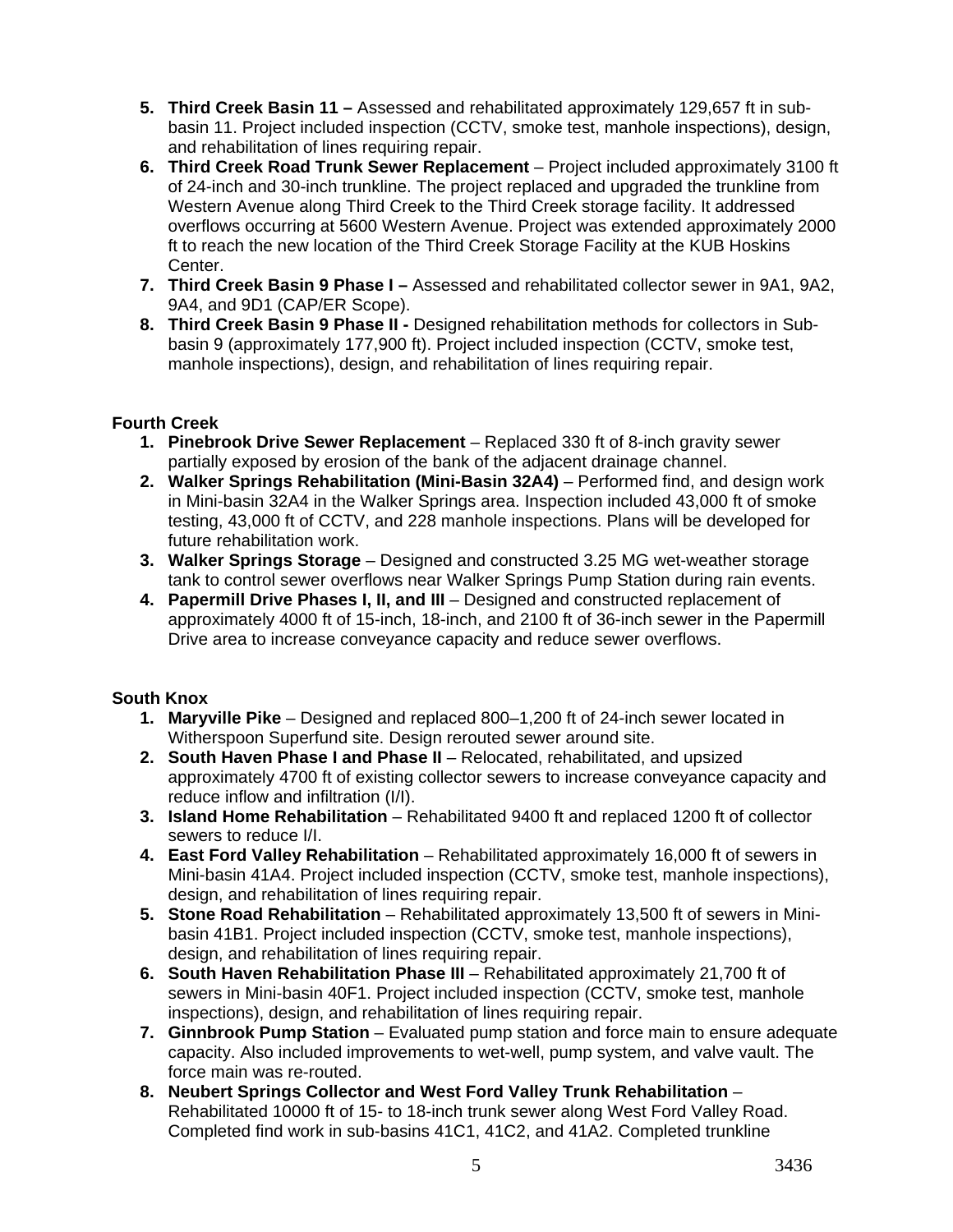rehabilitation on West Ford Valley. Rehabilitated collector line in sub-basin 41C1, C2, and A2.

#### **Williams Creek**

- **1. Delrose Force Main Replacement** Designed and replaced approximately 5,000 ft of 16-inch ductile iron pipe force main that had severe structural problems.
- **2. Williams Creek Trunk Line Replacement** Designed and replaced approximately 3,700 ft of 24-inch sewer to correct structural problems.

#### **Loves Creek**

**1. Shelbourne Road Rehabilitation –** 26,900 ft of gravity sewer was rehabilitated along with 30 manholes in sub-basins 6A4 and 6A5. This work addressed the SSO located on Shelbourne Road.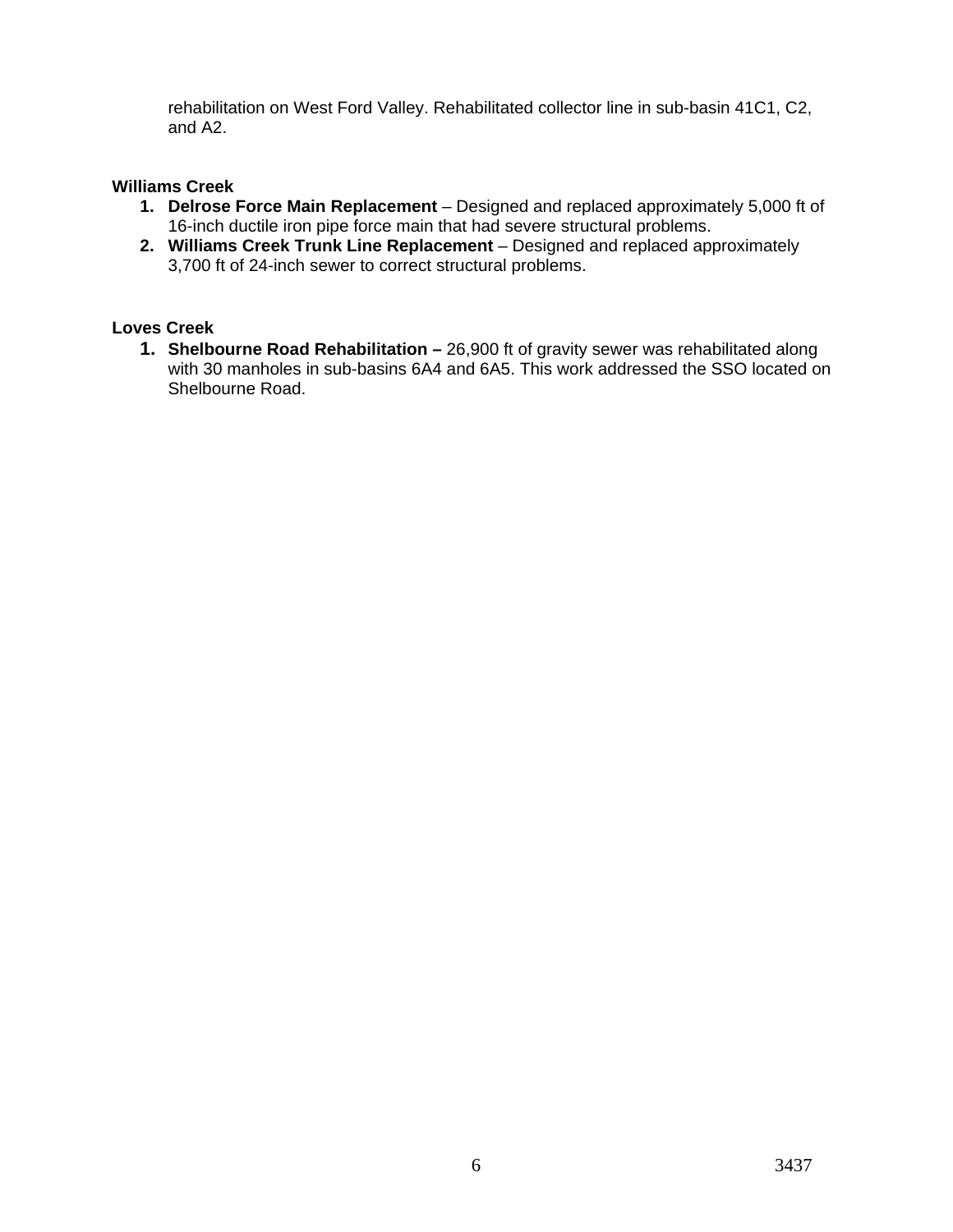# **Section 2 Comprehensive Performance Evaluation Program (CPE) and Composite Correction Plan (CCP)**

Consent Decree language, pages 82-83: *"Each Quarterly Progress Report shall contain… A summary of compliance with and activities related to implementation of the CPE and CCP."*

The CPE was submitted to EPA on February 24, 2006, and was approved on July 24, 2006.

The CCP was posted in the public document repository on June 19, 2007, and comments were accepted until July 18, 2007. The CCP was submitted to the EPA on July 23,2007.

On November 19, 2007, KUB received notice from EPA extending their review period of the CCP until December 22, 2007. On January 4, 2008, KUB received a letter from EPA disapproving the CCP. In a letter dated February 20, 2008, KUB requested to extend the deadline for responding to EPA's comments until March 25, 2008, which was approved by EPA.

KUB submitted the Revised CCP to EPA on March 21, 2008.

Following the submittal of the Revised CCP in March 2008, KUB, EPA, TDEC, and DOJ participated in several discussions to address both technical issues related to the work outlined in the CCP and legal issues pertaining to the relationship between the CCP, Consent Decree, and outstanding appeals of KUB's NPDES Permits. These discussions culminated in all parties agreeing to a revised schedule for the CCP plant upgrades. The Revised CCP will be submitted again in January 2009. Among the changes agreed upon by all parties was to issue an amendment to the Consent Decree, which specifically addresses extending the compliance schedule for completing the work outlined in the Revised CCP.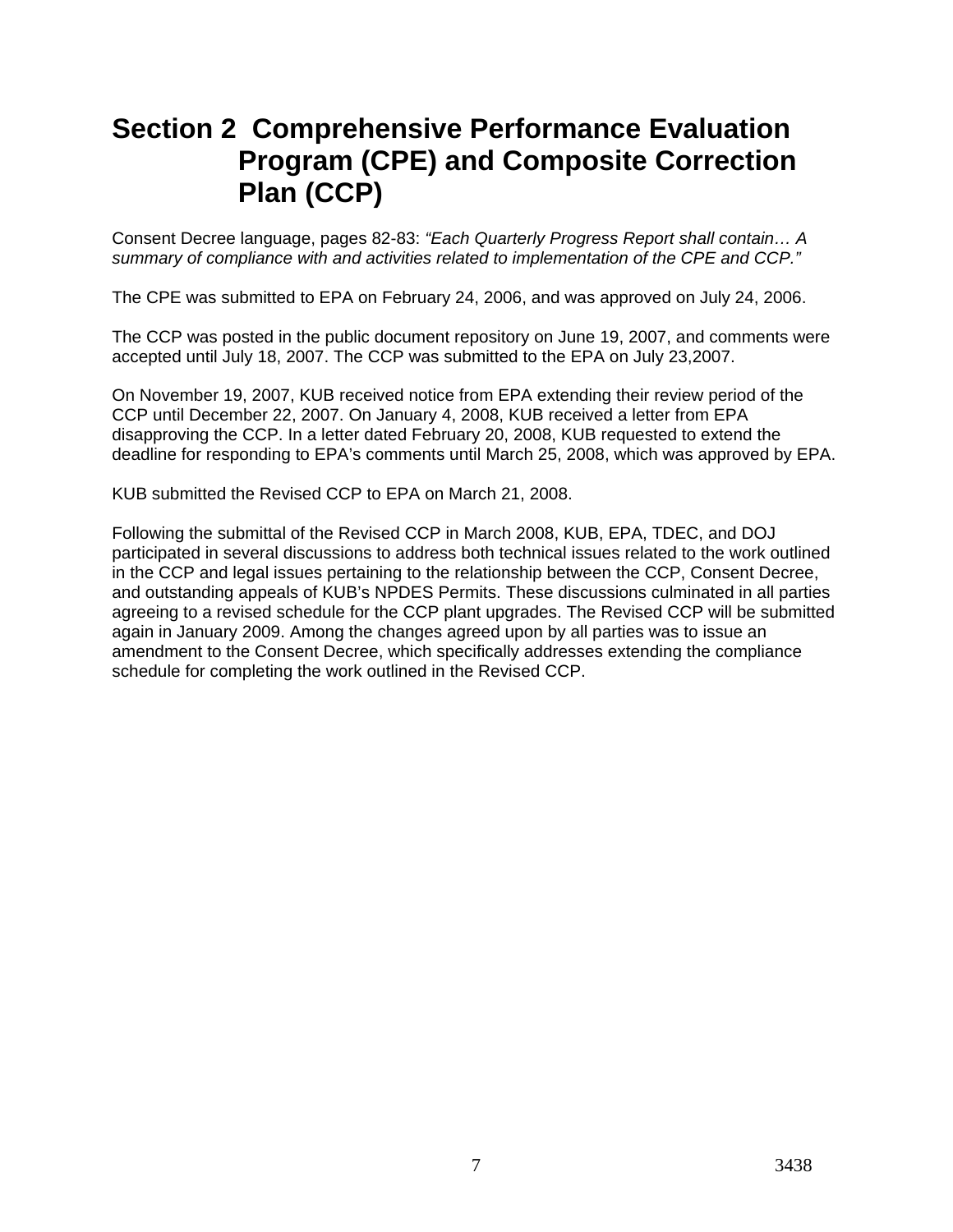# **Section 3 Process Controls Program**

Consent Decree language, pages 82-83: *"Each Quarterly Progress Report shall contain… A summary of implementation of and compliance with the Process Controls Program."*

The Process Controls Program (PCP) was implemented twice during this reporting period; once at Kuwahee and once at Fourth Creek. All parameters were followed and Diversions were based on PCP parameters.

In a letter to EPA dated August 28, 2008, KUB concluded that the PCP needed no modifications or revisions and proposed continuing to use the PCP as previously approved. KUB committed to make revisions to the PCP as upgrades required by the CCP are made to Kuwahee and Fourth Creek WWTPs in the future. Until then, KUB agreed to provide updates regarding the number of initiations and any resulting Diversions in the Quarterly Progress Report.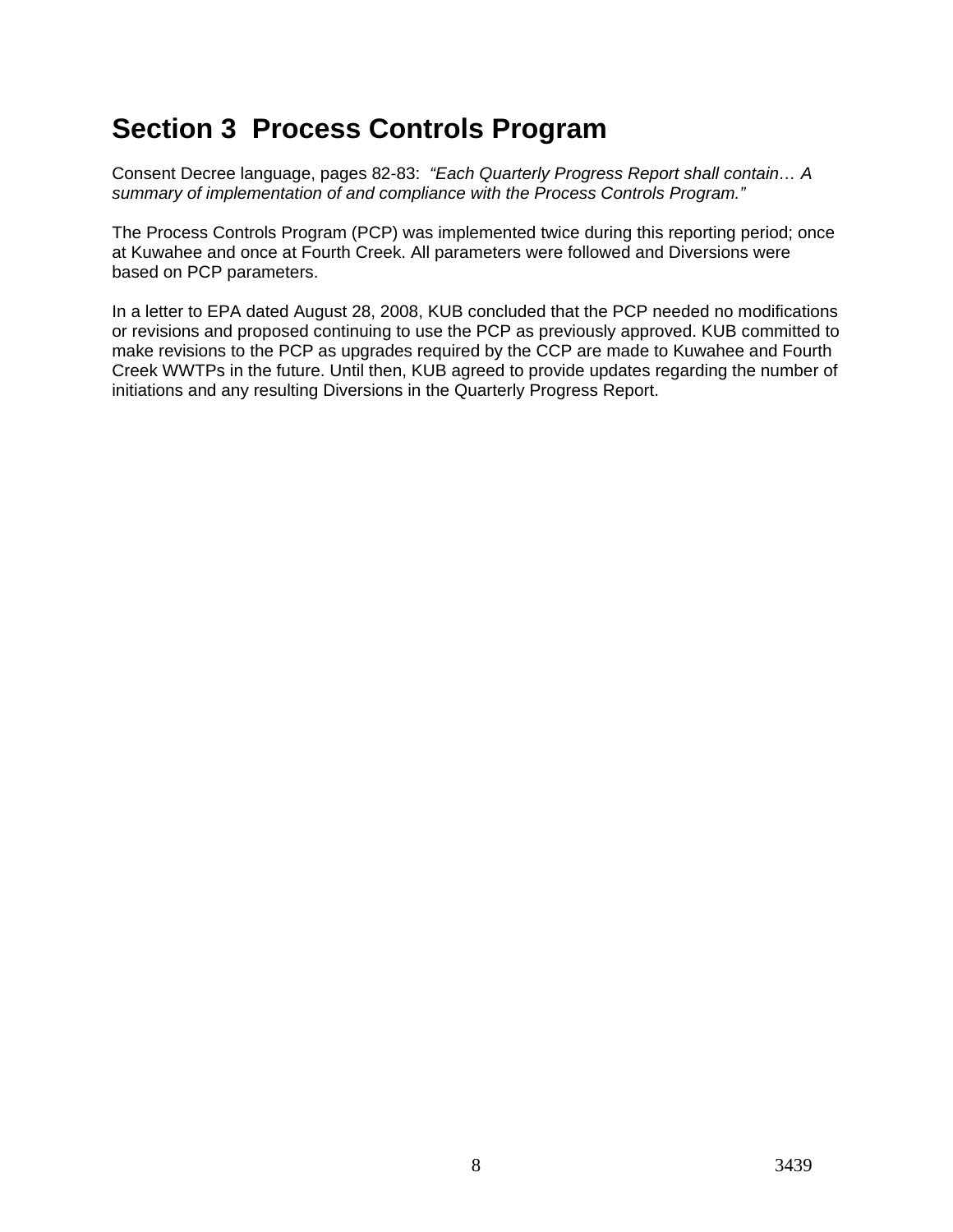# **Section 4 Capacity Assurance Program**

Consent Decree language, pages 82-83: *"Each Quarterly Progress Report shall contain… A summary of the implementation of the Capacity Assurance Program for that Calendar Quarter, including the number of, and anticipated flow from, sewer connections that have been authorized, by Sewerbasin, a description of the projects that have been authorized and the number of credits earned and banked by KUB that will be expended for those projects, by Sewerbasin, and any exceptions granted for connections for essential services."*

The Capacity Assurance Program (CAP) was submitted to EPA for review on February 8, 2006. EPA reviewed and approved the program on April 7, 2006. KUB started reviewing building permits based on the approved CAP on June 6, 2006, which was within the 60-day timeframe for implementing the program after receiving EPA approval.

To review building permits more efficiently using the CAP criteria agreed on with the EPA, KUB worked with a consultant, Camp, Dresser, & McKee, to develop an Information Management System (IMS). The IMS assists KUB in managing the CAP program by determining the amount of wastewater each proposed building would add to KUB's wastewater system based on its location. The IMS also helps track rehabilitation credits that KUB earns through its CAP/ER and MOM programs.

Appendix A includes a list of capital projects that KUB performed to gain rehabilitation credit in its sewer system. As stated in the Consent Decree, the list of authorized sewer connections was maintained and updated as necessary until full implementation of the CAP as approved by EPA. Therefore, the list will no longer be included as part of this quarterly report.

There were no exceptions granted for connections for essential services during this reporting period.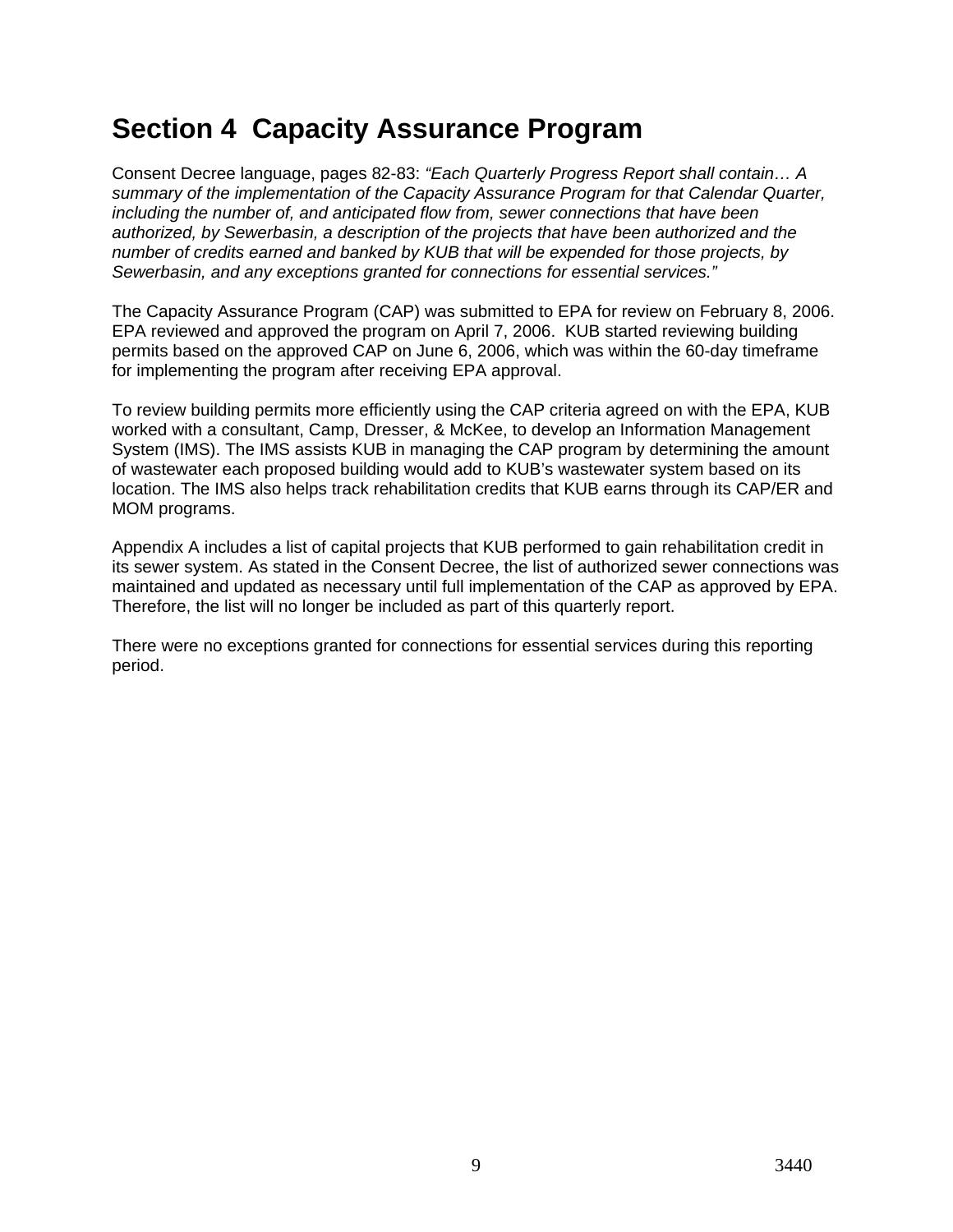# **Section 5 Transfers of Ownership**

Consent Decree language, pages 82-83: *"Each Quarterly Progress Report shall contain… Identification of any transfer of an ownership interest, operation, management, or other control of the Treatment Works, or any portion thereof."* 

There has been no transfer of an ownership interest, operation, management, or other control of the Treatment Works, or any portion thereof, during this reporting period.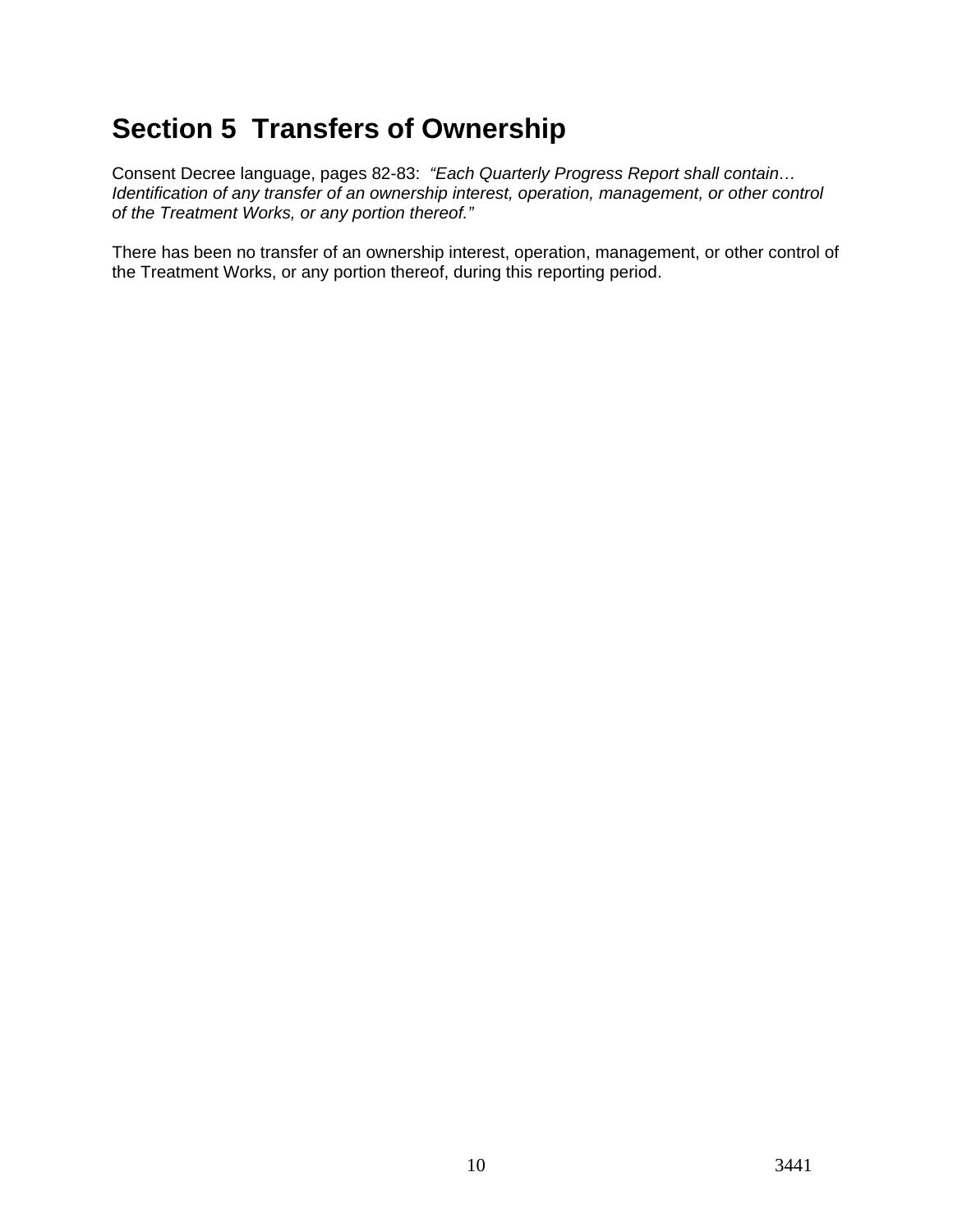## **Section 6 Compliance and Non-Compliance With the Consent Decree**

Consent Decree language, pages 82-83: *"Each Quarterly Progress Report shall contain…A description of the status of compliance or non-compliance with the requirements of this Decree and, if applicable, the reasons for non-compliance, including a list of all violations that are subject to stipulated penalties under Section X of this Consent Decree."*

#### **6.1 Submission of Deliverables**

To date, KUB has submitted all deliverables in accordance with the schedule set forth in the Consent Decree. The following sections detail all activity related to deliverables that occurred during the past quarter. Also noted are the dates each submittal was available for public comment in the Public Document Repository (PDR), when the deliverable was submitted to EPA, when EPA responded with comments, when KUB responded to those comments, and when EPA approval was received.

#### **6.1.1 Quarterly Progress Report Third Quarter 2008**

Consent Decree language, pages 82-83: *"Beginning thirty (30) Days after the first Calendar Quarter following the Date of Entry, and thirty (30) Days after each Calendar Quarter thereafter until termination of the Consent Decree, KUB shall submit to the Parties, and simultaneously place in the PDR, a Quarterly Progress Report.*

On October 28, 2008, KUB submitted to EPA and placed in the PDR the Quarterly Progress Report for the third quarter 2008. This deliverable was not subject to the Public Review Requirement of Section VI.A.2, but was available for public comment from October 28, 2008, until November 16, 2008. No comments were received during that period.

#### **6.2 Violations Subject to Stipulated Penalties**

During this reporting period, KUB incurred ten Unpermitted Discharges. Table 1 below lists all violations subject to stipulated penalties as outlined in the Consent Decree.

| <b>Violation</b>             | <b>Date</b> | <b>Address</b>         | Cause                 |
|------------------------------|-------------|------------------------|-----------------------|
| Unpermitted Discharge        | 10/22/08    | 438 Maryville Pike     | Vandalism             |
| <b>Unpermitted Discharge</b> | 10/24/08    | 405 Merchants Drive    | <b>Blockage</b>       |
| <b>Unpermitted Discharge</b> | 11/4/08     | 3413 Pilkay Road       | Blockage              |
| <b>Unpermitted Discharge</b> | 11/5/08     | 1036 E. Emerald Avenue | <b>Blockage</b>       |
| Unpermitted Discharge        | 11/9/08     | 1036 E. Emerald Avenue | <b>Blockage</b>       |
| <b>Unpermitted Discharge</b> | 12/10/08    | 615 Sevier Avenue      | <b>Blockage</b>       |
| <b>Unpermitted Discharge</b> | 12/10/08    | 1210 E. Moody Avenue   | <b>Heavy Rainfall</b> |
| <b>Unpermitted Discharge</b> | 12/11/08    | 1216 Watercress Drive  | <b>Heavy Rainfall</b> |
| <b>Unpermitted Discharge</b> | 12/11/08    | 4144 Oakland Drive     | <b>Heavy Rainfall</b> |
| Unpermitted Discharge        | 12/11/08    | 7112 Shadyland Drive   | <b>Heavy Rainfall</b> |

**Table 1. Violations Subject to Stipulated Penalties**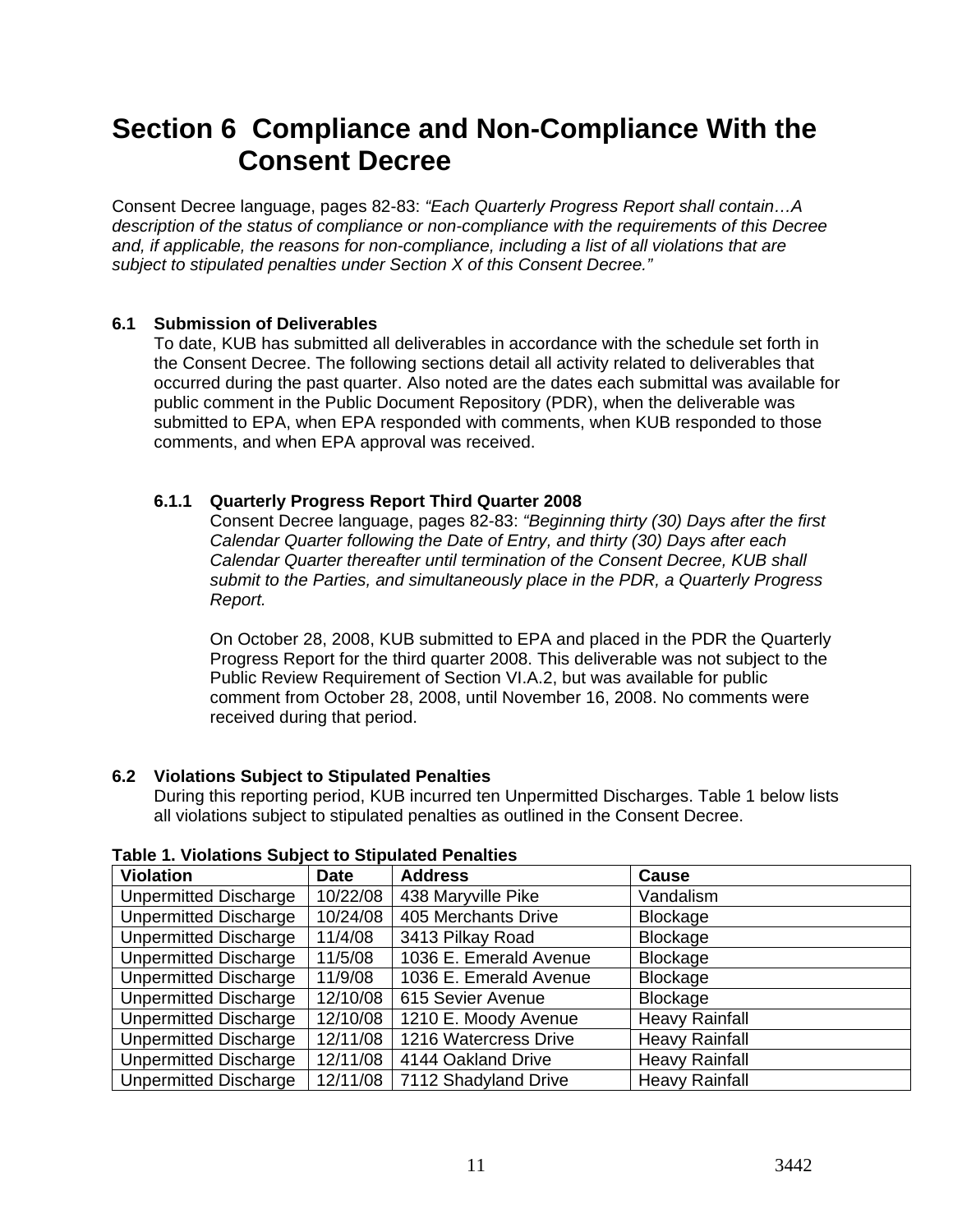# **Section 7 SSOs, Bypasses, Diversions, and Effluent Limit Violations**

Consent Decree language, pages 82-83: *"Each Quarterly Progress Report shall contain… A spreadsheet and summary of all SSOs, Bypasses, Diversions, and effluent limit violations that occurred during the previous Calendar Quarter. Information on Building Backups may be provided in separate spreadsheets and summaries from other SSOs. The spreadsheets and summaries shall identify:* 

- *a. For all SSOs, the location, source, date, time, duration, pathway (if any), receiving water (if any), the reason for each SSO, the total SSO volume, the volume returned to the WCTS, and the volume not captured;*
- *b. For all Bypasses and Diversions, the location, date, time, duration, volume and reason for each Bypass and Diversion; and the total Bypass or Diversion volumes;*
- *c. For all effluent limit violations, all information required to be reported on KUB's Discharge Monitoring Reports."*

#### **7.1 SSOs**

Appendix B lists all SSOs that occurred during this reporting period. During this period, there were 24 SSO events. Of that number, 14 were due to blockages by either grease, debris, roots, or a combination thereof; four were due to broken pipe; four were due to heavy rainfall; one was due to construction failure; and one was due to vandalism. Of the 24 SSO events, 18 were in the  $0 - 1000$  gallons volume range, five were in the 1001 – 10,000 range, and one event totaled greater than 10,000 gallons. Durations for events during this period are as follows: 14 ranged from  $0 - 2$  hours, six ranged from  $2.1 - 5$ hours, and four were greater than 5 hours.

The four heavy rainfall events occurred as a result of a two-day rainfall event with accumulation totaling over four inches of rain. During this event, KUB's newly constructed storage facilities contained over 15 million gallons of flow. That volume was released back into the collection system as flows subsided.

#### **7.2 Building Backups**

Appendix C lists all Building Backups that occurred during this reporting period. During this period, there were five Building Backups. Four were due to blockage and one was due to electrical failure.

#### **7.3 Bypasses**

No Bypasses occurred during this reporting period.

#### **7.4 Diversions**

Table 2 contains all Diversion event information that occurred during this reporting period. During this reporting period, there was one Diversion at Kuwahee and one at Fourth Creek. No Diversions occurred at Loves Creek or Eastbridge WWTPs.

#### **7.5 Effluent Limit Violations**

Table 3 contains all effluent limit violations that occurred during this reporting period. The table contains the information as it is reported in KUB's Discharge Monitoring Reports. During this reporting period, there were no effluent limit violations at Kuwahee, Fourth Creek, Loves Creek, or Eastbridge WWTPs.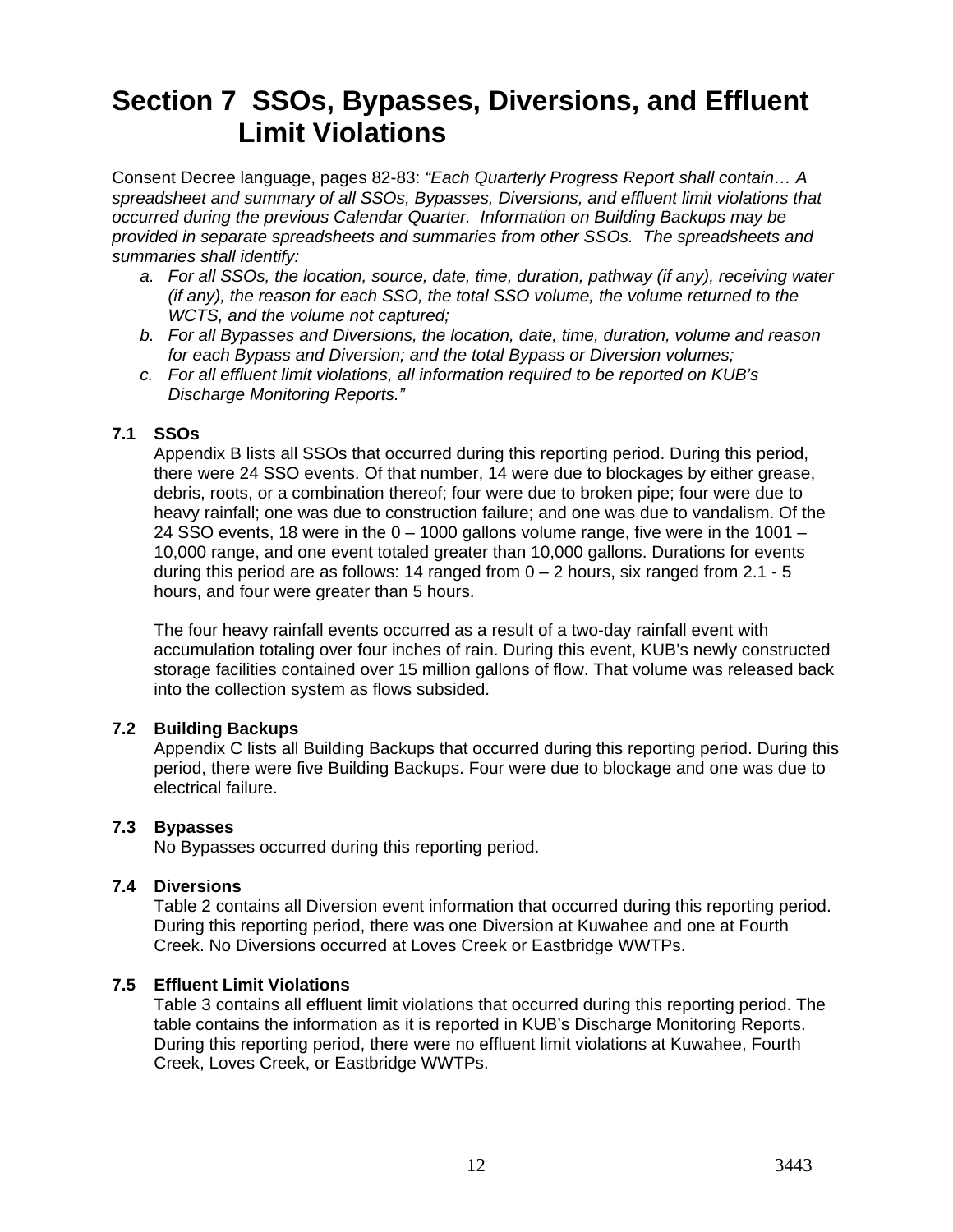## **Table 2: Bypasses and Diversions**

| <b>WWTP</b>         | Did an<br>event<br>occur? | Type of<br>Event | <b>Date</b><br><b>Diversion</b><br>gate<br>opened | <b>Time</b><br>gate<br>opened | <b>Date</b><br>Diversion Diversion<br>gate<br>closed | <b>Time</b><br><b>Diversion</b><br>gate<br>closed | <b>Date</b><br>Diversion   Duration  <br>flow<br>reported | (hrs)      | <b>Volume</b><br>(MG) | <b>Total</b><br>Event<br><b>Duration</b><br>(hrs) | <b>Total</b><br>Event<br><b>Volume</b><br>(MG) | <b>Reason for Event</b> |                        |
|---------------------|---------------------------|------------------|---------------------------------------------------|-------------------------------|------------------------------------------------------|---------------------------------------------------|-----------------------------------------------------------|------------|-----------------------|---------------------------------------------------|------------------------------------------------|-------------------------|------------------------|
| Kuwahee             | Yes                       | <b>Diversion</b> | 12/11/2008                                        | 11:45                         |                                                      |                                                   | 12/11/2008                                                | 11.42      | 15.21                 | 11.42                                             | 15.21                                          | High flow event due to  |                        |
|                     |                           |                  |                                                   |                               | 12/11/2008                                           | 23:10                                             |                                                           |            |                       |                                                   |                                                | excess rainfall         |                        |
| <b>Fourth Creek</b> | Yes                       |                  | <b>Diversion</b>                                  | 12/11/2008                    | 11:00                                                |                                                   |                                                           | 12/11/2008 | 13.0                  | 5.37                                              | 15                                             | 5.69                    | High flow event due to |
|                     |                           |                  |                                                   |                               | 12/12/2008                                           | 2:00                                              | 12/12/2008                                                | 2.0        | 0.32                  |                                                   |                                                | excess rainfall         |                        |
| Loves Creek         | <b>No</b>                 |                  |                                                   |                               |                                                      |                                                   |                                                           |            |                       |                                                   |                                                |                         |                        |
| Eastbridge          | <b>No</b>                 |                  |                                                   |                               |                                                      |                                                   |                                                           |            |                       |                                                   |                                                |                         |                        |
|                     |                           |                  |                                                   |                               |                                                      |                                                   |                                                           |            |                       |                                                   |                                                |                         |                        |

#### **Table 3: Effluent Limit Violations**

| <b>WWTP</b>                         | Did an<br>event<br>occur?   | <b>Date</b>             | <b>Parameter</b> |  | <b>Type</b> | Limit | Value |
|-------------------------------------|-----------------------------|-------------------------|------------------|--|-------------|-------|-------|
| Kuwahee                             | No                          |                         |                  |  |             |       |       |
| Fourth Creek                        | No.                         | $\blacksquare$          |                  |  |             |       |       |
| Loves Creek                         | No.                         |                         |                  |  |             |       |       |
| Eastbridge                          | No.                         | $\blacksquare$          |                  |  |             |       |       |
| <b>SS</b> - Settleable Solids       | mg/l - milligrams per liter |                         |                  |  |             |       |       |
| <b>TSS - Total Suspended Solids</b> |                             | cfu-Colony Forming Unit |                  |  |             |       |       |
| $ m /l$ – milliliters per liter     | Ibs - Pounds                |                         |                  |  |             |       |       |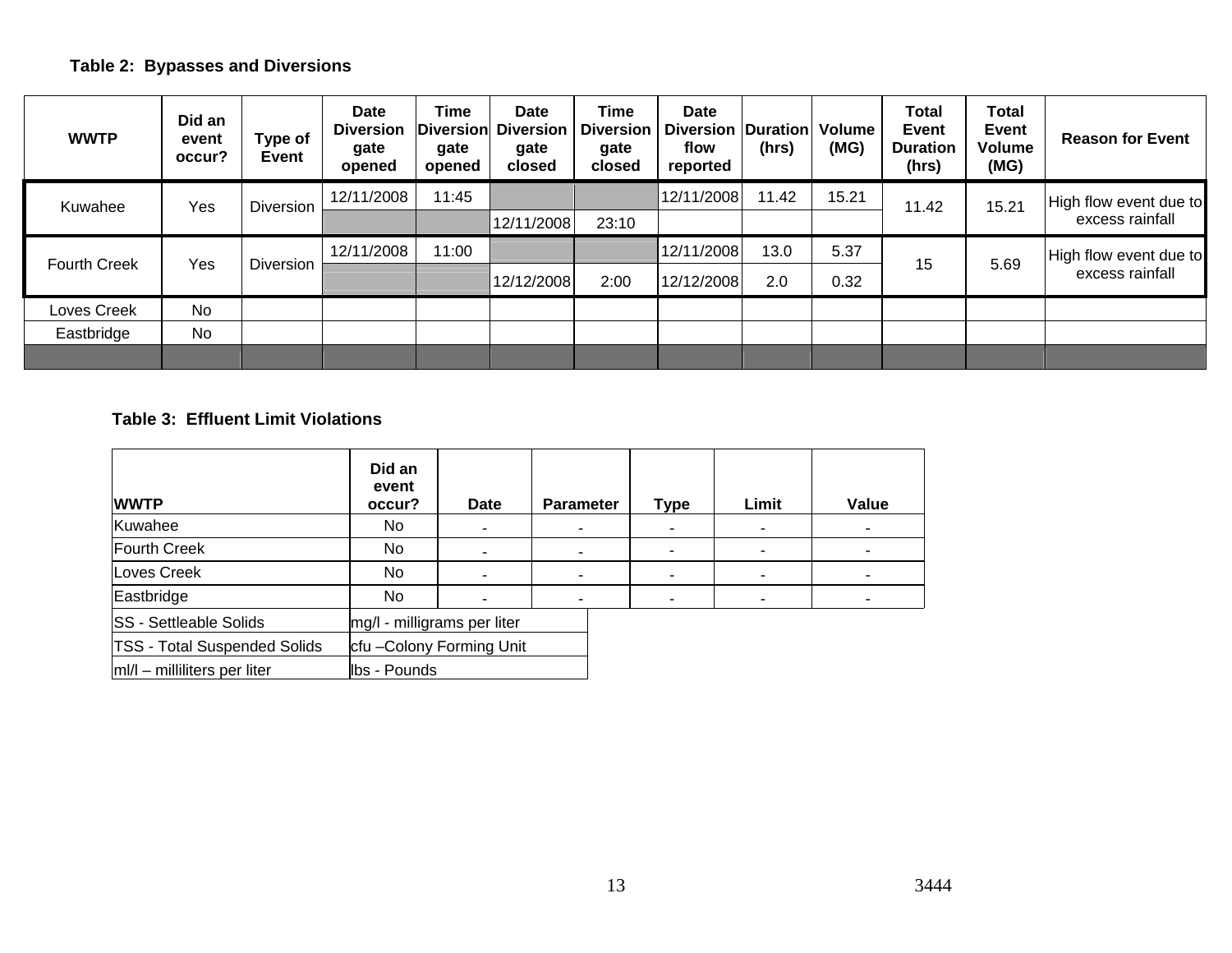# **Section 8 Water Quality Monitoring Data**

Consent Decree language, pages 82-83: *"Each Quarterly Progress Report shall contain… The water quality monitoring data and other information required pursuant to Section VII.D.1.(e).(v)."*

#### **8.1 Sampling Conducted and Results**

Appendix D lists all sampling that was conducted during the reporting period and the results thereof. In addition to routine monitoring in all creeks, and responding to Sanitary Sewer Overflows (SSO), KUB Water Quality personnel conducted dry and/or wet weather investigative sampling on Fourth Creek, Baker Creek, Goose Creek and Williams Creek. Much of this investigative sampling included the use of Real Time Polymerase Chain Reaction (RT-PCR) source testing to identify potential sewer impacts.

#### Fourth Creek

The three routine sites along Fourth Creek during November had elevated fecal coliform and E. coli counts for a dry sampling period during this time of year (Table 1). KUB submitted samples for RT-PCR analysis to determine if the elevations in E. coli were collection system related. The low total Bacteroides and the lack of human Bacteroides suggests the E. coli and fecal coliform elevations are not sewer related. Subsequent routine sampling in December did not exhibit the same elevations in bacterial counts.

#### Goose Creek

In October, KUB Water Quality personnel responded to a question regarding a sign posting on Goose Creek. The sampler observed the signage which had been posted for several years indicating the water was unfit for human contact. General water quality measurements as well as samples for bacteriological testing were collected on 10/14/08. The sampler did not pull the signs since the creek has other posting regarding recreational use and human contact. Routine water quality monitoring was performed the following day and is also reported in Routine Monitoring report.

KUB submitted samples for RT-PCR analysis for the routine samples taken on Goose Creek in December (Table 2). Although the fecal coliform and E. coli were elevated at these sites, the total Bacteroides and human Bacteroides concentrations in the sample were low. The lack of appreciable human Bacteroides suggests that the elevations of E. coli and fecal coliform are not sewer related.

#### Williams Creek

In August and September 2008, KUB conducted wet and dry sampling on Williams Creek. The first set of dry weather samples showed elevations of E. coli and fecal coliform counts in the three most upstream sampling sites. The final set of dry weather investigative samples from the five sample sites is included in Table 3. (The RT-PCR results were not available to be included in the previous quarterly report). This final sample set exhibited elevations in fecal coliform and E. coli in primarily the upper most sampling point, routine site 2.02. The total and human Bacteroides concentrations for that site were similar to the first dry weather sampling event. The lack of appreciable human Bacteroides suggests that the elevations we have seen with regards to E. coli are not sewer related.

#### Baker Creek

In August, KUB conducted wet and dry investigative sampling on Baker Creek. There were elevations of fecal coliform and E. coli concentrations in the upper most regions of the creek as illustrated in the first dry weather sampling event (August 2008). However, the only appreciable elevation of Bacteroides, both total and human, on Baker Creek occurred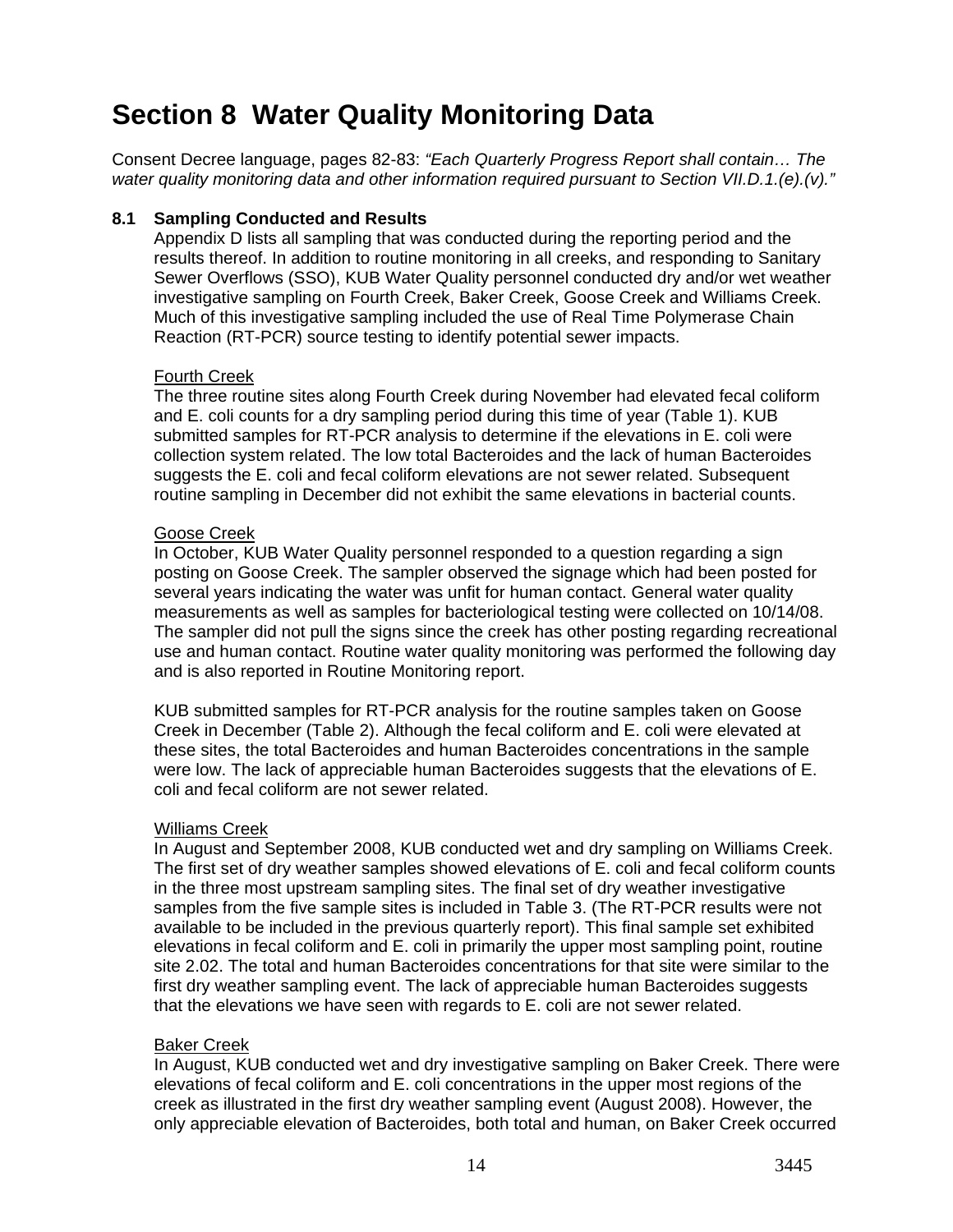at the lowest sampling site, routine site 0.36. It was concluded that the elevations in all enteric bacteria might be due to a transient issue, like a broken sewer lateral rather than a consistent issue, like a leaking sewer main. During December, KUB Water Quality personnel collected an additional five samples during dry weather at those sites previously studied (Table 4). This most recent sampling of those five sites did not show significant elevation in total nor human Bacteroides concentrations. The recent dry weather data confirms that the elevations are not due to a leaking sewer main. Investigation in this area will continue.

KUB also submitted routine monitoring samples from Baker Creek in November and December for RT-PCR analysis to determine the possible source of E. coli elevations (Table 4). Neither set of samples contained appreciable amounts of total and human Bacteroides, suggesting that the elevations of E, coli were not sewer related.

KUB completed the second set of Wet Weather Investigative sampling on Baker Creek (Table 5). Water Quality personnel monitored four sites on the creek (three of which were routine monitoring sites) and collected samples and water quality measurements four different times. The first sampling event occurred before the rainfall began, the second event occurred right before the peak of the rainfall. The third sampling event was conducted after the peak of the rainfall subsided and creek depths were beginning to decrease, and the fourth event occurred when creek flows returned to baseline. Each sample was analyzed for fecal coliform, E. coli, as well as total and human Bacteroides. As expected, the fecal coliform, E. coli and total Bacteroides concentrations elevated as the rainfall progressed. The peak of the rainfall happened shortly after the second sampling event. For the majority of the sites, there was not an appreciable elevation of fecal bacterial concentrations after the peak of the rainfall. Elevations in bacterial counts after the rainfall peak can indicate capacity issues in the adjacent sewer mains. Visual inspections of the proximal sewer mains in the study areas also did not indicate the sewers had reached capacity. The only sample site that showed an appreciable elevation of total Bacteroides concentration after peak rainfall was routine site 0.53. Interestingly, the E. coli and fecal coliform concentrations at that site actually decreased after the rainfall peak. Some of the sample sites did exhibit elevations of fecal coliform and E. coli after the peak of the rainfall, but did not exhibit appreciable increases in total or human Bacteroides concentrations. KUB will continue to monitor Baker Creek and investigate areas of bacterial elevations on the creek. The recent RT-PCR data generated does not rule out the possibility of sewer-related issues as a source of impacts in the area, but this data does not indicate capacity related issues near the creek.

During routine monitoring on Second Creek in November, unusually low dissolved oxygen was measured at routine site 5.76. The fecal coliform concentration for that sample was also elevated, but the E. coli concentration was not. Routine monitoring in December did not yield comparable results for that routine site. KUB will continue to monitor Second Creek and investigate occurrences further.

KUB also submitted samples from a recent SSO for RT-PCR testing as a test to confirm the utility of this source testing method to identify sewer impacts (Table 6). The total and human Bacteroides content in the post-overflow downstream sample is extremely high when compared to the upstream sample, as expected.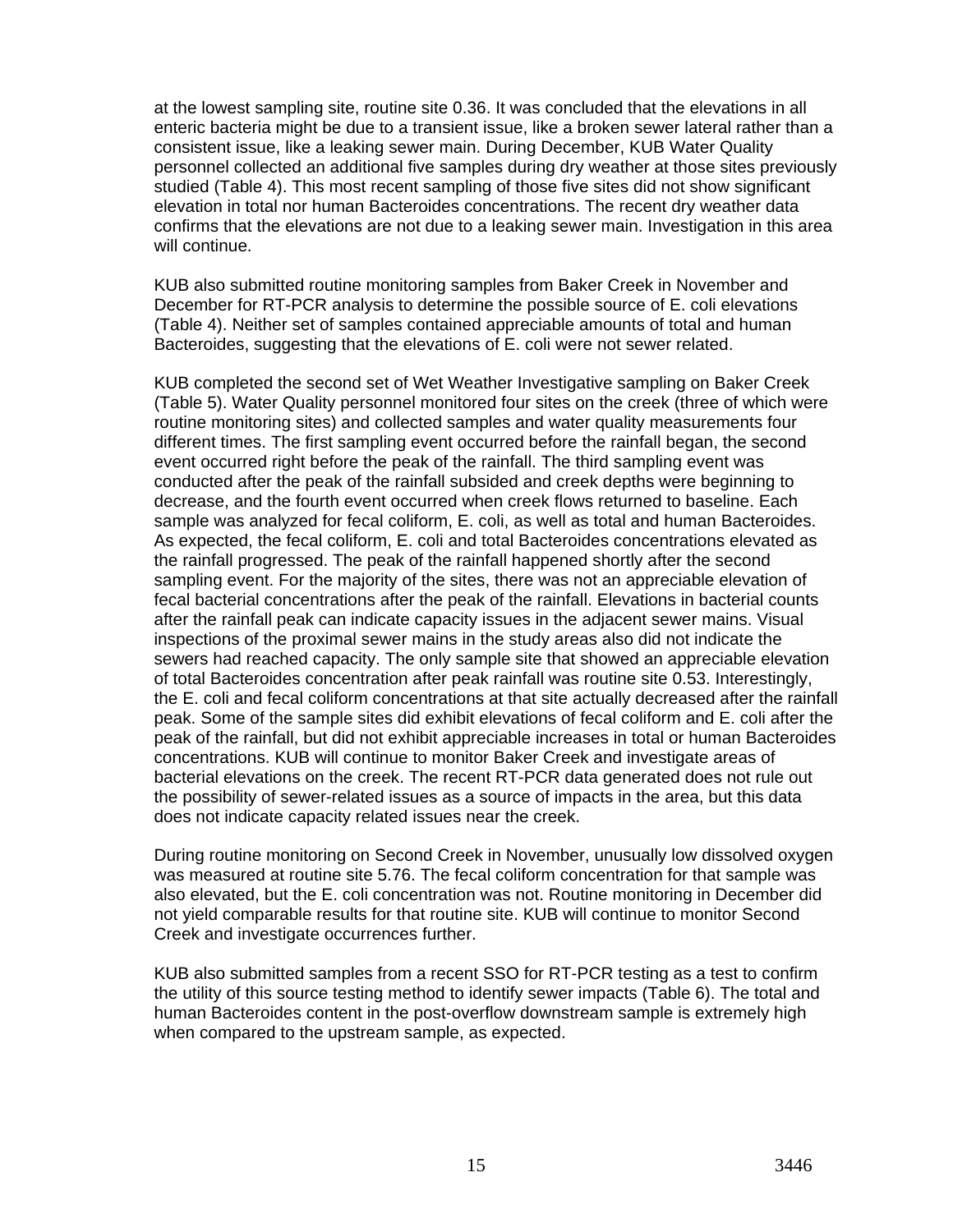#### **8.2 Projected Data Collection**

During the first quarter of 2009, KUB will continue to monitor the 24 routine sampling locations in the sewer basins of eight area creeks. KUB will collect samples from the following locations during the first quarter of 2009:

| <b>Creek Name</b>     | <b>Creek Mile #</b> | <b>Creek Mile #</b> | <b>Creek Mile #</b> |
|-----------------------|---------------------|---------------------|---------------------|
| <b>First Creek</b>    | 0.45                | 2.57                | 6.33                |
| <b>Second Creek</b>   | 0.30                | 1.54                | 5.76                |
| <b>Third Creek</b>    | 0.87                | 2.08E               | 4.80W               |
| <b>Fourth Creek</b>   | 0.55                | 1.33                | 1.78                |
| <b>Baker Creek</b>    | 0.36                | 0.53                | 1.45                |
| <b>Goose Creek</b>    | 0.55                | 1.19E               | 1.80E               |
| <b>Loves Creek</b>    | 0.85                | 1.89                | 3.45                |
| <b>Williams Creek</b> | 0.89                | 1.70                | 2.02                |

#### *Sample Locations by Creek Mile or Site Number*

In the first quarter of 2009, KUB will conduct Dry and Wet Weather investigations on Goose Creek. KUB will also continue to investigate elevations on Baker Creek and Williams Creek as they arise.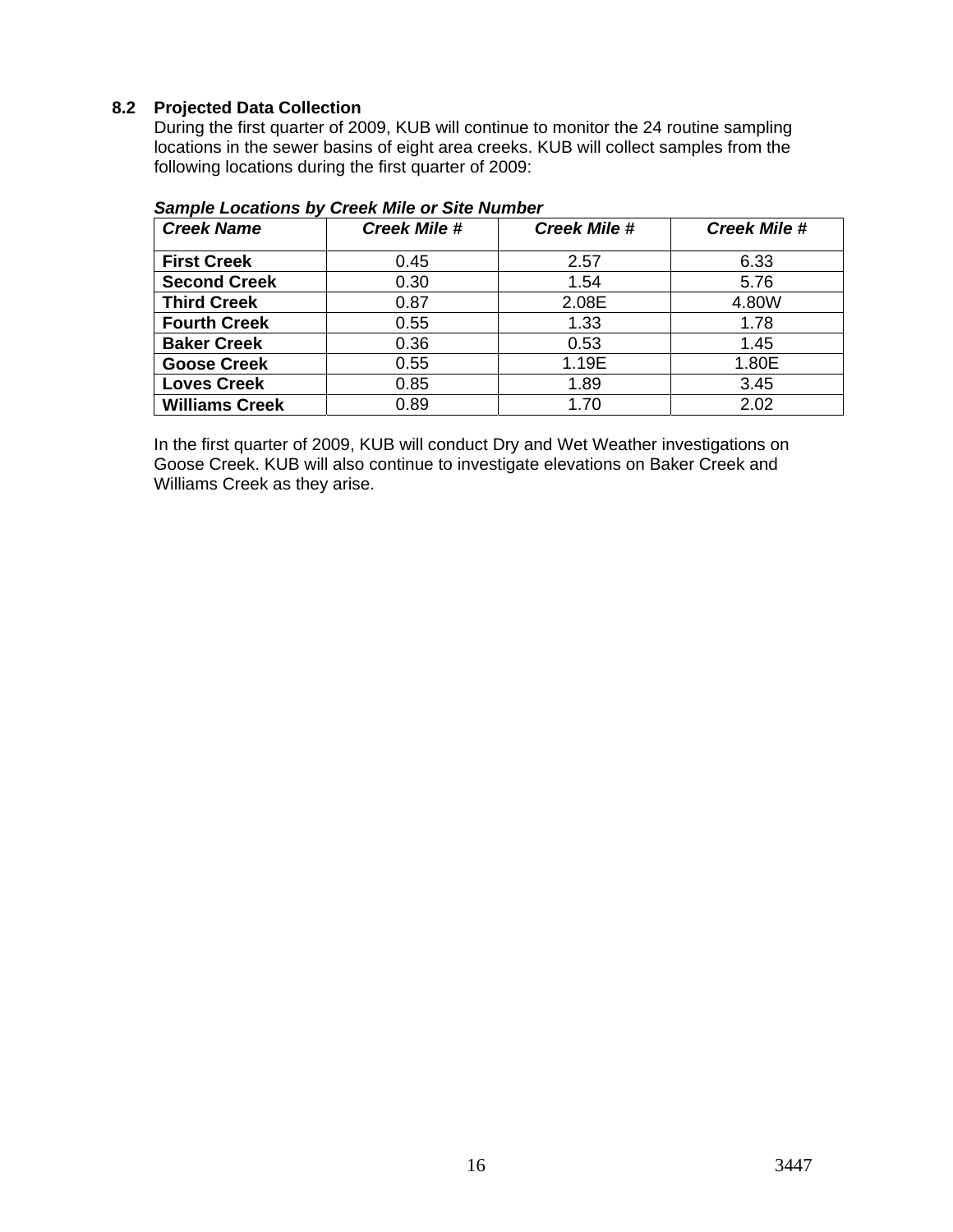# **Appendix A**

# **Capital Projects and Rehabilitation Credits**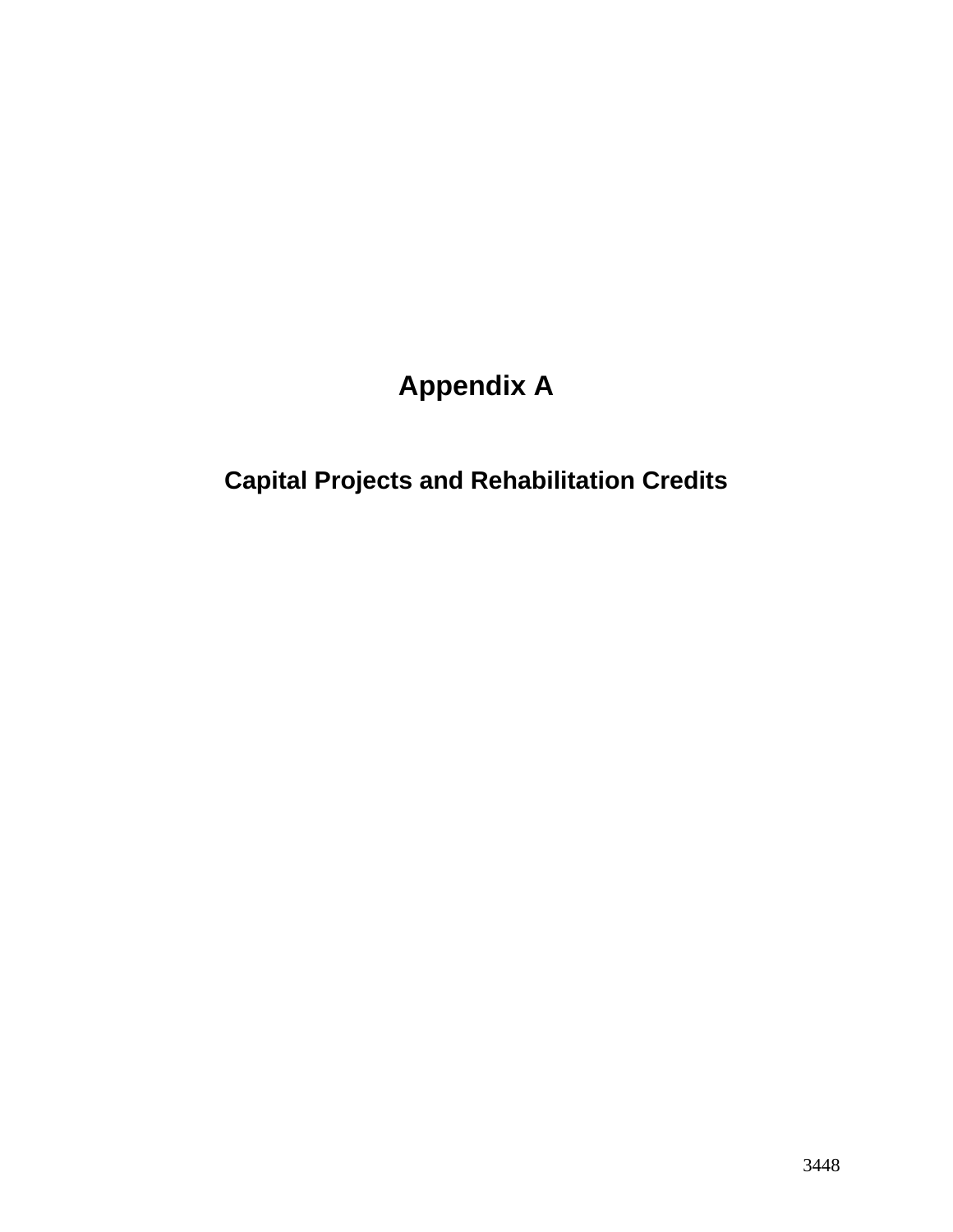#### Capital Projects and Rehabilitation Credits

|                                                                                          |                                                         |                                    |                         | <b>Credits</b>     |                                                    |
|------------------------------------------------------------------------------------------|---------------------------------------------------------|------------------------------------|-------------------------|--------------------|----------------------------------------------------|
| <b>Project Name</b>                                                                      | <b>Credit Type</b>                                      | Basin                              | <b>WWTP</b>             | Banked (gpd)       | <b>Status</b>                                      |
| 1 Comprehensive Rehab 03B1a                                                              | Comprehensive Rehabilitation                            | 1st Creek                          | Kuwahee                 | 321,030            | Project Complete                                   |
| 2 Comprehensive Rehab 03B2a                                                              | Comprehensive Rehabilitation                            | 1st Creek                          | Kuwahee                 | 302,366            | Project Complete                                   |
| 3 Comprehensive Rehab 04B1a                                                              | Comprehensive Rehabilitation                            | 1st Creek                          | Kuwahee                 | 334,626            | <b>Project Complete</b>                            |
| 4 Comprehensive Rehab 08A1                                                               | Comprehensive Rehabilitation                            | 1st Creek                          | Kuwahee                 | 1,589,952          | Project Complete                                   |
| 5 McCampbell Lane Sewer Replacement                                                      | Find & Fix Gravity Main                                 | 1st Creek                          | Kuwahee                 | 25,543             | <b>Project Complete</b>                            |
| 6 Knox Road Trunkline Replacement                                                        | Find & Fix Gravity Main                                 | 1st Creek                          | Kuwahee                 | 36,728             | Project Complete                                   |
| 7 vented manhole cover replacement (7A1)<br>8 vented manhole cover replacement (7A1)     | Manhole Cover<br>Manhole Cover                          | 1st Creek<br>1st Creek             | Kuwahee                 | 13,333             | <b>Project Complete</b><br><b>Project Complete</b> |
| 9 vented manhole cover replacement (7A1)                                                 | Manhole Cover                                           | 1st Creek                          | Kuwahee<br>Kuwahee      | 13,333<br>13,333   | Project Complete                                   |
| 10 Comprehensive Rehab 15D2                                                              | Comprehensive Rehabilitation                            | 2nd Creek                          | Kuwahee                 | 1,450,008          | <b>Project Complete</b>                            |
| 11 Comprehensive Rehab 05A4 & 05A3                                                       | Comprehensive Rehabilitation                            | 2nd Creek                          | Kuwahee                 | 43,904             | Project Complete                                   |
| 12 Comprehensive Rehab 09A2                                                              | Comprehensive Rehabilitation                            | 3rd Creek                          | Kuwahee                 | 296,664            | Project Complete                                   |
| 13 Comprehensive Rehab 09A1                                                              | Comprehensive Rehabilitation                            | 3rd Creek                          | Kuwahee                 | 219,345            | <b>Project Complete</b>                            |
| 14 Walker Springs Storage Tank                                                           | Storage Tank                                            | 4th Creek                          | Fourth Creek            | 3,250,000          | Project Complete                                   |
| 15 Comprehensive Rehab 40F1                                                              | Comprehensive Rehabilitation                            | South Knox / Knob Creek            | Kuwahee                 | 83,600             | <b>Project Complete</b>                            |
| 16 Comprehensive Rehab 41A4                                                              | Comprehensive Rehabilitation                            | South Knox / Knob Creek            | Kuwahee                 | 371,994            | <b>Project Complete</b>                            |
| 17 Comprehensive Rehab 41B1                                                              | Comprehensive Rehabilitation                            | South Knox / Knob Creek            | Kuwahee                 | 152,958            | Project Complete                                   |
| 18 Wilson Ave, Chesnut St., Donnell St. (Asset Replacement)                              | Find & Fix Gravity Main                                 | <b>Williams Creek</b>              | Kuwahee                 | 28                 | Project Complete                                   |
| 19 Williams Creek Trunkline Replacement                                                  | Find & Fix Gravity Main                                 | <b>Williams Creek</b>              | Kuwahee                 | 168,667            | <b>Project Complete</b>                            |
| 20 Rushland Park Off Site Sewer Rehabilitation                                           | Find & Fix Gravity Main                                 | Loves Creek                        | Loves Creek             | 3,803              | Project Complete                                   |
| 21 Emily Avenue Pump Station Abandonment                                                 | Find & Fix Gravity Main                                 | Loves Creek                        | Loves Creek             | 141,600<br>130,928 | <b>Project Complete</b>                            |
| 22 Fair Drive - Phase I<br>23 Comprehensive Rehab 23E1                                   | Find & Fix Gravity Main<br>Comprehensive Rehabilitation | 1st Creek<br>2nd Creek             | Kuwahee<br>Kuwahee      | 4,215,003          | <b>Project Complete</b><br>Project Complete        |
| 24 vented manhole cover replacements (08B2)                                              | Manhole Cover                                           | 1st Creek                          | Kuwahee                 | 4,669              | <b>Project Complete</b>                            |
| 25 vented manhole cover replacement (16B1)                                               | Manhole Cover                                           | 1st Creek                          | Kuwahee                 | 667                | <b>Project Complete</b>                            |
| 26 vented manhole cover replacements (28C1)                                              | Manhole Cover                                           | 3rd Creek                          | Kuwahee                 | 1,334              | <b>Project Complete</b>                            |
| 27 10" mainline replacement (33A2)                                                       | Find & Fix Gravity Main                                 | 4th Creek                          | <b>Fourth Creek</b>     | 5,409              | Project Complete                                   |
| 28 vented manhole cover replacements (22C2)                                              | Manhole Cover                                           | 3rd Creek                          | Kuwahee                 | 16,002             | <b>Project Complete</b>                            |
| 29 vented manhole cover replacements (63)                                                | Manhole Cover                                           | <b>Sinking Creek</b>               | Loves Creek             | 66,665             | Project Complete                                   |
| 30 10" mainline replacement (6C1)                                                        | Find & Fix Gravity Main                                 | Loves Creek                        | Loves Creek             | 24,620             | <b>Project Complete</b>                            |
| 31 Comprehensive Rehab 06A5                                                              | Comprehensive Rehabilitation                            | Loves Creek                        | Loves Creek             | 263,358            | <b>Project Complete</b>                            |
| 32 Comprehensive Rehab 06A4                                                              | Comprehensive Rehabilitation                            | Loves Creek                        | Loves Creek             | 386,304            | <b>Project Complete</b>                            |
| 33 vented manhole cover replacement (39D2)                                               | Manhole Cover                                           | South Knox / Knob Creek            | Kuwahee                 | 667                | Project Complete                                   |
| 34 vented manhole cover replacement (39D4)                                               | Manhole Cover                                           | South Knox / Knob Creek            | Kuwahee                 | 667                | <b>Project Complete</b>                            |
| 35 vented manhole cover replacement (39D3)                                               | Manhole Cover                                           | South Knox / Knob Creek            | Kuwahee                 | 2,668              | <b>Project Complete</b>                            |
| 36 vented manhole cover replacement (20A6)                                               | Manhole Cover                                           | Loves Creek                        | Loves Creek             | 1,334              | Project Complete                                   |
| 37 vented manhole cover replacement (20A7)<br>38 vented manhole cover replacement (13A2) | Manhole Cover<br>Manhole Cover                          | Loves Creek<br>3rd Creek           | Loves Creek<br>Kuwahee  | 667<br>667         | <b>Project Complete</b><br>Project Complete        |
| 39 vented manhole cover replacement (13B1)                                               | Manhole Cover                                           | 3rd Creek                          | Kuwahee                 | 13,335             | Project Complete                                   |
| 40 vented manhole cover replacement (28B1)                                               | Manhole Cover                                           | 3rd Creek                          | Kuwahee                 | 1,334              | Project Complete                                   |
| 41 12" mainline replacement (44)                                                         | Find & Fix Gravity Main                                 | South Knox / Knob Creek            | Kuwahee                 | 4,278              | <b>Project Complete</b>                            |
| 42 manhole frame seal repair (67)                                                        | Manhole Repair                                          | <b>Loves Creek</b>                 | Loves Creek             | 2,304              | <b>Project Complete</b>                            |
| 43 Whites Creek Trunk Line Replacement (02)                                              | Find & Fix Gravity Main                                 | 1st Creek                          | Kuwahee                 | 50,106             | <b>Project Complete</b>                            |
| 44 Comprehensive Rehab 09D1                                                              | Comprehensive Rehabilitation                            | 3rd Creek                          | Kuwahee                 | 381,376            | <b>Project Complete</b>                            |
| 45 Comprehensive Rehab 09A4                                                              | Comprehensive Rehabilitation                            | 3rd Creek                          | Kuwahee                 | 408,317            | Project Complete                                   |
| 46 Lower First Creek Storage Tank                                                        | Storage Tank                                            | 1st Creek                          | Kuwahee                 | 5,000,000          | <b>Project Complete</b>                            |
| 47 vented manhole cover replacement (11B2)                                               | <b>Manhole Cover</b>                                    | 3rd Creek                          | Kuwahee                 | 13,333             | Project Complete                                   |
| 48 vented manhole cover replacement (13C1)                                               | <b>Manhole Cover</b>                                    | 3rd Creek                          | Kuwahee                 | 2,667              | Project Complete                                   |
| 49 vented manhole cover replacement (22A2)                                               | Manhole Cover                                           | 3rd Creek                          | Kuwahee                 | 667                | Project Complete                                   |
| 50 vented manhole cover replacement (22B1)                                               | Manhole Cover                                           | 3rd Creek                          | Kuwahee                 | 667                | <b>Project Complete</b>                            |
| 51 Creek Head Drive sewer line replacement (32A4)                                        | Find & Fix Gravity Main                                 | 4th Creek                          | <b>Fourth Creek</b>     | 11,132<br>207      | <b>Project Complete</b>                            |
| 52 Manhole replacement (19A3)<br>53 Papermill drive sewer line replacement (33A2)        | Find & Fix Gravity Main<br>Find & Fix Gravity Main      | <b>Williams Creek</b><br>4th Creek | Kuwahee<br>Fourth Creek | 103,769            | <b>Project Complete</b><br><b>Project Complete</b> |
| 54 Wells Rd sewer line replacement (39C2)                                                | Find & Fix Gravity Main                                 | South Knox / Knob Creek            | Kuwahee                 | 1,728              | Project Complete                                   |
| 55 Power Park Manhole Rehab (45)                                                         | Find & Fix Gravity Main                                 | <b>Knob Creek</b>                  | Kuwahee                 | 3,596              | <b>Project Complete</b>                            |
| 56 Blount Ave abandoned lateral (39A1)                                                   | Disconnect abandoned lateral                            | South Knox / Knob Creek            | Kuwahee                 | 2,000              | <b>Project Complete</b>                            |
| 57 Woodbine Ave sewerline Rehab (19A2)                                                   | Find & Fix Gravity Main                                 | <b>Williams Creek</b>              | Kuwahee                 | 2,683              | <b>Project Complete</b>                            |
| 58 Pleasant Ridge Rd Sewer line improvements (09A1)                                      | Find & Fix Gravity Main                                 | 3rd Creek                          | Kuwahee                 | 207                | Project Complete                                   |
| 59 Papermill drive sewer line replacement (27A1)                                         | Find & Fix Gravity Main                                 | Fourth Creek                       | Fourth Creek            | 18,211             | Project Complete                                   |
| 60 Wilson Rd Manhole Rehab (10C1)                                                        | Find & Fix Gravity Main                                 | 2nd Creek                          | Kuwahee                 | 831                | <b>Project Complete</b>                            |
| 61 Maryville Pike Trunk Replacement (39C1)                                               | Find & Fix Gravity Main                                 | South Knox / Knob Creek            | Kuwahee                 | 72,880             | Project Complete                                   |
| 62 Upper McKamey Trunk Replacement (11B1 11B2)                                           | Find & Fix Gravity Main                                 | 3rd Creek                          | Kuwahee                 | 64,324             | Project Complete                                   |
| 63 Fox Manor Blvd sewer line replacement (32A4)                                          | Find & Fix Gravity Main                                 | 4th Creek                          | Fourth Creek            | 31,510             | Project Complete                                   |
| 64 Power Park Manhole Rehab (47)                                                         | Manhole Repair                                          | South Knox / Knob Creek            | Kuwahee                 | 7,700              | <b>Project Complete</b>                            |
| 65 Sutherland Ave Sewer Line Replacement (28B1)                                          | Find & Fix Gravity Main                                 | 3rd Creek                          | Kuwahee                 | 20,383             | Project Complete                                   |
| 66 Fountain City Trunkline Replacement (03B1 03B2)                                       | Find & Fix Gravity Main                                 | 1st Creek                          | Kuwahee                 | 72,512             | <b>Project Complete</b>                            |
| 67 vented manhole cover replacement (11B2)                                               | Manhole Cover                                           | 4th Creek                          | Fourth Creek            | 13,333             | <b>Project Complete</b>                            |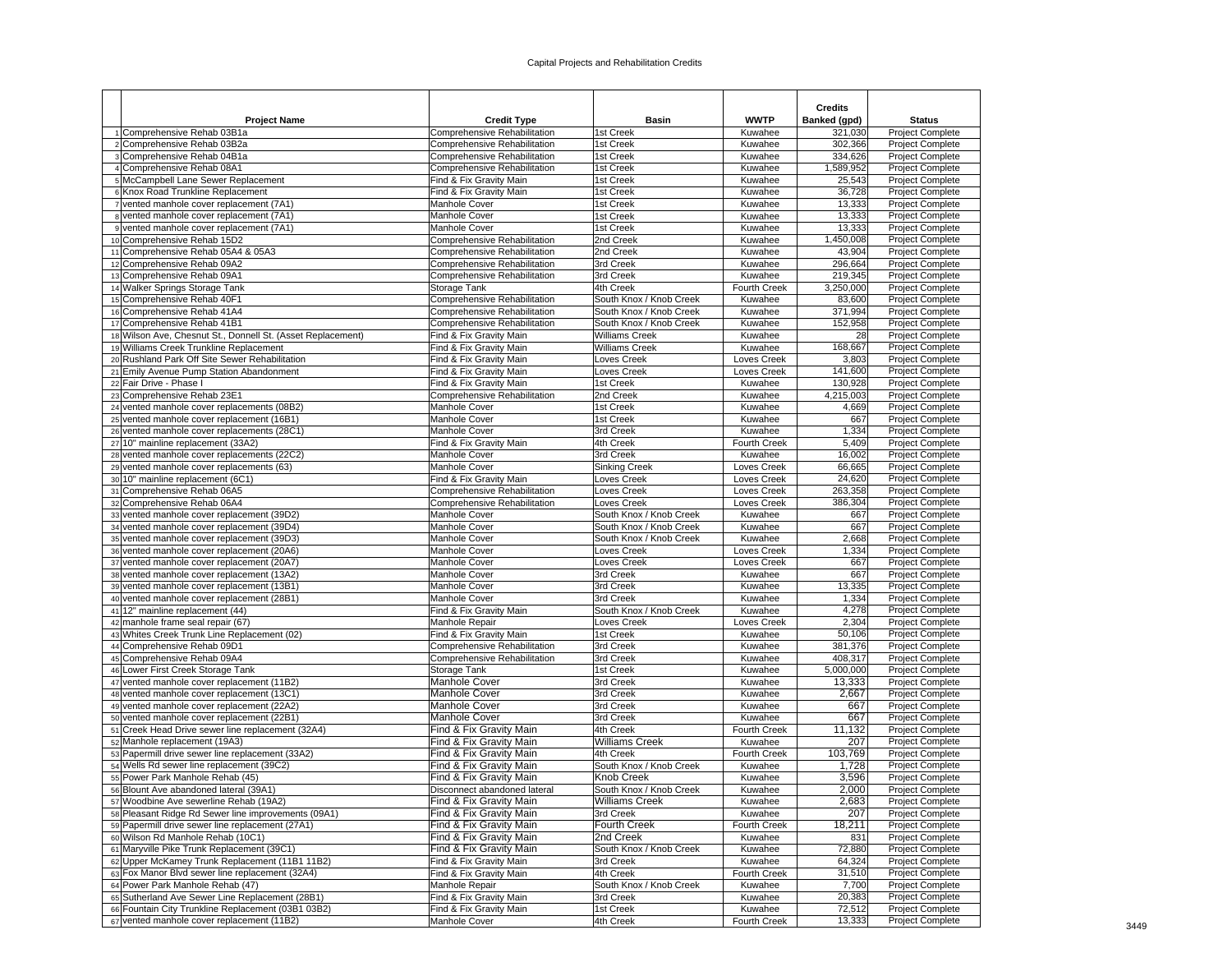#### Capital Projects and Rehabilitation Credits

| 68 vented manhole cover replacement (39D2)                      | Manhole Cover                 | South Knox / Knob Creek | Kuwahee            | 13,333    | <b>Project Complete</b> |
|-----------------------------------------------------------------|-------------------------------|-------------------------|--------------------|-----------|-------------------------|
| 69 Comprehensive Rehabilitation 19A2                            | Comprehensive Rehabilitation  | <b>Williams Creek</b>   | Kuwahee            | 521,631   | Project Complete        |
| 70 17B1 Manhole Replacement                                     | Find & Fix Gravity Main       | 1st Creek               | Kuwahee            | 1,803     | <b>Project Complete</b> |
| 71 Vine Middle School sewerline Rehab (24D1)                    | Find & Fix Gravity Main       | 1st Creek               | Kuwahee            | 23.491    | <b>Project Complete</b> |
| 72 Comprehensive Rehabilitation (08B2)                          | Comprehensive Rehabilitation  | 1st Creek               | Kuwahee            | 841.370   | <b>Project Complete</b> |
| 73 Third Creek Storage Tank (21A1)                              | Storage Tank                  | 3rd Creek               | Kuwahee            | 4,000,000 | <b>Project Complete</b> |
| 74 Comprehensive Rehabiliation (19A1)                           | Comprehensive Rehabilitation  | <b>Williams Creek</b>   | Kuwahee            | 313,938   | <b>Project Complete</b> |
| 75 Comprehensive Rehabiliation (19B1)                           | Comprehensive Rehabilitation  | <b>Williams Creek</b>   | Kuwahee            | 328,300   | Project Complete        |
| 76 Comprehensive Rehabiliation (10B1)                           | Comprehensive Rehabilitation  | 2nd Creek               | Kuwahee            | 191,698   | <b>Project Complete</b> |
| 77 Comprehensive Rehabiliation (10C1)                           | Comprehensive Rehabilitation  | 2nd Creek               | Kuwahee            | 67,840    | <b>Project Complete</b> |
| 78 Disconnected Stormwater Detention Pond Sevier Ave (40C1)     | <b>Disconnect Storm Sewer</b> | South Knox / Knob Creek | Kuwahee            | 97,333    | <b>Project Complete</b> |
| 79 Sub Basin 63 Sinking Creek Drainage rehabilitation (63)      | Comprehensive Rehabilitation  | South Knox / Knob Creek | Loves Creek        | 72,110    | <b>Project Complete</b> |
| 80 West Ford Valley Trunkline replacement (41A1)                | Find & Fix Gravity Main       | South Knox / Knob Creek | Kuwahee            | 236,704   | <b>Project Complete</b> |
| 81 Blount Avenue Trunkline Replacement (39A1)                   | Find & Fix Gravity Main       | South Knox / Knob Creek | Kuwahee            | 225,376   | <b>Project Complete</b> |
| 82 Broookvale Point Repairs (02A3)                              | Find & Fix Gravity Main       | 1st Creek               | Kuwahee            | 52,079    | <b>Project Complete</b> |
| 83 Park Pump Point Repairs (45)                                 | Find & Fix Gravity Main       | South Knox / Knob Creek | Kuwahee            | 11,522    | <b>Project Complete</b> |
| 84 Wayland Road Storage Tank (67)                               | Storage Tank                  | Loves Creek             | Loves Creek        | 20,000    | <b>Project Complete</b> |
| 85 Comprehensive Rehab (19A3)                                   | Comprehensive Rehabilitation  | <b>Williams Creek</b>   | Kuwahee            | 325,090   | <b>Project Complete</b> |
| 86 Comprehensive Rehab (41A2)                                   | Comprehensive Rehabilitation  | South Knox / Knob Creek | Kuwahee            | 39,330    | <b>Project Complete</b> |
| 87 Comprehensive Rehab (41A5)                                   | Comprehensive Rehabilitation  | South Knox / Knob Creek | Kuwahee            | 119,327   | Project Complete        |
| 88 Jersey Ave sewer rehabilitation (SubBasin 23)                | Find & Fix Gravity Main       | 1st Creek               | Kuwahee            | 419       | <b>Project Complete</b> |
| 89 East Magnolia sewer rehabilitation (SubBasin 24)             | Find & Fix Gravity Main       | 1st Creek               | Kuwahee            | 846       | <b>Project Complete</b> |
| 90 Walker Blvd Sewer Rehabilitation (SubBasin 16)               | Find & Fix Gravity Main       | 1st Creek               | Kuwahee            | 1086      | <b>Project Complete</b> |
| 91 Kingston Court Sewer Rehabilitation (SubBasin 29)            | Find & Fix Gravity Main       | 3rd Creek               | Kuwahee            | 3727      | Project Complete        |
| 92 Clinch Ave Sewer Rehabilitation (SubBasin 30)                | Find & Fix Gravity Main       | 1st Creek               | Kuwahee            | 442       | Project Complete        |
| 93 Badgett Drive Sewer Rehabilitation (SubBasin 22)             | Find & Fix Gravity Main       | 3rd Creek               | Kuwahee            | 214       | <b>Project Complete</b> |
| 94 Dickson Street Sewer Rehabilitation (SubBasin 20)            | Find & Fix Gravity Main       | <b>Loves Creek</b>      | <b>Loves Creek</b> | 417       | <b>Project Complete</b> |
| 95 W New Street Sewer Rehabilitation (SubBasin 24)              | Find & Fix Gravity Main       | 1st Creek               | Kuwahee            | 2844      | <b>Project Complete</b> |
| 96 Rennoc Rd Sewer Rehabilitation (SubBasin 4)                  | Find & Fix Gravity Main       | 1st Creek               | Kuwahee            | 2853      | <b>Project Complete</b> |
| 97 Spicewood Lane Sewer Rehabilitation (SubBasin 13)            | Find & Fix Gravity Main       | 3rd Creek               | Kuwahee            | 216       | <b>Project Complete</b> |
| 98 Chapman Highway Sewer Rehabilitation (SubBasin 39)           | Find & Fix Gravity Main       | South Knox / Knob Creek | Kuwahee            | 212       | Project Complete        |
| 99 McCroskey Ave Sewer Rehabilitation (SubBasin 17)             | Find & Fix Gravity Main       | 1st Creek               | Kuwahee            | 1,076     | Project Complete        |
| 100 East 5th Ave Sewer Rehabilitation (SubBasin 24)             | Find & Fix Gravity Main       | 1st Creek               | Kuwahee            | 447       | Project Complete        |
| 101 Simms Rd Sewer Rehabilitation (SubBasin 39)                 | Find & Fix Gravity Main       | South Knox / Knob Creek | Kuwahee            | 2,955     | <b>Project Complete</b> |
| 102 Maynard Ave Sewer Rehabilitation (SubBasin 16)              | Find & Fix Gravity Main       | 1st Creek               | Kuwahee            | 423       | <b>Project Complete</b> |
| 103 Minibasin 10B1 & 10C1 find & fix                            | Find & Fix Gravity Main       | 2nd Creek               | Kuwahee            | 15,689    | <b>Project Complete</b> |
| 104 Third Creek Trunkline Replacement                           | Find & Fix Gravity Main       | 3rd Creek               | Kuwahee            | 483,793   | <b>Project Complete</b> |
| 105 Disconnected Stormwater 15" discharge pipe Island Home blvd | <b>Disconnect Storm Sewer</b> | South Knox / Knob Creek | Kuwahee            | 1,720,000 | <b>Project Complete</b> |
| 106 Paved Manhole Rehabilitation 40A2                           | Find & Fix Gravity Main       | South Knox / Knob Creek | Kuwahee            | 20,140    | <b>Project Complete</b> |
| 107 Paved Manhole Rehabilitation 40F2                           | Find & Fix Gravity Main       | South Knox / Knob Creek | Kuwahee            | 6,515     | <b>Project Complete</b> |
| 108 Paved Manhole Rehabilitation 40G1                           | Find & Fix Gravity Main       | South Knox / Knob Creek | Kuwahee            | 13,571    | <b>Project Complete</b> |
| 109 Paved Manhole Rehabilitation 39E1                           | Find & Fix Gravity Main       | South Knox / Knob Creek | Kuwahee            | 2,576     | Project Complete        |
| 110 Paved Manhole Rehabilitation 03C1                           | Find & Fix Gravity Main       | 1st Creek               | Kuwahee            | 3,615     | <b>Project Complete</b> |
| 111 Paved Manhole Rehabilitation 02A1                           | Find & Fix Gravity Main       | 1st Creek               | Kuwahee            | 6,491     | <b>Project Complete</b> |
| 112 Paved Manhole Rehabilitation SB 38                          | Find & Fix Gravity Main       | 3rd Creek               | Kuwahee            | 5,797     | <b>Project Complete</b> |
| 113 Paved Manhole Rehabilitation 18A1                           | Find & Fix Gravity Main       | 1st Creek               | Kuwahee            | 4,540     | <b>Project Complete</b> |
| 114 Paved Manhole Rehabilitation 39E1                           | Find & Fix Gravity Main       | South Knox / Knob Creek | Kuwahee            | 34,671    | Project Complete        |
| 115 Paved Manhole Rehabilitation 39D1                           | Find & Fix Gravity Main       | South Knox / Knob Creek | Kuwahee            | 8,000     | <b>Project Complete</b> |
| 116 Paved Manhole Rehabilitation 39A2                           | Find & Fix Gravity Main       | South Knox / Knob Creek | Kuwahee            | 13,335    | <b>Project Complete</b> |
| 117 Paved Manhole Rehabilitation 39C3                           | Find & Fix Gravity Main       | South Knox / Knob Creek | Kuwahee            | 26.670    | <b>Project Complete</b> |
| 118 Broken Manhole Lid Replacement (67)                         | Find & Fix Gravity Main       | Loves Creek             | Loves Creek        | 26,666    | <b>Project Complete</b> |
| 119 Manhole Replacement (61                                     | Find & Fix Gravity Main       | Loves Creek             | Loves Creek        | 2,304     | <b>Project Complete</b> |
| 120 Woodbine Aver Sewer Rehab Phase II (19A2)                   | Find & Fix Gravity Main       | <b>Williams Creek</b>   | Kuwahee            | 855       | <b>Project Complete</b> |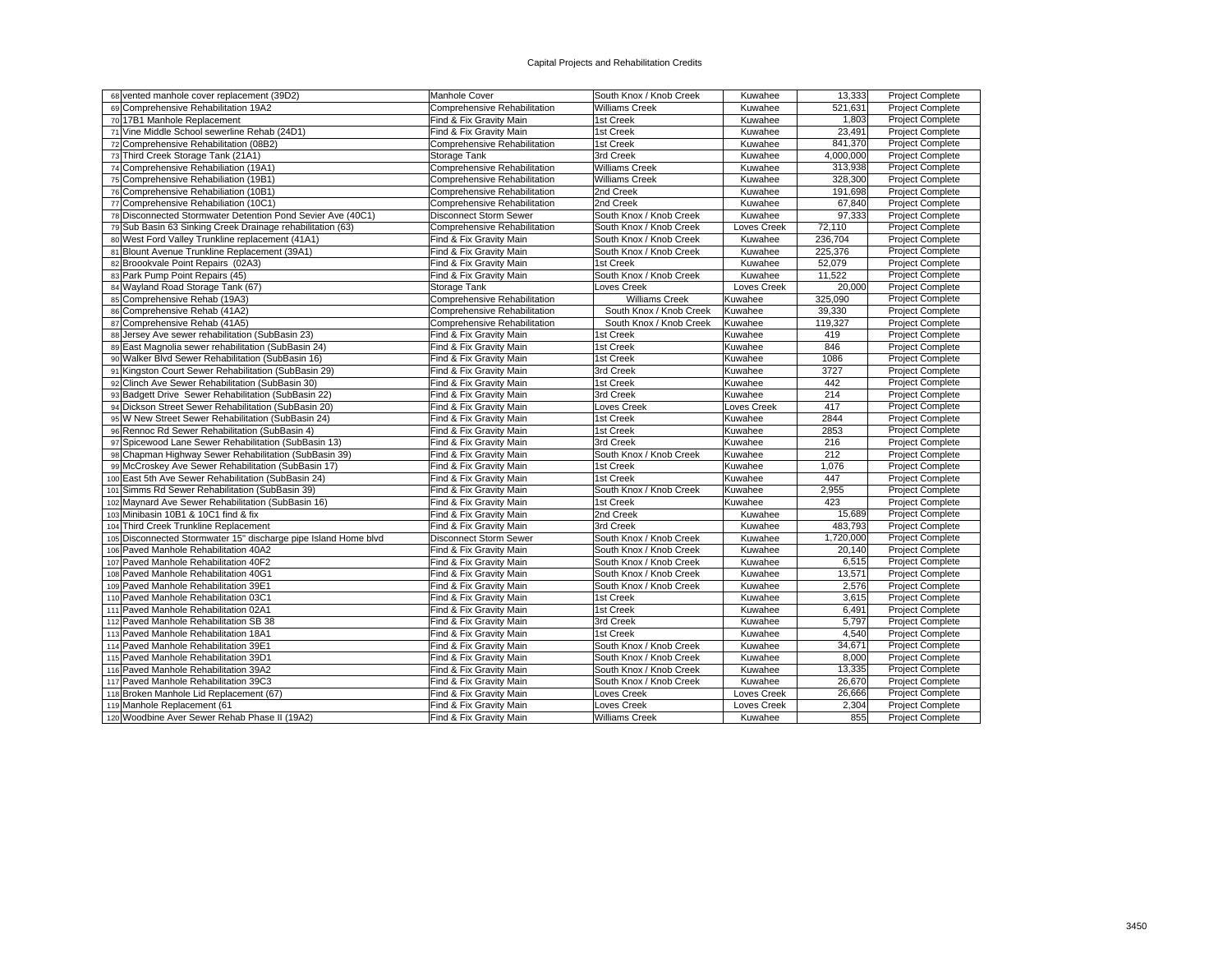**Appendix B** 

**SSOs**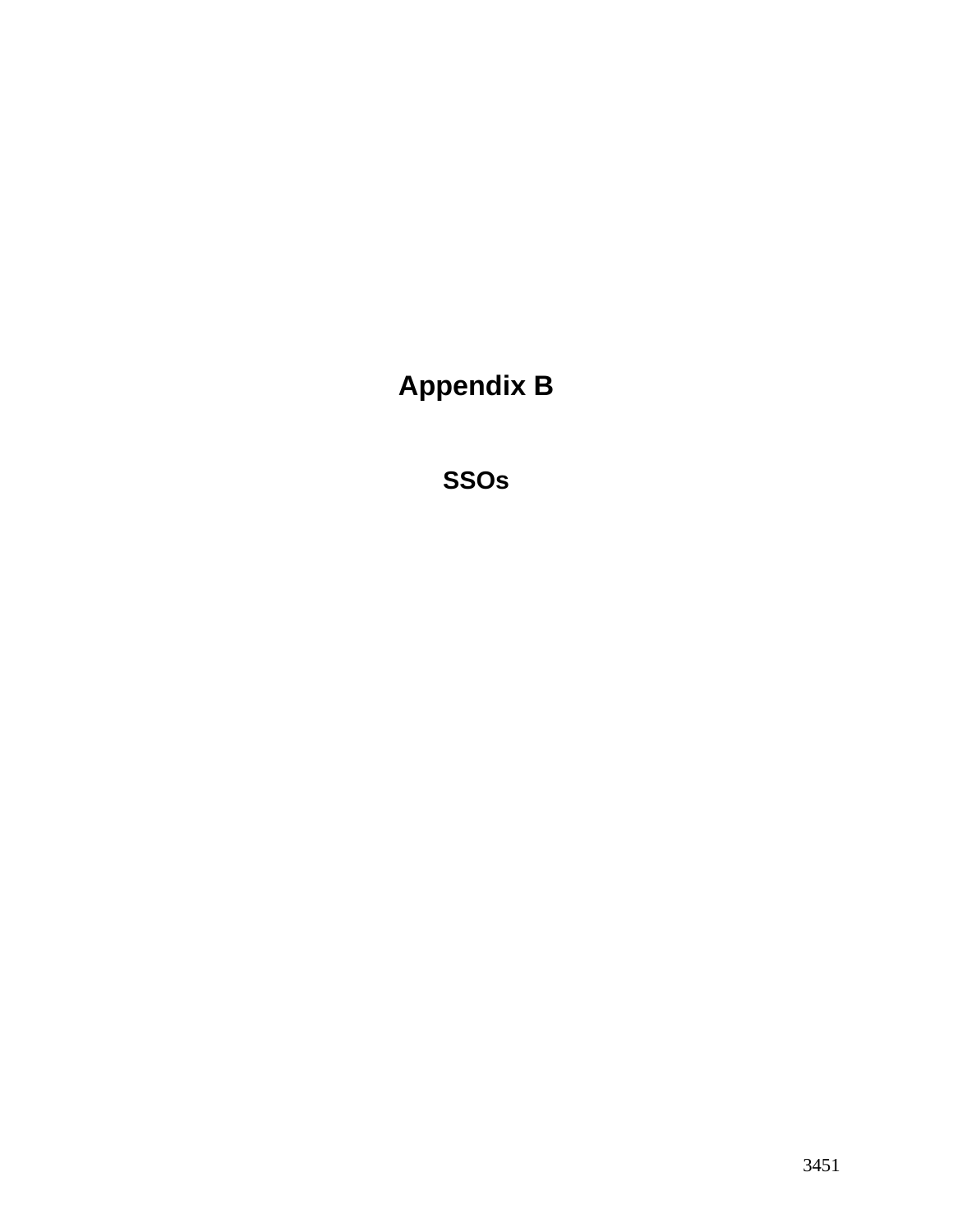#### SSOs

| Date                | Time                | Street # Street |                           | Plant      | Watershed           | <b>Basin</b> | <b>Overflow Location</b>      | Pathway                                                                 | <b>Receiving Water</b> | <b>Cause of SSO/KUB Response</b>                                                            |         | Recovered<br>Volume<br>(Gallons) | Non-<br><b>Recovere</b><br>Volume<br>(Gallons) | <b>Duration</b><br>(Hours) | Unpermitted<br><b>Discharge</b> |
|---------------------|---------------------|-----------------|---------------------------|------------|---------------------|--------------|-------------------------------|-------------------------------------------------------------------------|------------------------|---------------------------------------------------------------------------------------------|---------|----------------------------------|------------------------------------------------|----------------------------|---------------------------------|
|                     | 10/6/2008 8:21 PM   |                 | 1211 ROCKY HILL ROAD      | FC.        | Fourth Creek        | 36.          | MH 55                         | <b>Soil Saturation</b>                                                  |                        | The sewer main was flushed to remove the blockage caused by grease and roots.               | 217     |                                  | 217                                            |                            |                                 |
|                     | 10/22/2008 12:42 AM |                 | 1224 MORRELL ROAD         |            | Fourth Creek        | -36          | MH 56                         | Soil Saturation                                                         |                        | The sewer main was flushed to remove the blockage caused by debris and pipe sags.           | 60      |                                  | ഭറ                                             | 1.25                       | No.                             |
|                     | 10/22/2008 9:22 AM  |                 | <b>438 MARYVILLE PIKE</b> |            | KUW South Knoxville | -39          | MH 27-2                       | Soil Saturation, Recovery and Swale to Unnamed Tributary to Goose Creek | Goose Creek            | The bypass pump was damaged and parts were removed overnight due to vandalism.              | 100.000 | 23.000                           | 77.000                                         |                            | Yes                             |
|                     | 10/24/2008 12:45 PM |                 | 405 MERCHANTS DRIVE       | KUW        | Second Creek        |              | Leaking Joint                 | Soil Saturation and Swale to Ditchlines to Second Creek                 | Second Creek           | The sewer main was flushed to remove the blockage caused by grease during a rainfall event. | 280     |                                  | 280                                            |                            | <b>Yes</b>                      |
|                     | 10/29/2008 5:49 PM  |                 | 4801 WILKSHIRE DRIVE      | KUW        | <b>Third Creek</b>  |              | Cleanout                      | <b>Soil Saturation</b>                                                  |                        | The sewer main was repaired and flushed to remove the blockage caused by a broken pipe.     | 1,500   |                                  | 1.500                                          |                            | No                              |
|                     | 11/4/2008 10:31 AM  |                 | 3413 PILKAY ROAD          | KUW        | <b>Third Creek</b>  |              | $MH 8-1$                      | Soil Saturation and Third Creek                                         | <b>Third Creek</b>     | The sewer main was flushed to remove the blockage caused by grease and debris.              | 5.320   | 1,000                            | 4.320                                          |                            | Yes                             |
|                     | 11/5/2008 4:05 PM   |                 | 1036 E EMERALD AVENUE     | <b>KUW</b> | <b>First Creek</b>  |              | MH 4-71                       | Swale to Storm Sewer to First Creek                                     | <b>First Creek</b>     | The sewer main was flushed to remove the blockage caused by roots and debris.               | 120     |                                  | 120                                            |                            | Yes                             |
|                     | 11/9/2008 1:05 PM   |                 | 1036 E EMERALD AVENUE     | KUW        | <b>First Creek</b>  |              | MH 4-71                       | Swale to Storm Sewer to First Creek                                     | <b>First Creek</b>     | The sewer main was flushed and root cut to remove the blockage caused by roots and debris.  | 120     |                                  | 120                                            |                            | Yes                             |
|                     | 11/9/2008 2:13 PM   |                 | 120 MORRELL ROAD          | FC.        | Fourth Creek        |              | MH 53-8                       | Parking Lot to Storm Sewer to Soil Saturation                           |                        | The sewer main was flushed to remove the blockage caused by grease.                         | 240     |                                  | 240                                            |                            | No.                             |
| 11/19/2008 11:23 AM |                     |                 | 3600 KENILWORTH LANE      | LC         | Loves Creek         |              | <b>BBU and Service Latera</b> | Soil Saturation                                                         |                        | A private contractor installing a gas main bored through the service lateral.               | - 19    |                                  |                                                |                            | No.                             |
|                     | 11/22/2008 11:34 AM |                 | 3706 ROBERTS ROAD         | EB.        | Eastbridge          |              | Leaking LP Lateral            | Soil Saturation                                                         |                        | An exposed section of service lateral burst upon freezing and was repaired.                 |         |                                  |                                                | 0.017                      | No                              |
|                     | 11/27/2008 8:15 PM  |                 | 8111 WASHINGTON PIKE      | <b>EB</b>  | Eastbridge          |              | Leaking LP Lateral            | Soil Saturation                                                         |                        | There was a leak on the low-pressure service lateral.                                       | റെ      |                                  | -ar                                            |                            | No.                             |
|                     | 12/3/2008 3:36 PM   |                 | 1708 NUMBER TWO DRIVE     | EB         | Eastbridge          | 115          | Leaking ARV                   | Soil Saturation                                                         |                        | There was a leak from a air release valve on a force main                                   | 423     | 282                              | 141                                            |                            | No.                             |
|                     | 12/3/2008 3:45 PM   |                 | 3413 KINGSTON PIKE        | <b>KUW</b> | <b>Third Creek</b>  | ാറ           | <b>Broken Pipe</b>            | Soil Saturation                                                         |                        | There was a collapsed pipe on an undesignated sewer main.                                   | 200     |                                  | 200                                            | 10                         | No                              |
|                     | 12/7/2008 4:37 PM   |                 | 4209 LAMOUR DRIVE         | <b>KUW</b> | <b>Third Creek</b>  | つえ           | MH 16-161                     | Soil Saturation                                                         |                        | The sewer main was flushed to remove the blockage caused by roots.                          | 30      |                                  | -3Ο                                            |                            | No.                             |
|                     | 12/8/2008 5:03 PM   |                 | 1902 HIGHLAND DRIVE       | <b>KUW</b> | <b>First Creek</b>  |              | MH 17-32                      | Ditch to Soil Saturation                                                |                        | The sewer main was flushed to remove the blockage caused by roots.                          | 1,025   |                                  | 1.025                                          | 10                         | No.                             |
|                     | 12/9/2008 7:14 PM   |                 | 2007 RIDGECREST DRIVE     | KUW        | <b>First Creek</b>  |              | MH 18-126                     | <b>Soil Saturation</b>                                                  |                        | The sewer main was flushed to remove the blockage caused by roots.                          | 561     |                                  | 561                                            |                            | No.                             |
|                     | 12/10/2008 1:00 PM  |                 | 615 SEVIER AVENUE         |            | KUW South Knoxville |              | MH 1-43 & BBU                 | Catch Basin to Tennessee River                                          | <b>Tennessee River</b> | The sewer main was flushed to remove the blockage caused by debris during heavy rainfall.   | 615     | 15                               | 600                                            |                            | Yes                             |
|                     | 12/10/2008 7:26 AM  |                 | 1210 E. MOODY AVENUE      |            | KUW South Knoxville |              | MH 39                         | Swale to Baker Creek                                                    | <b>Baker Creek</b>     | Heavy rainfall in the area resulted in high flows in the collection system.                 | 1,100   |                                  | 1.100                                          |                            | Yes                             |
| 12/11/2008 4:42 PM  |                     |                 | 1216 WATERCRESS DRIVE     | <b>KUW</b> | <b>First Creek</b>  |              | MH 29-9                       | Swale to Unnamed Tributary of First Creek                               | <b>First Creek</b>     | Heavy rainfall in the area resulted in high flows in the collection system.                 | 65      |                                  |                                                |                            | Yes                             |
|                     | 12/11/2008 12:58 PM |                 | 4144 OAKLAND DRIVE        | <b>KUW</b> | <b>First Creek</b>  |              | MH 39-4                       | Pavement to Ditch to Unnamed Tributary to Whites Creek                  | <b>Whites Creek</b>    | Heavy rainfall in the area resulted in high flows in the collection system.                 | 150     |                                  | 150                                            |                            | Yes                             |
| 12/11/2008 7:30 PM  |                     |                 | 7112 SHADYLAND DRIVE      |            | <b>Fourth Creek</b> | 36.          | MH 36                         | Unnamed Tributary to Fourth Creek                                       | <b>Fourth Creek</b>    | Heavy rainfall in the area resulted in high flows in the collection system.                 | 62      |                                  | -62                                            |                            | Yes                             |
|                     | 12/13/2008 1:22 PM  |                 | 8112 AINSWORTH DRIVE      |            | <b>Fourth Creek</b> | 32B          | MH 4-46                       | Ditch to Soil Saturation                                                |                        | The sewer main was flushed to remove the blockage caused by roots and debris.               | 2,160   |                                  | 2.160                                          | $12 \overline{ }$          | No                              |
|                     | 12/21/2008 2:30 PM  |                 | 6902 S. NORTHSHORE DRIVE  |            | Fourth Creek        | -36          | MH 12-62                      | Soil Saturation                                                         |                        | The sewer main was flushed to remove the blockage caused by debris.                         | 360     |                                  | 360                                            |                            |                                 |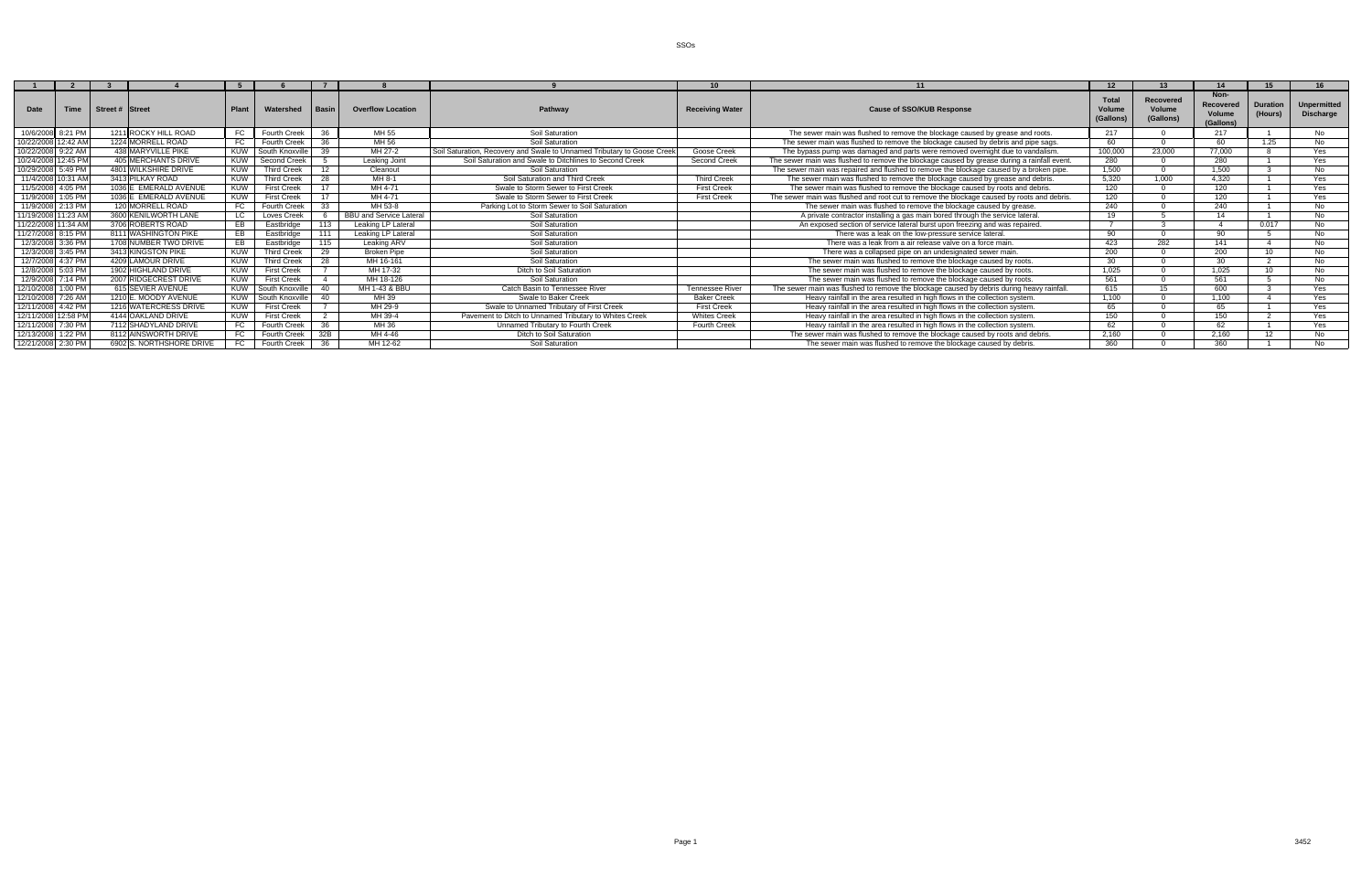# **Appendix C**

**Building Backups**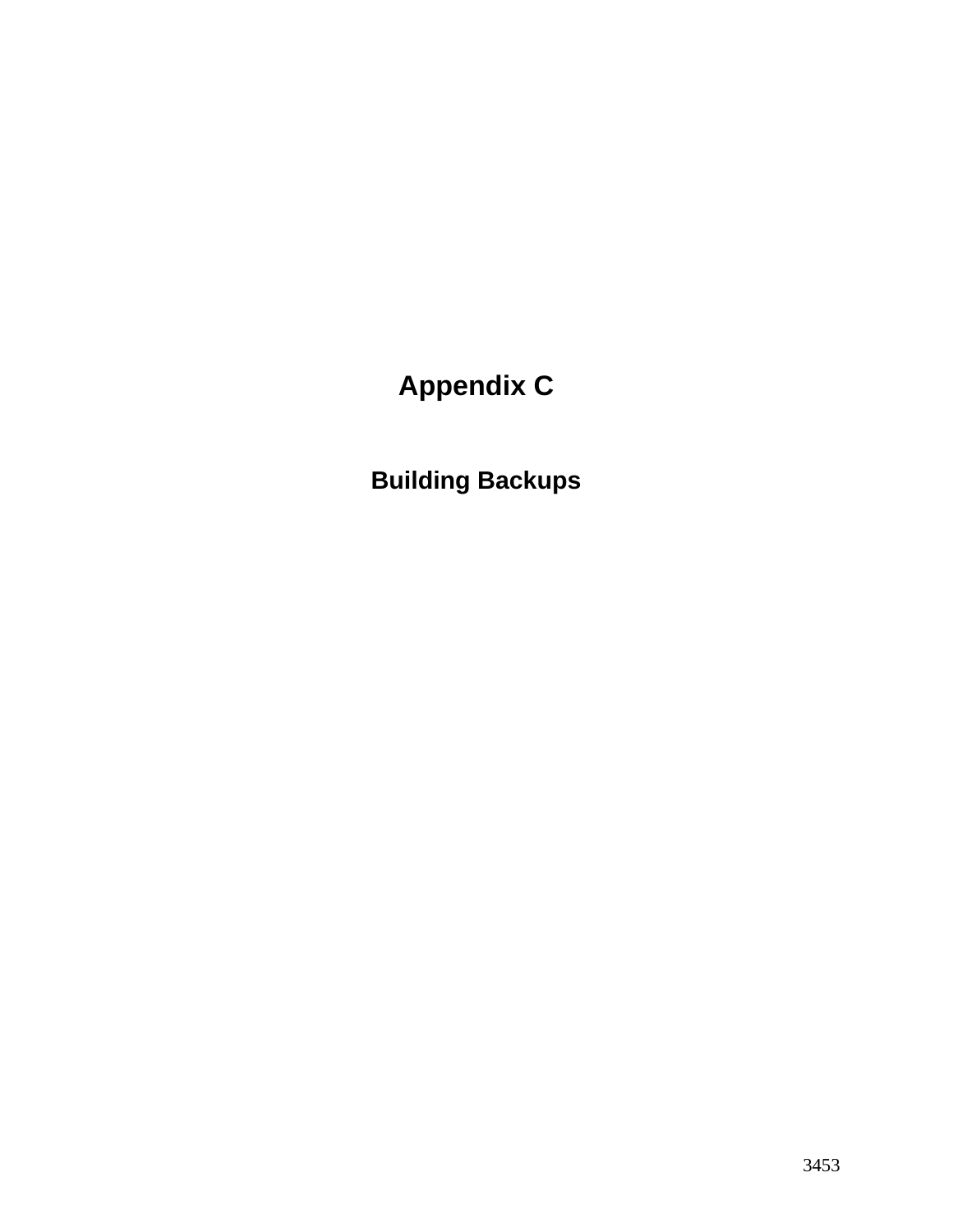| <b>Date</b>         | Time              | Street # Street |                         | Plant      | Watershed          | <b>Basir</b> | <b>Overflow Location</b> | <b>Total</b><br><b>Cause of SSO/KUB Response</b><br>Volum<br>(Gallons)        |     | Recovered<br>Volume<br>(Gallons) | Non-<br>Recovered   Duration<br>Volume<br>(Gallons) | (Hours) |
|---------------------|-------------------|-----------------|-------------------------|------------|--------------------|--------------|--------------------------|-------------------------------------------------------------------------------|-----|----------------------------------|-----------------------------------------------------|---------|
|                     | 10/8/2008 4:06 PM |                 | 2800 FAIRVIEW STREET    | KUW        | <b>First Creek</b> |              | BBU                      | The sewer main was flushed to remove the blockage caused by grease and roots. | 200 |                                  |                                                     |         |
| 11/1/2008 7:15 PM   |                   |                 | 4707 SEMINOLE ROAD      | KUW        | <b>First Creek</b> |              | BBU                      | The sewer main was flushed to remove the blockage caused by grease and roots. |     |                                  |                                                     |         |
| 11/15/2008 12:00 PM |                   |                 | 3321 GODFREY STREET     | <b>KUW</b> | First Creek        |              | <b>BBU</b>               | The sewer main was flushed to remove the blockage caused by roots.            | 100 |                                  |                                                     | 5.25    |
| 12/22/2008 11:47 AM |                   |                 | 105 SOUTH GAY STREET    | KUW        | <b>First Creek</b> |              | BBU                      | The sewer main was flushed to remove the blockage caused by debris.           |     |                                  |                                                     |         |
| 12/10/2008 9:34 AM  |                   |                 | 5816 HOLSTON HILLS ROAD |            | Loves Creek        |              | <b>BBU</b>               | There was a power failure at a pump station.                                  |     |                                  |                                                     |         |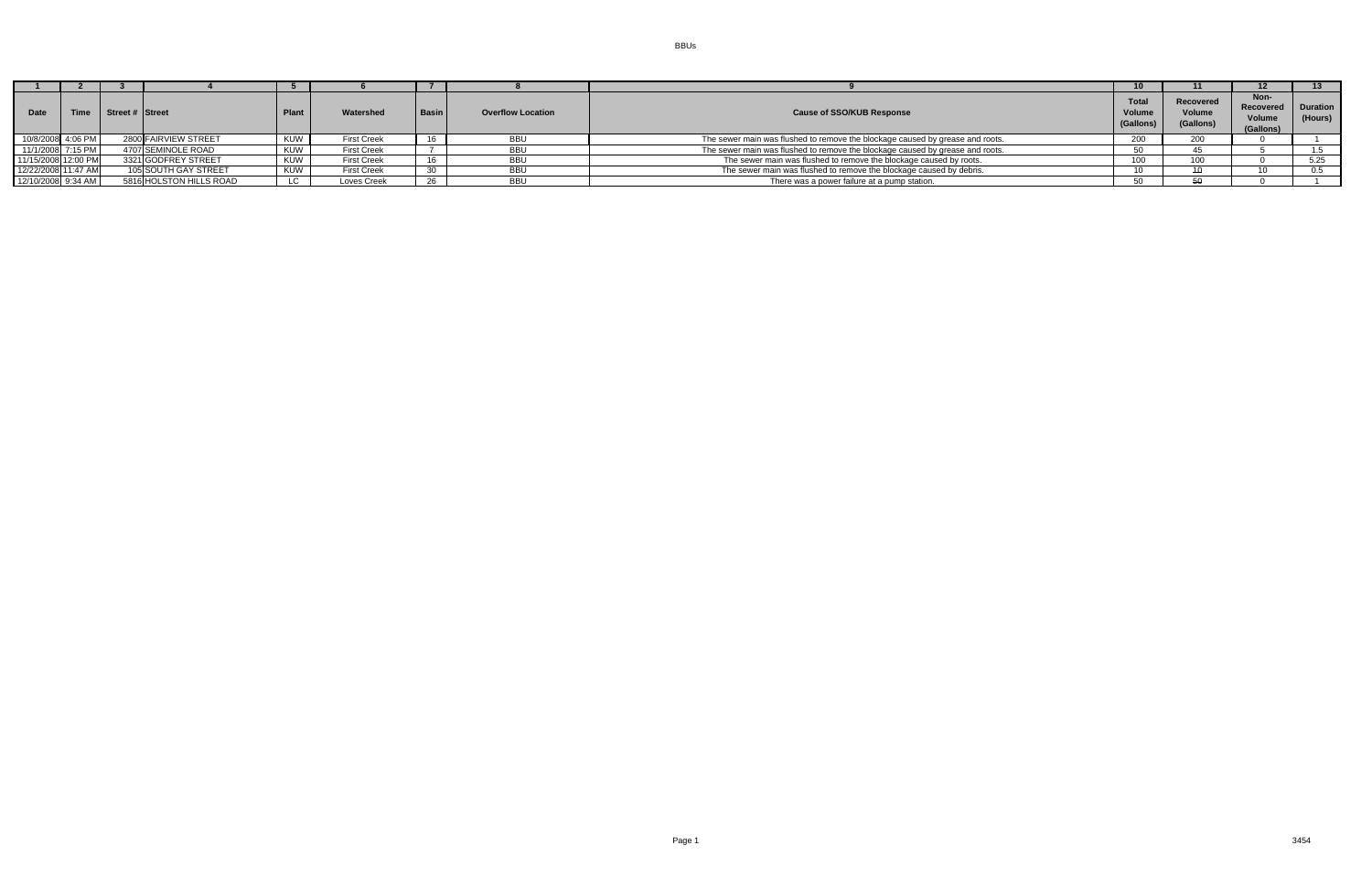# **Appendix D**

**Water Quality Monitoring Program Sampling Results**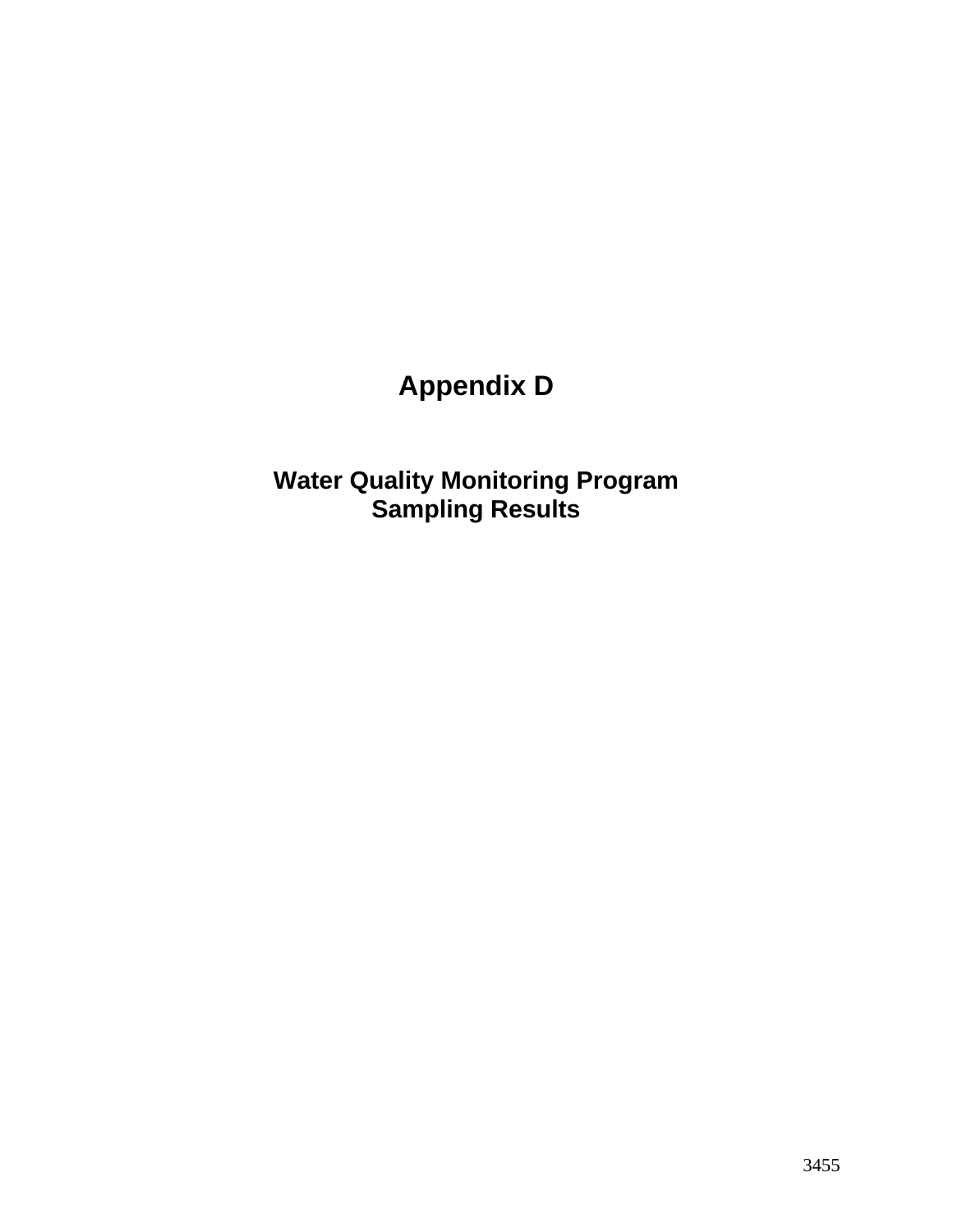

**10/1/2008 12/31/2008Through**

#### **Knoxville Utilities Board**

Water Quality Laboratory Debbie Ailey, Lab Supervisor 835 East Jackson Avenue Knoxville, Tennessee 37915 (865) 594-8286 Fax: (865)594-8245

Creek Mile # Sample Date Sample Time pH Sample Temp (C) Dissolved Oxygen (mg/l) Fecal Coliform (CFU/100 ml) E. Coli (MPN) Precipitation EventStatus **First Creek**0.45 10/24/2008 09:50 7.4 13 9.3 560 520 Dry R 2.57 10/24/2008 08:41 7.4 12 8.0 130 96 Dry R 6.33 10/24/2008 08:25 7.4 14 6.9 1500 440 Dry R 0.45 11/18/2008 12:12 7.8 8 11 280 490 Wet R2.57 11/18/2008 11:55 7.9 8 10 170 150 Wet R $\mathsf{R}$ 6.33 11/18/2008 11:05 7.7 9 10 310 280 Wet R0.45 12/23/2008 09:21 8.6 6 11 450 730 Wet R2.57 12/23/2008 09:00 8.0 7 11 630 870 Wet R6.33 12/23/2008 08:30 7.9 11 9.1 250 210 Wet R**Second Creek**0.30 10/28/2008 09:53 8.0 12 9.5 200 38 Wet R1.54 10/28/2008 09:42 7.2 10 9.6 72 82 Wet R5.76 10/28/2008 09:17 7.2 15 5.0 9 170 Wet R0.30 11/21/2008 09:50 7.8 8 11 < 10 2 Dry R 1.54 11/21/2008 09:30 7.9 6 10 81 196 Dry R 5.76 11/21/2008 09:16 7.0 6 3.8 2000 46 Dry R 0.30 12/22/2008 09:37 7.9 7 12 250 190 Wet R1.54 12/22/2008 09:21 7.7 7 11 320 180 Wet R5.76 12/22/2008 08:577.4 13 7.5 170 170 Wet R

\*Status:  $I =$  Site Under Investigation,  $R =$  Reportable for monitoring purposes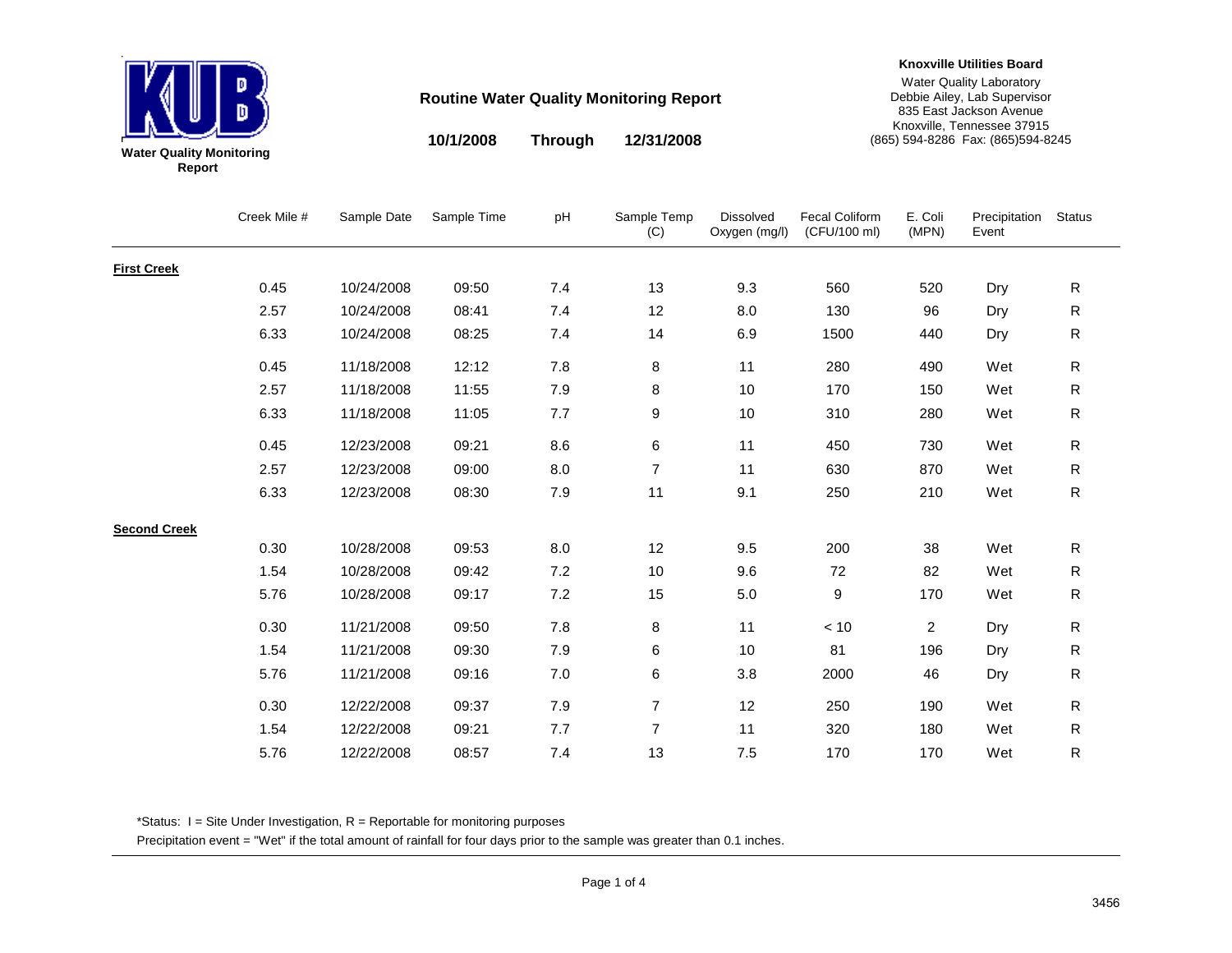

**10/1/2008 12/31/2008 Through**

#### **Knoxville Utilities Board**

Water Quality Laboratory Debbie Ailey, Lab Supervisor 835 East Jackson Avenue Knoxville, Tennessee 37915 (865) 594-8286 Fax: (865)594-8245

|                     | Creek Mile # | Sample Date | Sample Time | pH      | Sample Temp<br>(C) | Dissolved<br>Oxygen (mg/l) | <b>Fecal Coliform</b><br>(CFU/100 ml) | E. Coli<br>(MPN) | Precipitation<br>Event | Status       |
|---------------------|--------------|-------------|-------------|---------|--------------------|----------------------------|---------------------------------------|------------------|------------------------|--------------|
| <b>Third Creek</b>  |              |             |             |         |                    |                            |                                       |                  |                        |              |
|                     | 0.87         | 10/23/2008  | 08:52       | 8.1     | 11                 | 8.7                        | 400                                   | 260              | Dry                    | $\mathsf{R}$ |
|                     | 2.08E        | 10/23/2008  | 08:42       | 7.3     | 10                 | 7.4                        | 49                                    | 50               | Dry                    | ${\sf R}$    |
|                     | 4.80W        | 10/23/2008  | 08:30       | 7.3     | 12                 | 8.7                        | 360                                   | 310              | Dry                    | $\mathsf{R}$ |
|                     | 0.87         | 11/14/2008  | 09:19       | 7.8     | 13                 | 8.2                        | 2800                                  | 1200             | Wet                    | $\mathsf{R}$ |
|                     | 2.08E        | 11/14/2008  | 09:11       | 7.7     | 13                 | 7.6                        | 520                                   | 1200             | Wet                    | R            |
|                     | 4.80W        | 11/14/2008  | 09:00       | 7.3     | 13                 | 7.7                        | 400                                   | 580              | Wet                    | $\mathsf{R}$ |
|                     | 0.87         | 12/17/2008  | 08:37       | 7.7     | 11                 | 9.6                        | 2100                                  | 610              | Wet                    | $\mathsf{R}$ |
|                     | 2.08E        | 12/17/2008  | 08:25       | 7.5     | 11                 | 9.7                        | 320                                   | 490              | Wet                    | $\mathsf{R}$ |
|                     | 4.80W        | 12/17/2008  | 08:10       | 7.7     | 12                 | 9.2                        | 1900                                  | 1100             | Wet                    | $\mathsf{R}$ |
| <b>Fourth Creek</b> |              |             |             |         |                    |                            |                                       |                  |                        |              |
|                     | 0.55         | 10/7/2008   | 09:35       | 7.7     | 16                 | 8.0                        | 410                                   | 310              | Dry                    | R            |
|                     | 1.33         | 10/7/2008   | 09:44       | 7.7     | 16                 | 8.0                        | 720                                   | 1000             | Dry                    |              |
|                     | 1.78         | 10/7/2008   | 09:56       | 7.9     | 15                 | 9.3                        | 120                                   | 190              | Dry                    | R            |
|                     | 0.55         | 11/13/2008  | 10:06       | $7.5\,$ | 12                 | 9.0                        | 5200                                  | 2000             | Dry                    | $\mathsf{R}$ |
|                     | 1.33         | 11/13/2008  | 09:45       | 7.4     | 13                 | 8.9                        | 4800                                  | 2000             | Dry                    |              |
|                     | 1.78         | 11/13/2008  | 09:55       | 7.6     | 12                 | 9.2                        | 2700                                  | 2400             | Dry                    | R            |
|                     | 0.55         | 12/19/2008  | 08:56       | 7.6     | 15                 | 8.5                        | 350                                   | 440              | Wet                    | $\mathsf{R}$ |
|                     | 1.33         | 12/19/2008  | 09:10       | 7.6     | 15                 | 8.7                        | 200                                   | 240              | Wet                    | $\mathsf{R}$ |
|                     | 1.78         | 12/19/2008  | 09:18       | 7.7     | 15                 | 9.0                        | 390                                   | 240              | Wet                    | R            |

\*Status: I = Site Under Investigation, R = Reportable for monitoring purposes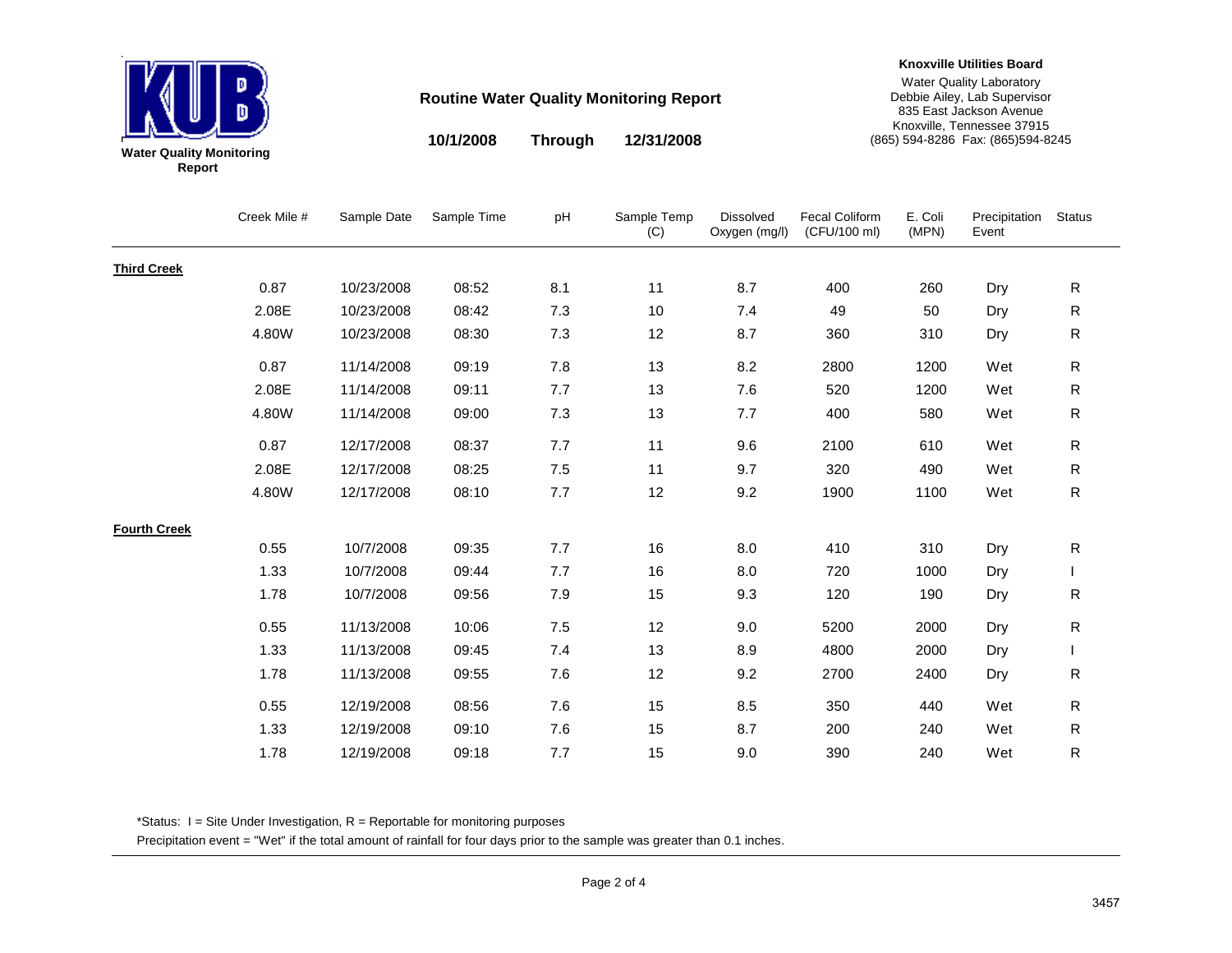

**10/1/2008 12/31/2008 Through**

#### **Knoxville Utilities Board**

Water Quality Laboratory Debbie Ailey, Lab Supervisor 835 East Jackson Avenue Knoxville, Tennessee 37915 (865) 594-8286 Fax: (865)594-8245

|                    | Creek Mile # | Sample Date | Sample Time | pH  | Sample Temp<br>(C) | Dissolved<br>Oxygen (mg/l) | Fecal Coliform<br>(CFU/100 ml) | E. Coli<br>(MPN) | Precipitation<br>Event | <b>Status</b> |
|--------------------|--------------|-------------|-------------|-----|--------------------|----------------------------|--------------------------------|------------------|------------------------|---------------|
| <b>Baker Creek</b> |              |             |             |     |                    |                            |                                |                  |                        |               |
|                    | 0.36         | 10/16/2008  | 08:56       | 7.5 | 17                 | 7.0                        | 1200                           | 1700             | Dry                    |               |
|                    | 0.53         | 10/16/2008  | 08:43       | 7.8 | 18                 | 7.4                        | 1100                           | 1600             | Dry                    | $\mathsf{R}$  |
|                    | 1.45         | 10/16/2008  | 08:35       | 7.8 | 17                 | 7.4                        | 2700                           | > 2400           | Dry                    |               |
|                    | 0.36         | 11/20/2008  | 10:13       | 7.6 | 10                 | 9.1                        | 540                            | 1400             | Dry                    |               |
|                    | 0.53         | 11/20/2008  | 09:59       | 7.8 | 9                  | 9.4                        | 590                            | 920              | Dry                    | R             |
|                    | 1.45         | 11/20/2008  | 09:51       | 7.8 | $\overline{7}$     | 10                         | 3900                           | > 2400           | Dry                    |               |
|                    | 0.36         | 12/3/2008   | 12:15       | 7.7 | 10                 | 9.5                        | 210                            | 260              | Wet                    | ${\sf R}$     |
|                    | 0.53         | 12/3/2008   | 12:27       | 7.8 | 10                 | 8.8                        | 460                            | 440              | Wet                    | $\mathsf R$   |
|                    | 1.45         | 12/3/2008   | 12:37       | 7.7 | 9                  | 10                         | 1300                           | 1400             | Wet                    |               |
| <b>Goose Creek</b> |              |             |             |     |                    |                            |                                |                  |                        |               |
|                    | 0.35         | 10/15/2008  | 08:10       | 7.3 | 17                 | 4.5                        | 5100                           | > 2400           | Dry                    | $\mathbf{L}$  |
|                    | 0.90E        | 10/15/2008  | 08:21       | 7.6 | 17                 | 6.9                        | 900                            | 610              | Dry                    | R             |
|                    | 1.50E        | 10/15/2008  | 08:31       | 7.4 | 15                 | 8.3                        | 400                            | 820              | Dry                    | R             |
|                    | 0.35         | 11/12/2008  | 08:05       | 7.4 | 10                 | 4.3                        | 510                            | 220              | Dry                    | R             |
|                    | 0.90E        | 11/12/2008  | 08:24       | 7.9 | 10                 | 8.0                        | 1700                           | 1700             | Dry                    | L             |
|                    | 1.50E        | 11/12/2008  | 08:15       | 8.0 | 11                 | 8.4                        | 81                             | 88               | Dry                    | R             |
|                    | 0.35         | 12/1/2008   | 10:05       | 7.5 | 8                  | 9.2                        | 1600                           | 1300             | Wet                    |               |
|                    | 0.90E        | 12/1/2008   | 10:29       | 7.9 | 9                  | 8.7                        | 900                            | 1200             | Wet                    |               |
|                    | 1.50E        | 12/1/2008   | 10:20       | 7.8 | 9                  | 9.1                        | 2100                           | 2400             | Wet                    | R             |

\*Status: I = Site Under Investigation, R = Reportable for monitoring purposes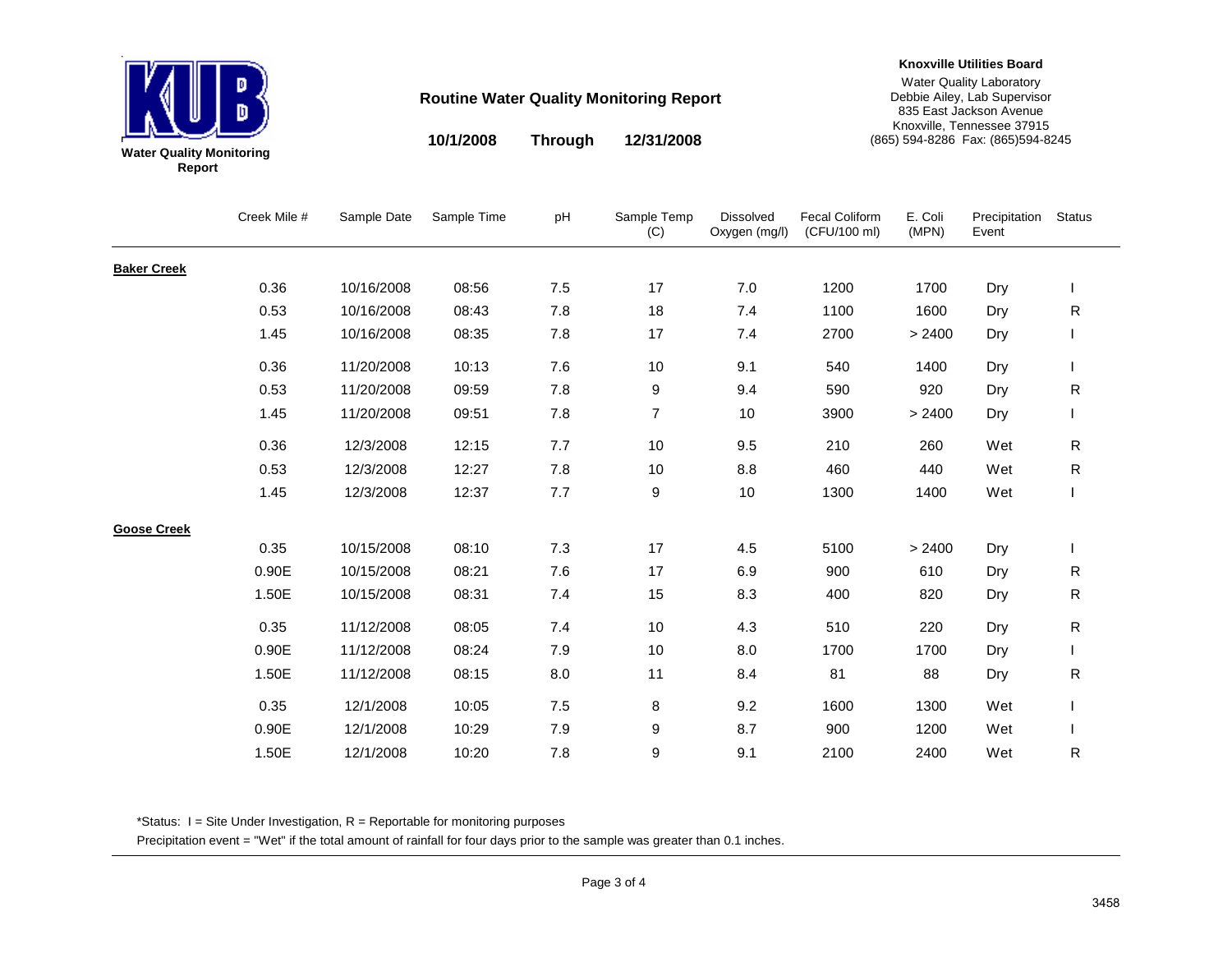

**10/1/2008 12/31/2008Through**

#### **Knoxville Utilities Board**

Water Quality Laboratory Debbie Ailey, Lab Supervisor 835 East Jackson Avenue Knoxville, Tennessee 37915 (865) 594-8286 Fax: (865)594-8245

Creek Mile # Sample Date Sample Time pH Sample Temp (C) Dissolved Oxygen (mg/l) Fecal Coliform (CFU/100 ml) E. Coli (MPN) Precipitation EventStatus **Loves Creek**0.85 10/6/2008 08:45 7.8 16 7.6 450 870 Dry R 1.89 10/6/2008 08:55 7.2 15 6.8 240 360 Dry R 3.45 10/6/2008 09:07 7.6 15 7.4 370 330 Dry R 0.85 11/11/2008 10:11 7.9 9 8.9 720 770 Wet R1.89 11/11/2008 09:57 7.3 10 8.3 27 44 Wet R $\mathsf{R}$ 3.45 11/11/2008 09:46 7.6 9 9.2 260 330 Wet R0.85 12/15/2008 12:47 7.6 13 9.4 76 96 Wet R1.89 12/15/2008 12:30 7.2 14 8.1 54 45 Wet R3.45 12/15/2008 11:30 7.6 11 9.3 260 120 Wet R**Williams Creek**0.89 10/27/2008 09:35 8.0 12 9.0 160 160 Wet R1.70 10/27/2008 09:22 7.6 13 7.3 440 440 Wet R2.02 10/27/2008 09:13 7.6 14 7.1 480 650 Wet R0.89 11/19/2008 12:29 7.8 11 8.2 32 52 Wet R1.70 11/19/2008 11:39 7.6 11 8.6 300 310 Wet R $\mathsf{R}$ 2.02 11/19/2008 11:27 8.0 13 8.5 240 220 Wet R0.89 12/22/2008 12:59 7.6 9 11 580 440 Wet R1.70 12/22/2008 12:45 7.5 10 10 1400 920 Wet R2.02 12/22/2008 12:357.7 10 10 330 260 Wet R

\*Status:  $I =$  Site Under Investigation,  $R =$  Reportable for monitoring purposes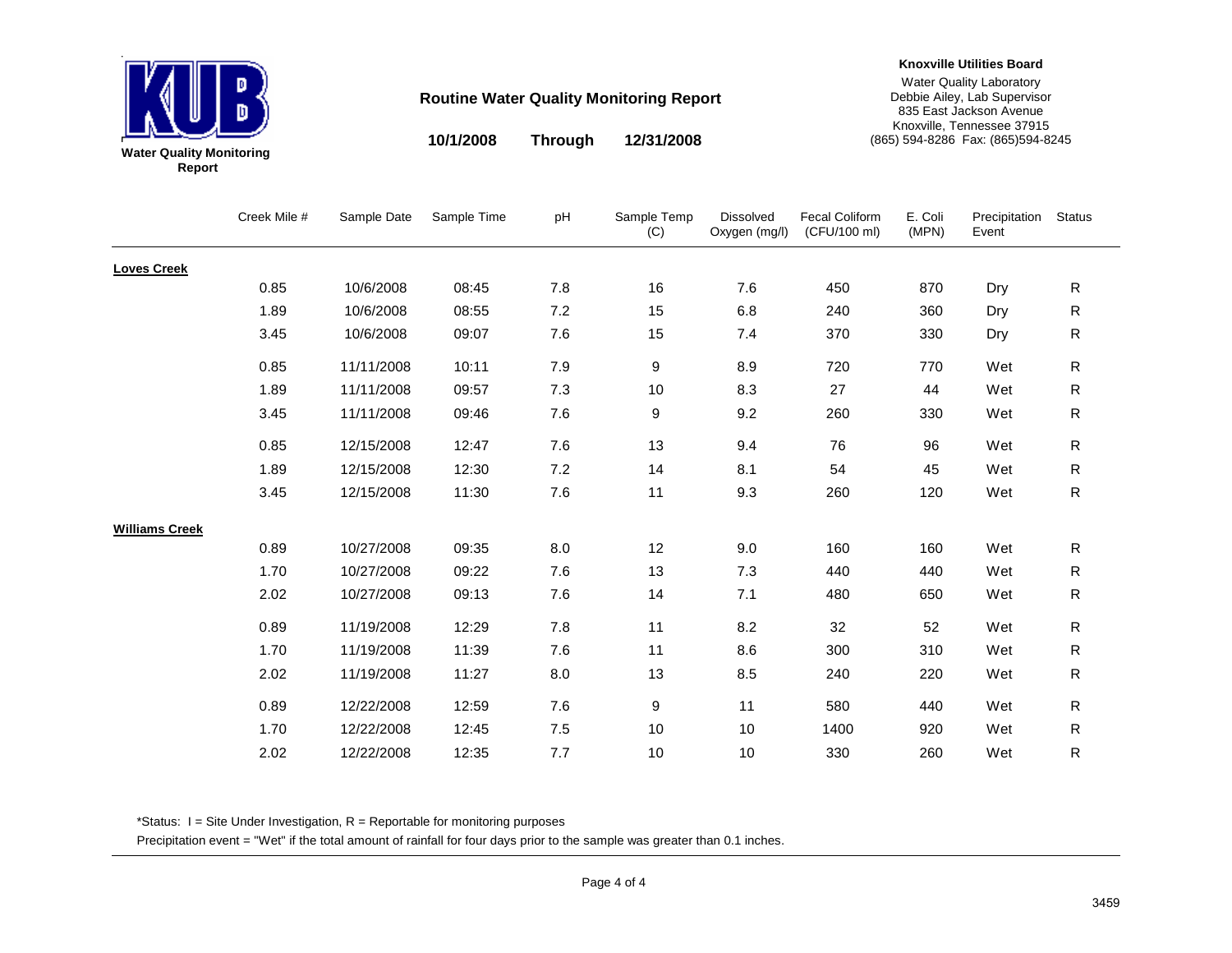

#### **Investigative Water Quality Monitoring Report**

#### **Knoxville Utilities Board**

**10/1/2008 Through 12/31/2008**

Water Quality Laboratory Debbie Ailey, Lab Supervisor 835 East Jackson Avenue Knoxville, Tennessee 37915 (865) 594-8286 Fax: (865)594-8245

#### **Goose Creek**

| Sample<br>Location                                     | Date       | <b>Time</b> | <b>Dissolved</b><br>Oxygen (mg/l) | Fecal Coliform<br>(CFU/100 ml) | E-Coli (MPNI) | pH  | Silt level | Water<br>Temperature (C) |
|--------------------------------------------------------|------------|-------------|-----------------------------------|--------------------------------|---------------|-----|------------|--------------------------|
| <b>Tributary to Goose</b><br>Creek at Daylily<br>Drive | 10/14/2008 | 9:10 AM     | 4.8                               | 340                            | 920           | 7.5 | N/A        | 16                       |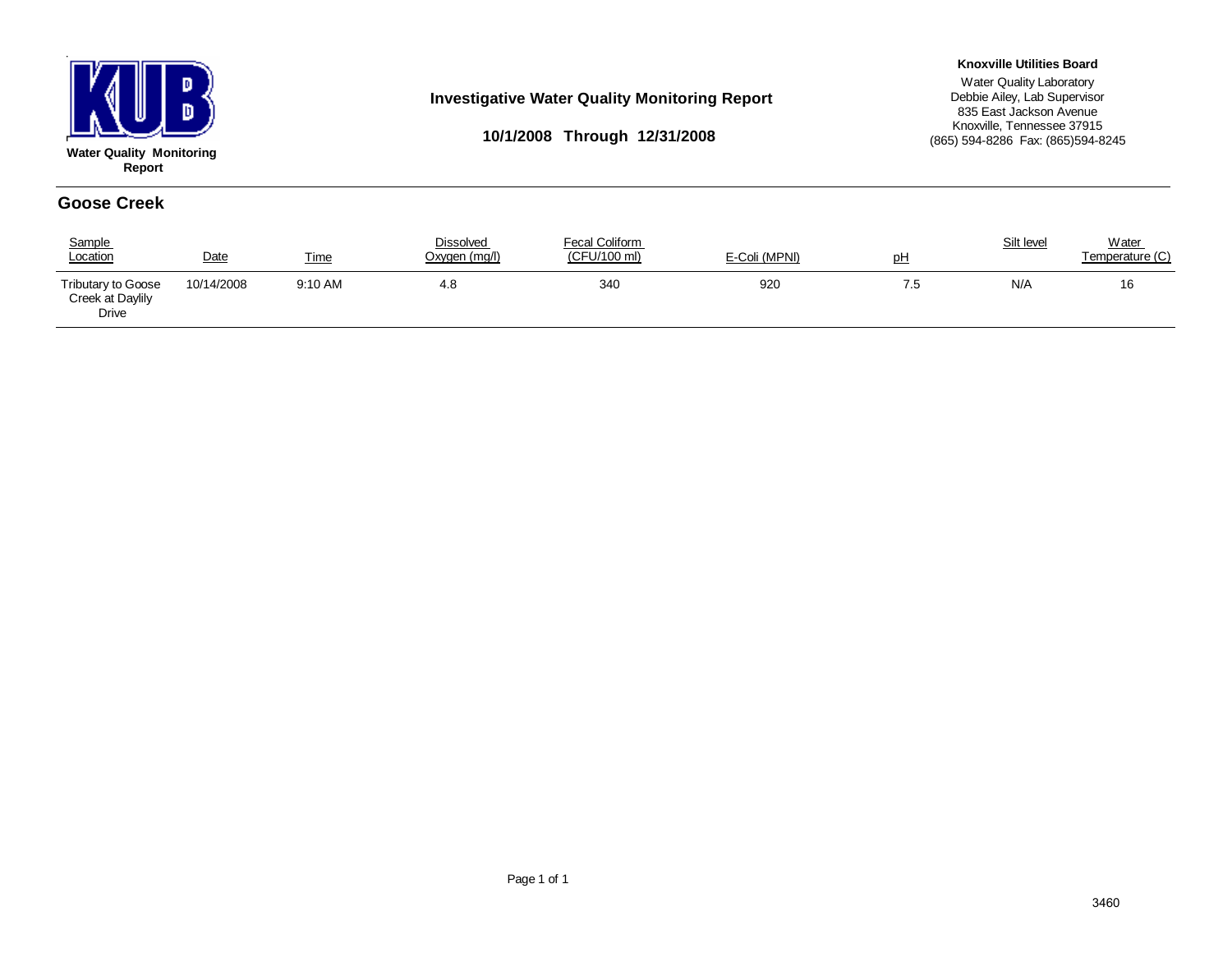| D<br>D<br><b>Water Quality Monitoring</b><br>Report |                                                                                                                                                    |                 |                                                                                                                    | <b>Spill Impact Sampling Results</b><br><b>Water Quality Monitoring Program</b> | <b>Knoxville Utilities Board</b><br>Water Quality Laboratory<br>Debbie Ailey, Lab Supervisor<br>835 East Jackson Avenue<br>Knoxville. Tennessee 37915<br>(865) 594-8286 Fax: (865) 594-8245 |                          |     |                   |                 |  |  |  |  |
|-----------------------------------------------------|----------------------------------------------------------------------------------------------------------------------------------------------------|-----------------|--------------------------------------------------------------------------------------------------------------------|---------------------------------------------------------------------------------|---------------------------------------------------------------------------------------------------------------------------------------------------------------------------------------------|--------------------------|-----|-------------------|-----------------|--|--|--|--|
| <b>Event Date</b>                                   | 10/22/2008                                                                                                                                         |                 |                                                                                                                    |                                                                                 |                                                                                                                                                                                             |                          |     |                   |                 |  |  |  |  |
| 438 Maryville Pike<br><b>Street Address</b>         |                                                                                                                                                    |                 |                                                                                                                    |                                                                                 |                                                                                                                                                                                             |                          |     |                   |                 |  |  |  |  |
| <b>Description</b>                                  | The SSO was caused by a vandalized bypass pump that was subsequently damaged. The SSO flowed to a swale to an unnamed<br>tributary of Goose Creek. |                 |                                                                                                                    |                                                                                 |                                                                                                                                                                                             |                          |     |                   |                 |  |  |  |  |
| <b>Estimated unrecovered</b><br>volume              |                                                                                                                                                    | 100,000 gallons |                                                                                                                    |                                                                                 |                                                                                                                                                                                             |                          |     |                   |                 |  |  |  |  |
|                                                     |                                                                                                                                                    |                 | Sampling Notes: There was no industry upstream of the SSO, therefore no Priority Pollutant samples were collected. |                                                                                 |                                                                                                                                                                                             |                          |     |                   |                 |  |  |  |  |
| Precipitation                                       |                                                                                                                                                    | Date            | <b>Total - Day of Event</b>                                                                                        |                                                                                 | <b>Total - Prior 4 Days</b>                                                                                                                                                                 |                          |     |                   |                 |  |  |  |  |
| (McGhee-Tyson Airport)                              |                                                                                                                                                    | 10/22/2008      | 0                                                                                                                  |                                                                                 | 0                                                                                                                                                                                           |                          |     |                   |                 |  |  |  |  |
| Sample Location                                     |                                                                                                                                                    |                 | Sample Date                                                                                                        | Sample Time                                                                     | <b>Dissolved</b><br>Oxygen                                                                                                                                                                  | Temperature<br>(Celsius) | pH  | Fecal<br>Coliform | E-Coli<br>(MPN) |  |  |  |  |
| Upstream of SSO Discharge                           |                                                                                                                                                    |                 | 10/22/2008                                                                                                         | 09:30                                                                           | 8.2                                                                                                                                                                                         | 11                       | 7.8 | 1200              | 1300            |  |  |  |  |
| Downstream of SSO<br>Discharge                      |                                                                                                                                                    | 13              | 7.7                                                                                                                | 460000                                                                          | > 2400                                                                                                                                                                                      |                          |     |                   |                 |  |  |  |  |
| Upstream of SSO Discharge                           |                                                                                                                                                    |                 | 10/27/2008                                                                                                         | 08:29                                                                           | 8.1                                                                                                                                                                                         | 12                       | 7.9 | 480               | 980             |  |  |  |  |
| Downstream of SSO<br>Discharge                      |                                                                                                                                                    |                 | 10/27/2008                                                                                                         | 08:19                                                                           | 8.0                                                                                                                                                                                         | 12                       | 7.7 | 490               | 820             |  |  |  |  |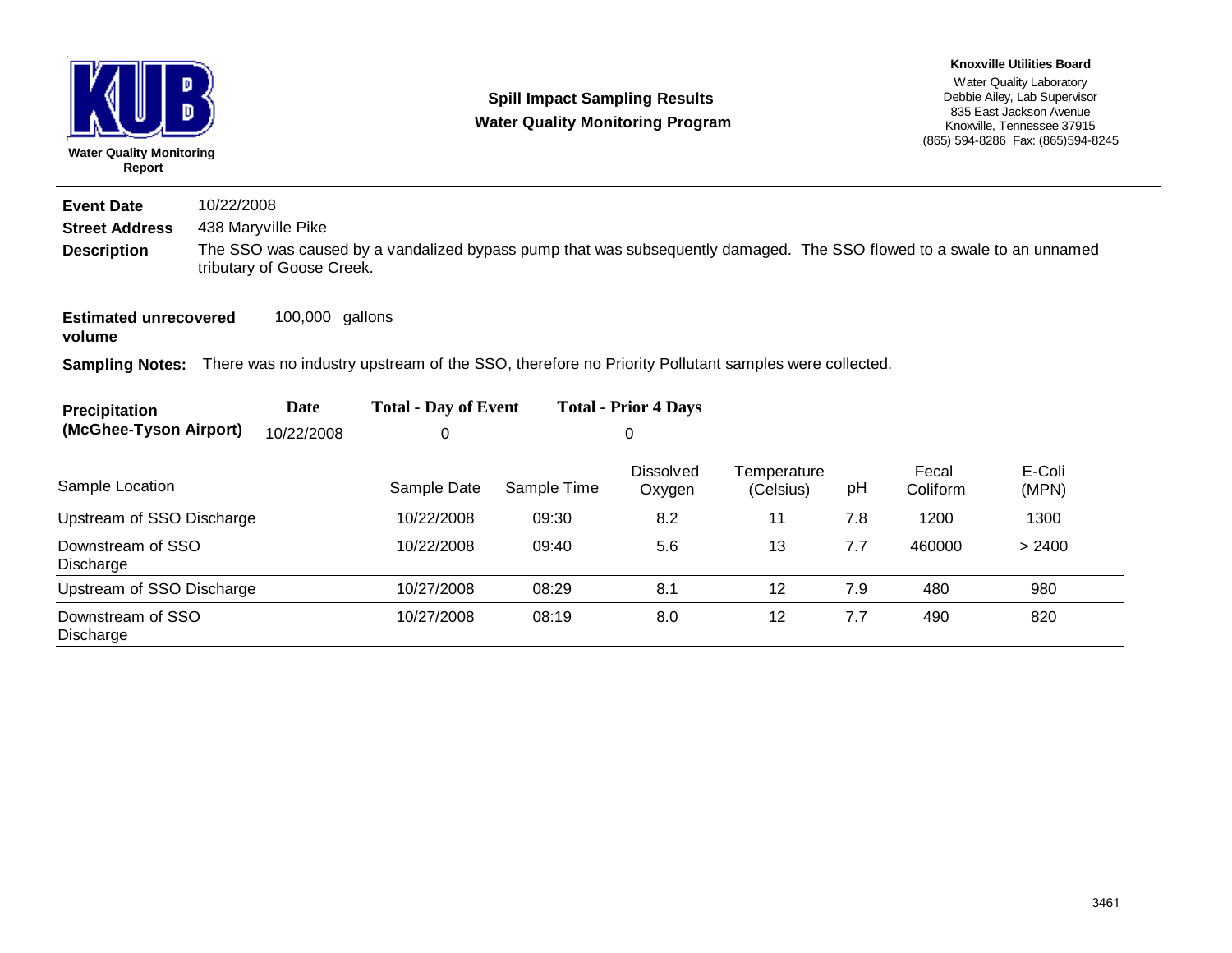| D<br><b>Water Quality Monitoring</b><br>Report |                                                                                                                                                 |               |                                                                                                                           | <b>Spill Impact Sampling Results</b><br><b>Water Quality Monitoring Program</b> | <b>Knoxville Utilities Board</b><br>Water Quality Laboratory<br>Debbie Ailey, Lab Supervisor<br>835 East Jackson Avenue<br>Knoxville, Tennessee 37915<br>(865) 594-8286 Fax: (865) 594-8245 |                          |     |                   |                 |  |  |  |
|------------------------------------------------|-------------------------------------------------------------------------------------------------------------------------------------------------|---------------|---------------------------------------------------------------------------------------------------------------------------|---------------------------------------------------------------------------------|---------------------------------------------------------------------------------------------------------------------------------------------------------------------------------------------|--------------------------|-----|-------------------|-----------------|--|--|--|
| <b>Event Date</b>                              | 11/4/2008                                                                                                                                       |               |                                                                                                                           |                                                                                 |                                                                                                                                                                                             |                          |     |                   |                 |  |  |  |
| <b>Street Address</b><br>3413 Pilkay Road      |                                                                                                                                                 |               |                                                                                                                           |                                                                                 |                                                                                                                                                                                             |                          |     |                   |                 |  |  |  |
| <b>Description</b>                             | The SSO was caused by a partial blockage in the sewer main caused by grease and debris. The SSO flowed into soil saturation and<br>Third Creek. |               |                                                                                                                           |                                                                                 |                                                                                                                                                                                             |                          |     |                   |                 |  |  |  |
| <b>Estimated unrecovered</b><br>volume         |                                                                                                                                                 | 4,320 gallons |                                                                                                                           |                                                                                 |                                                                                                                                                                                             |                          |     |                   |                 |  |  |  |
|                                                |                                                                                                                                                 |               | <b>Sampling Notes:</b> There was no industry upstream of the SSO, therefore no Priority Pollutant samples were collected. |                                                                                 |                                                                                                                                                                                             |                          |     |                   |                 |  |  |  |
| Precipitation                                  |                                                                                                                                                 | Date          | <b>Total - Day of Event</b>                                                                                               |                                                                                 | <b>Total - Prior 4 Days</b>                                                                                                                                                                 |                          |     |                   |                 |  |  |  |
| (McGhee-Tyson Airport)                         |                                                                                                                                                 | 11/4/2008     | 0                                                                                                                         | 0                                                                               |                                                                                                                                                                                             |                          |     |                   |                 |  |  |  |
| Sample Location                                |                                                                                                                                                 |               | Sample Date                                                                                                               | Sample Time                                                                     | <b>Dissolved</b><br>Oxygen                                                                                                                                                                  | Temperature<br>(Celsius) | pH  | Fecal<br>Coliform | E-Coli<br>(MPN) |  |  |  |
| Upstream of SSO Discharge                      |                                                                                                                                                 |               | 11/4/2008                                                                                                                 | 12:53                                                                           | 8.9                                                                                                                                                                                         | 13                       | 7.8 | 4800              | 310             |  |  |  |
| Downstream of SSO<br>Discharge                 |                                                                                                                                                 |               | 11/4/2008                                                                                                                 | 13:03                                                                           | 8.7                                                                                                                                                                                         | 13                       | 7.8 | 55000             | 2400            |  |  |  |
| Upstream of SSO Discharge                      |                                                                                                                                                 |               | 11/10/2008                                                                                                                | 09:55                                                                           | 9.1                                                                                                                                                                                         | 11                       | 7.8 | 370               | 410             |  |  |  |
| Downstream of SSO<br>Discharge                 |                                                                                                                                                 |               | 11/10/2008                                                                                                                | 10:10                                                                           | 9.3                                                                                                                                                                                         | 10                       | 7.6 | 340               | 280             |  |  |  |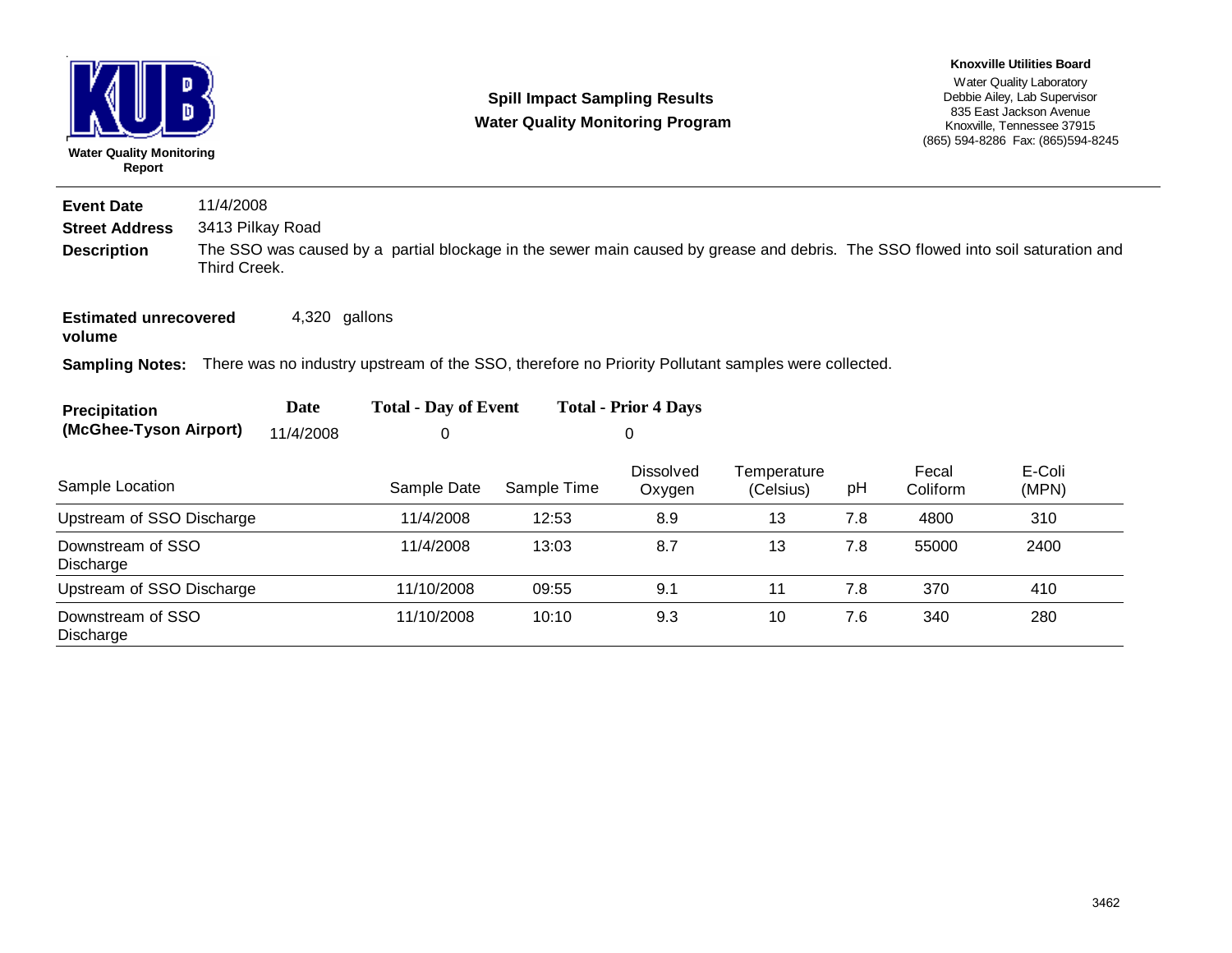| D<br>D<br><b>Water Quality Monitoring</b><br>Report |           |                        |                                                                                                     | <b>Spill Impact Sampling Results</b><br><b>Water Quality Monitoring Program</b> |                             | <b>Knoxville Utilities Board</b><br>Water Quality Laboratory<br>Debbie Ailey, Lab Supervisor<br>835 East Jackson Avenue<br>Knoxville, Tennessee 37915<br>(865) 594-8286 Fax: (865) 594-8245 |     |                   |                                                                                                                                     |
|-----------------------------------------------------|-----------|------------------------|-----------------------------------------------------------------------------------------------------|---------------------------------------------------------------------------------|-----------------------------|---------------------------------------------------------------------------------------------------------------------------------------------------------------------------------------------|-----|-------------------|-------------------------------------------------------------------------------------------------------------------------------------|
| <b>Event Date</b>                                   | 11/5/2008 |                        |                                                                                                     |                                                                                 |                             |                                                                                                                                                                                             |     |                   |                                                                                                                                     |
| <b>Street Address</b>                               |           | 1036 East Emerald Ave. |                                                                                                     |                                                                                 |                             |                                                                                                                                                                                             |     |                   |                                                                                                                                     |
| <b>Description</b>                                  | Creek.    |                        |                                                                                                     |                                                                                 |                             |                                                                                                                                                                                             |     |                   | The SSO was caused by a partial blockage in the main due to roots and debris. The SSO flowed from a swale to a storm sewer to First |
| <b>Estimated unrecovered</b><br>volume              |           | 120 gallons            |                                                                                                     |                                                                                 |                             |                                                                                                                                                                                             |     |                   |                                                                                                                                     |
| <b>Sampling Notes:</b>                              |           |                        | Industry was noted to be upstream of the spill. However, priority pollutant samples were not taken. |                                                                                 |                             |                                                                                                                                                                                             |     |                   |                                                                                                                                     |
| Precipitation                                       |           | Date                   | <b>Total - Day of Event</b>                                                                         |                                                                                 | <b>Total - Prior 4 Days</b> |                                                                                                                                                                                             |     |                   |                                                                                                                                     |
| (McGhee-Tyson Airport)                              |           | 11/5/2008              | 0                                                                                                   |                                                                                 | 0                           |                                                                                                                                                                                             |     |                   |                                                                                                                                     |
| Sample Location                                     |           |                        | Sample Date                                                                                         | Sample Time                                                                     | <b>Dissolved</b><br>Oxygen  | Temperature<br>(Celsius)                                                                                                                                                                    | pH  | Fecal<br>Coliform | E-Coli<br>(MPN)                                                                                                                     |
| Upstream of SSO Discharge                           |           |                        | 11/5/2008                                                                                           | 19:11                                                                           | 8.9                         | 14                                                                                                                                                                                          | 7.5 | 81                | 100                                                                                                                                 |
| Downstream of SSO<br>Discharge                      |           |                        | 11/5/2008                                                                                           | 18:50                                                                           | 8.8                         | 14                                                                                                                                                                                          | 7.4 | 110               | 99                                                                                                                                  |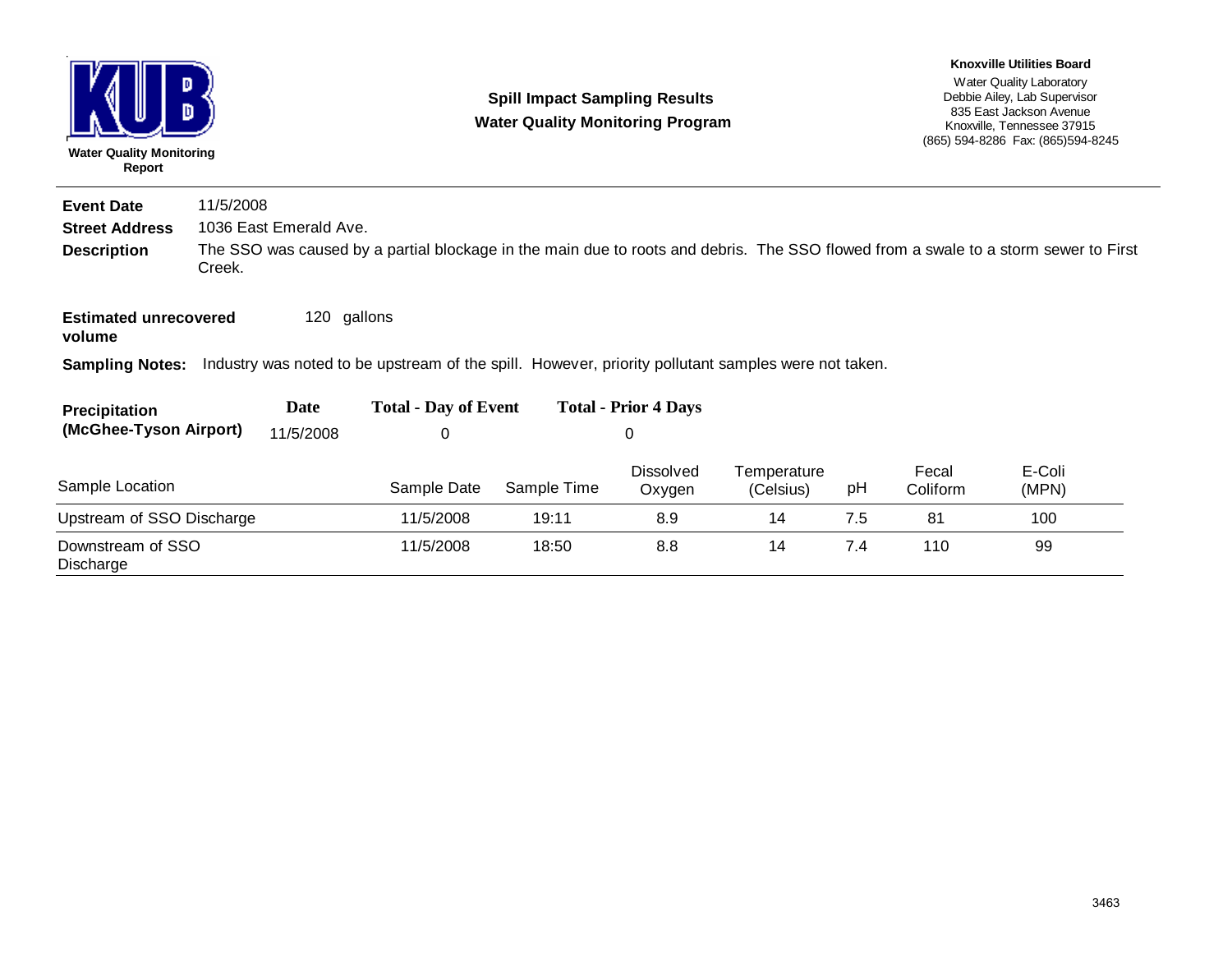Water Quality Monitoring Program

## Investigative Water Quality Monitoring Report 10/01/2008 Through 12/31/2008

## **Table 1: Fourth Creek Routine Sampling**

|                          |                   |                   |                  |             |     |                           |          | <b>Total Bacteroides</b> | Human              |
|--------------------------|-------------------|-------------------|------------------|-------------|-----|---------------------------|----------|--------------------------|--------------------|
|                          |                   |                   |                  |             |     |                           |          | Concentration            | <b>Bacteroides</b> |
|                          | <b>Collection</b> | <b>Collection</b> | <b>Dissolved</b> | Water       |     |                           |          | (mg/L)                   | Concentration      |
|                          | <b>Date</b>       | Time              | Oxygen           | Temperature |     | Water pH   Fecal Coliform | IE. coli |                          | (mg/L)             |
|                          |                   |                   | (mg/L)           | (°C)        |     | (CFU/100mL)               | (MPN)    | $(mean \pm SD)$          | $mean \pm SD$      |
| <b>Routine Site 0.55</b> | 11/13/2008        | 10:06             | 9.0              | 12          | 7.5 | 5200                      | 2000     | 21.4 $(\pm 0.4)$         | < 5.0              |
| Routine Site 1.33        | 11/13/2008        | 9:45              | 8.9              | 13          | 7.4 | 4800                      | 2000     | 24.0 $(\pm 4.7)$         | < 5.0              |
| Routine Site 1.78        | 11/13/2008        | 9:55              | 9.2              | 12          | 7.6 | 2700                      | 2400     | $23.9 \ (\pm 5.1)$       | < 5.0              |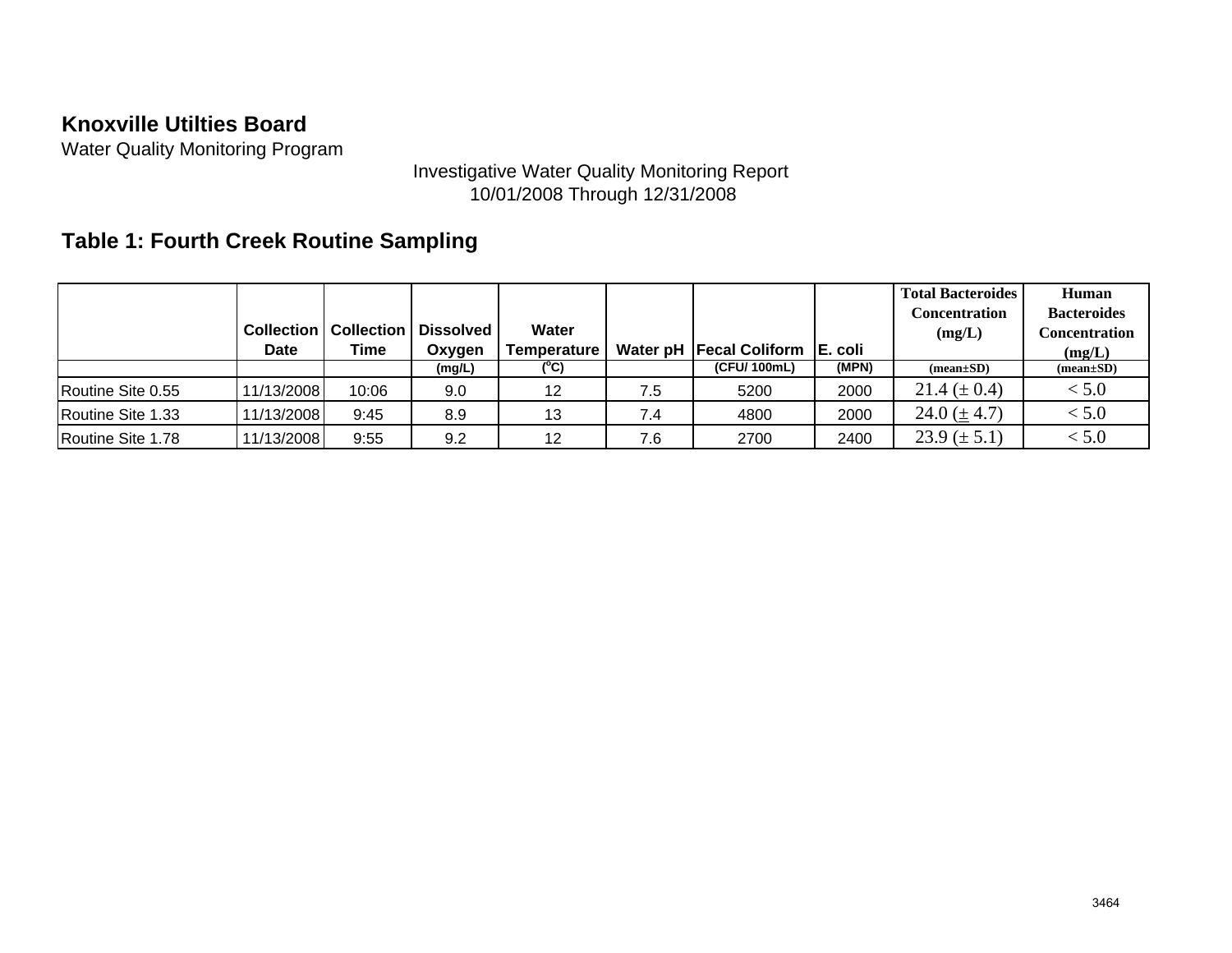Water Quality Monitoring Program

### Investigative Water Quality Monitoring Report 10/01/2008 Through 12/31/2008

## **Table 2: Goose Creek Routine Sampling**

|                    |             |                                |                  |             |     |                                    |       | <b>Total Bacteroides</b> | Human              |
|--------------------|-------------|--------------------------------|------------------|-------------|-----|------------------------------------|-------|--------------------------|--------------------|
|                    |             |                                |                  |             |     |                                    |       | Concentration            | <b>Bacteroides</b> |
|                    |             | <b>Collection   Collection</b> | <b>Dissolved</b> | Water       |     |                                    |       | (mg/L)                   | Concentration      |
|                    | <b>Date</b> | Time                           | Oxygen           | Temperature |     | Water pH   Fecal Coliform (E. coli |       |                          | (mg/L)             |
|                    |             |                                | (mg/L)           | (°C)        |     | (CFU/100mL)                        | (MPN) | $mean \pm SD$            | $(mean \pm SD)$    |
| Routine Site 0.35  | 12/1/2008   | 10:05                          | 9.2              |             | 7.5 | 1600                               | 1300  | $17.4 (\pm 3.1)$         | < 5.0              |
| Routine Site 0.90E | 12/1/2008   | 10:29                          | 8.7              |             | 7.9 | 900                                | 1200  | 19.4 $(\pm 4.3)$         | < 5.0              |
| Routine Site 1.50E | 12/1/2008   | 10:20                          | 9.1              |             | 7.8 | 2100                               | 2400  | 15.9 $(\pm 4.3)$         | < 5.0              |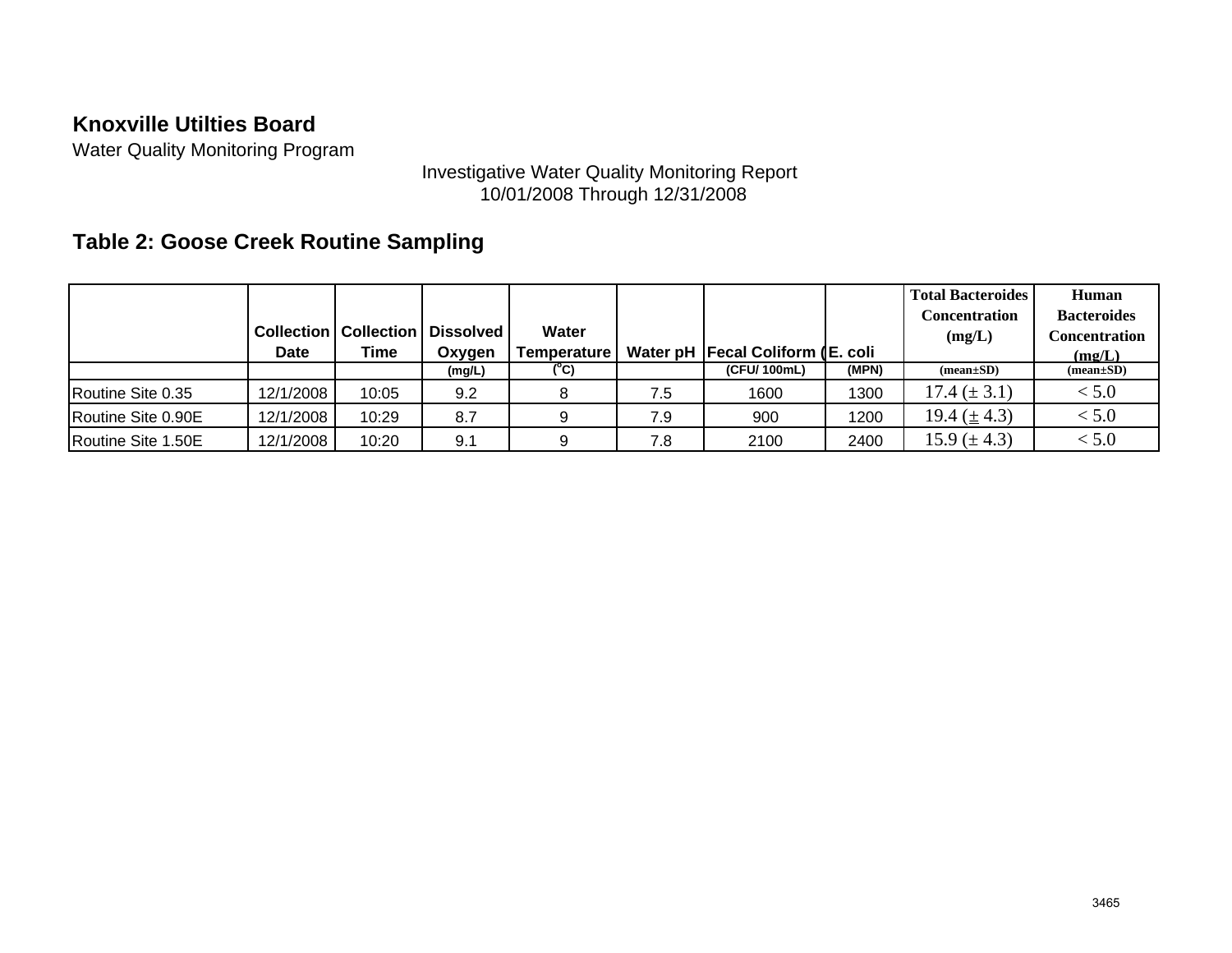Water Quality Monitoring Program

### Investigative Water Quality Monitoring Report 10/01/2008 Through 12/31/2008

## **Table 3: Williams Creek: Dry Weather Investigative Sampling**

|                           | <b>Collection</b><br><b>Date</b> | <b>Collection</b><br>Time | <b>Dissolved</b><br>Oxygen | Water<br><b>Temperature</b> |     | Water pH   Fecal Coliform (E. coli |        | <b>Total Bacteroides</b><br><b>Concentration</b><br>(mg/L) | Human<br><b>Bacteroides</b><br><b>Concentration</b><br>(mg/L) |
|---------------------------|----------------------------------|---------------------------|----------------------------|-----------------------------|-----|------------------------------------|--------|------------------------------------------------------------|---------------------------------------------------------------|
|                           |                                  |                           | (mg/L)                     | (°C)                        |     | (CFU/100mL)                        | (MPN)  | $mean \pm SD$                                              | $(mean \pm SD)$                                               |
| Routine Site 2.02         | 9/24/2008                        | 8:32                      | 6.7                        | 18                          | 7.6 | 8100                               | > 2400 | 24.9 ( $\pm$ 1.6)                                          | < 5.0                                                         |
|                           |                                  |                           |                            |                             |     |                                    |        |                                                            | < 5.0                                                         |
| Routine Site 1.70         | 9/24/2008                        | 8:48                      | 7.3                        | 16                          | 7.1 | 630                                | 920    | 6.7 ( $\pm$ 4.0)                                           |                                                               |
| Tributary downstream from |                                  |                           |                            |                             |     |                                    |        |                                                            | < 5.0                                                         |
| site 1.70                 | 9/24/2008                        | 8:40                      | 6.5                        | 18                          | 7.5 | 510                                | 650    | 122.4 ( $\pm$ 19.1)                                        |                                                               |
| Downstream of stream mile |                                  |                           |                            |                             |     |                                    |        |                                                            | < 5.0                                                         |
| 1.33                      | 9/24/2008                        | 9:00                      | 8.5                        | 16                          | 7.8 | 470                                | 980    | $8.8 (\pm 3.7)$                                            |                                                               |
| Williams Creek site 0.89  | 9/24/2008                        | 9:23                      | 8.8                        | 16                          | 7.7 | 230                                | 360    | 4.3 $(\pm 1.5)$                                            | < 5.0                                                         |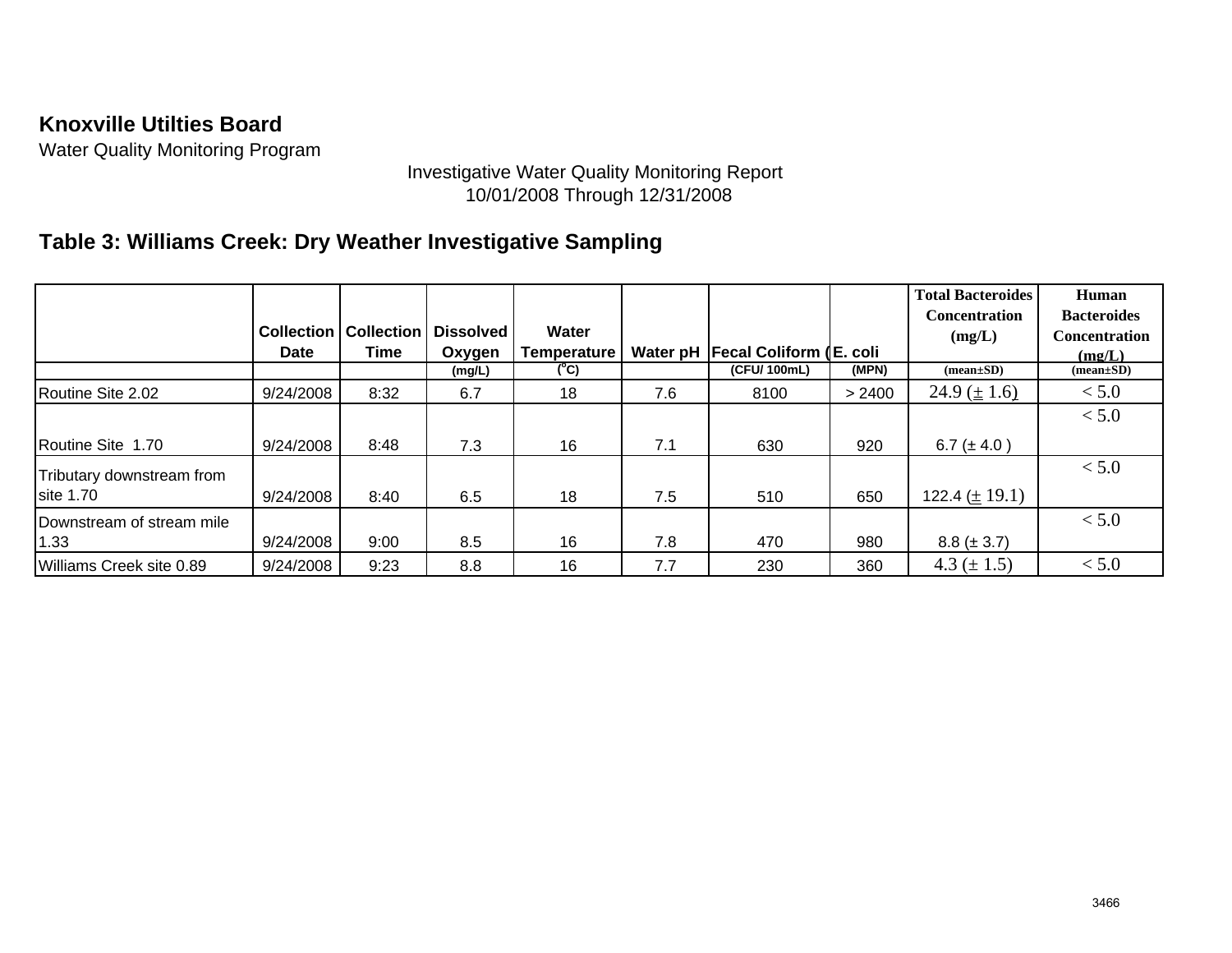Water Quality Monitoring Program

### Investigative Water Quality Monitoring Report 10/01/2008 Through 12/31/2008

## **Table 4: Baker Creek: Routine and Investigative Sampling**

|                                            | <b>Collection</b> | <b>Collection</b> | <b>Dissolved</b> | <b>Water</b>       |          |                       |         | <b>Total Bacteroides</b><br><b>Concentration</b><br>(mg/L) | Human<br><b>Bacteroides</b><br><b>Concentration</b> |
|--------------------------------------------|-------------------|-------------------|------------------|--------------------|----------|-----------------------|---------|------------------------------------------------------------|-----------------------------------------------------|
| <b>Sample Location</b>                     | <b>Date</b>       | Time              | Oxygen           | <b>Temperature</b> | Water pH | <b>Fecal Coliform</b> | E. coli |                                                            | (mg/L)                                              |
|                                            |                   |                   | (mg/L)           | $(^{\circ}C)$      |          | (CFU/ 100mL)          | (MPN)   | $(mean \pm SD)$                                            | $(mean \pm SD)$                                     |
| <b>Routine Sampling</b>                    |                   |                   |                  |                    |          |                       |         |                                                            |                                                     |
| Routine Site 0.36                          | 11/20/2008        | 10:13             | 9.1              | 10                 | 7.6      | 540                   | 1400    | 8.9 ( $\pm$ 1.6)                                           | < 5.0                                               |
| Routine Site 0.53                          | 11/20/2008        | 9:59              | 9.4              | 9                  | 7.8      | 590                   | 920     | $8.3 (\pm 1.1)$                                            | < 5.0                                               |
| Routine Site 1.45                          | 11/20/2008        | 9:51              | 10               | 7                  | 7.8      | 3900                  | > 2400  | $11.5 (\pm 5.0)$                                           | < 5.0                                               |
| <b>Dry Weather Investigation</b>           |                   |                   |                  |                    |          |                       |         |                                                            |                                                     |
| Routine Site 0.36                          | 12/3/2008         | 12:15             | 9.5              | 10                 | 7.7      | 210                   | 260     | $6.0 \left( \pm 1.6 \right)$                               | < 5.0                                               |
| Routine Site 0.53                          | 12/3/2008         | 12:27             | 8.8              | 10                 | 7.8      | 460                   | 440     | 6.8 ( $\pm$ 3.6)                                           | < 5.0                                               |
| Upstream of routine site<br>1.45           | 12/3/2008         | 12:50             | 8.9              | 10                 | 7.8      | 3900                  | > 2400  | 12.2 ( $\pm$ 1.8)                                          | < 5.0                                               |
| Routine Site 1.45                          | 12/3/2008         | 12:37             | 10               | 9                  | 7.7      | 1300                  | 1400    | 7.5 ( $\pm$ 0.8)                                           | < 5.0                                               |
| Taylor Rd. and Cruze<br>(stream mile 2.08) | 12/3/2008         | 12:59             | 9.7              | 10                 | 7.8      | 1300                  | 1000    | 4.9 ( $\pm$ 1.4)                                           | < 5.0                                               |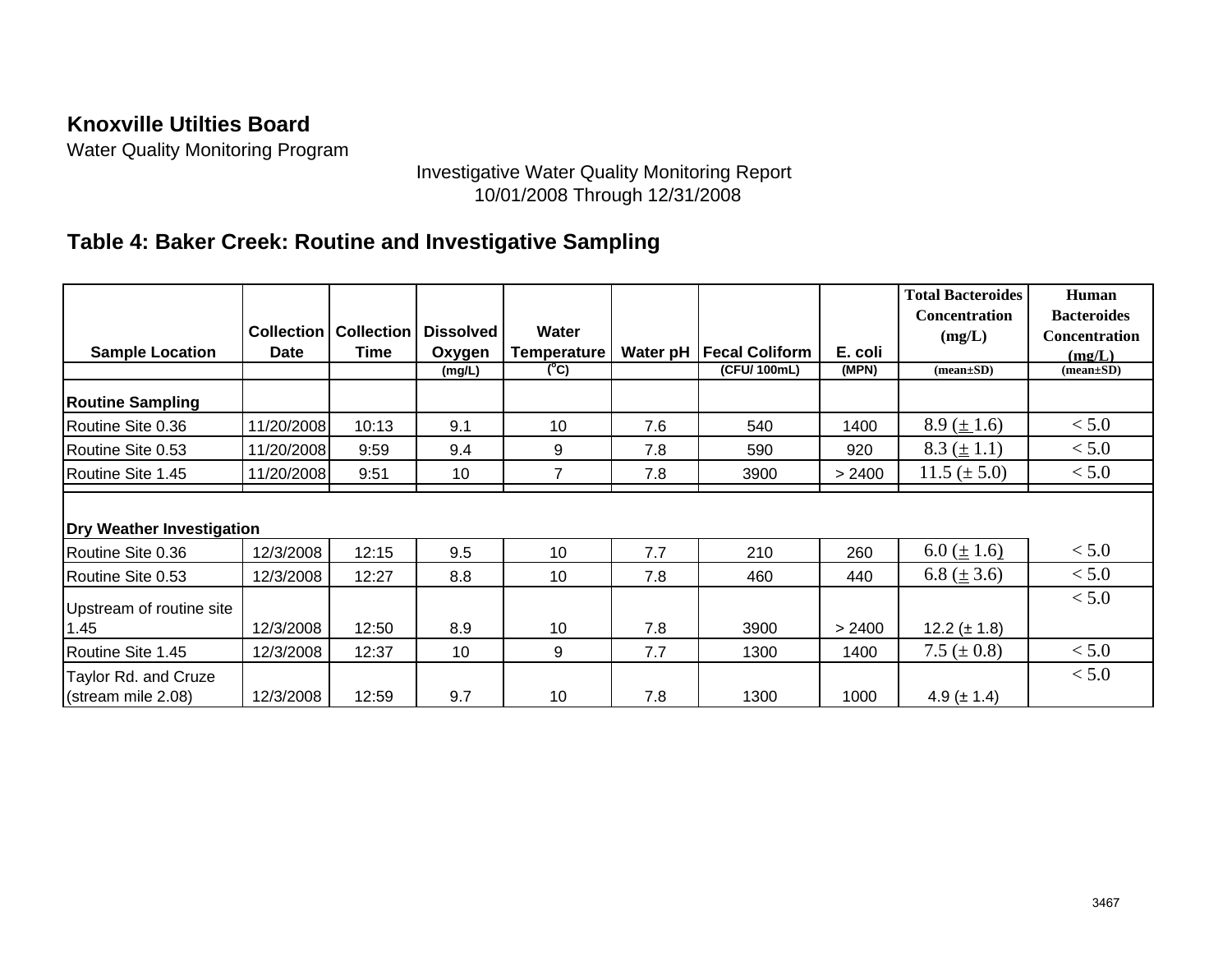Water Quality Monitoring Program

Investigative Water Quality Monitoring Report 10/01/2008 Through 12/31/2008

## **Table 5: Baker Creek: Wet Weather Investigation**

|                |                |            |                                  |                  |             |          |                       |         | <b>Total Baceroides</b> | Human              |
|----------------|----------------|------------|----------------------------------|------------------|-------------|----------|-----------------------|---------|-------------------------|--------------------|
|                |                |            |                                  |                  |             |          |                       |         | <b>Concentration</b>    | <b>Bacteroides</b> |
| Sample         |                |            | <b>Collection   Collection  </b> | <b>Dissolved</b> | Water       |          |                       |         | (mg/L)                  | Concentration      |
| Set#           | Location       | Date       | <b>Time</b>                      | Oxygen           | Temperature | Water pH | <b>Fecal Coliform</b> | E. coli |                         | (mg/L)             |
|                |                |            | (mg/L)                           | (°C)             |             |          | (CFU/100mL)           | (MPN)   | $(mean \pm SD)$         | $(mean \pm SD)$    |
|                |                |            |                                  |                  |             |          |                       |         |                         |                    |
|                |                | 12/9/2008  | 13:45                            | 9.6              | 12          | 7.6      | 210                   | 200     | 12.1 ( $\pm$ 2.9)       | < 5.0              |
| $\overline{2}$ | 0.36           | 12/10/2008 | 8:53                             | 9.5              | 11          | 7.1      | 14000                 | 2400    | 111.3 ( $\pm$ 72.9)     | 48.3 ( $\pm$ 22.2) |
| 3              |                | 12/10/2008 | 12:45                            | 8.6              | 12          | 7.3      | 17000                 | 1300    | 76.1 ( $\pm$ 8.8)       | 18.9 ( $\pm$ 17.4) |
| $\overline{4}$ |                | 12/15/2008 | 8:40                             | 8.3              | 12          | 7.6      | 810                   | 610     | 18.4 ( $\pm$ 14.8)      | < 5.0              |
|                |                | 12/9/2008  | 13:57                            | 9.4              | 11          | 7.7      | 260                   | 310     | $9.8 (\pm 1.5)$         | < 5.0              |
| $\overline{2}$ |                |            |                                  |                  | 10          | 7.2      |                       |         |                         |                    |
|                | 0.53           | 12/10/2008 | 9:30                             | 9.5              |             |          | 20000                 | > 2400  | 69.6 ( $\pm$ 9.8)       | 11.3 ( $\pm$ 4.2)  |
| 3              |                | 12/10/2008 | 13:05                            | 8.8              | 12          | 7.3      | 9100                  | 1100    | 122.0 ( $\pm$ 25.6)     | $35.4 (\pm 21.5)$  |
| 4              |                | 12/15/2008 | 9:00                             | 9.0              | 12          | 7.9      | 430                   | 520     | 6.8 ( $\pm$ 2.8)        | < 5.0              |
|                |                | 12/9/2008  | 14:08                            | 9.3              | 11          | 7.8      | 990                   | 1200    | $10.8 (\pm 3.2)$        | < 5.0              |
| $\overline{2}$ | 1.45           | 12/10/2008 | 9:47                             | 9.4              | 11          | 7.2      | 15000                 | 2400    | $93.9 (\pm 5.1)$        | $27.5 (\pm 15.2)$  |
| 3              |                | 12/10/2008 | 13:21                            | 8.4              | 12          | 7.3      | 15000                 | > 2400  | $73.8 (\pm 30.9)$       | 14.1 ( $\pm$ 6.0)  |
| 4              |                | 12/15/2008 | 9:09                             | 8.8              | 11          | 7.8      | 1100                  | 1000    | 17.9 ( $\pm$ 4.4)       | < 5.0              |
|                |                |            |                                  |                  |             |          |                       |         |                         |                    |
|                |                | 12/9/2008  |                                  |                  | 12          |          | 1800                  |         |                         |                    |
|                | Taylor Road at |            | 14:19                            | 8.9              |             | 7.8      |                       | > 2400  | 13.7 $(\pm 1.8)$        | $< 5.0$            |
| $\overline{2}$ | Cruze          | 12/10/2008 | 10:05                            | 9.0              | 11          | 7.3      | 12000                 | 1700    | 61.2 ( $\pm$ 4.8)       | $15.1 (\pm 13.8)$  |
| 3              |                | 12/10/2008 | 13:40                            | 8.5              | 11          | 7.5      | 22000                 | 2000    | 79.3 ( $\pm$ 46.0)      | $5.7 (\pm 3.2)$    |
| 4              |                | 12/15/2008 | 9:24                             | 9.1              | 12          | 8.0      | 1900                  | 2000    | $9.0 (\pm 1.2)$         | $< 5.0$            |